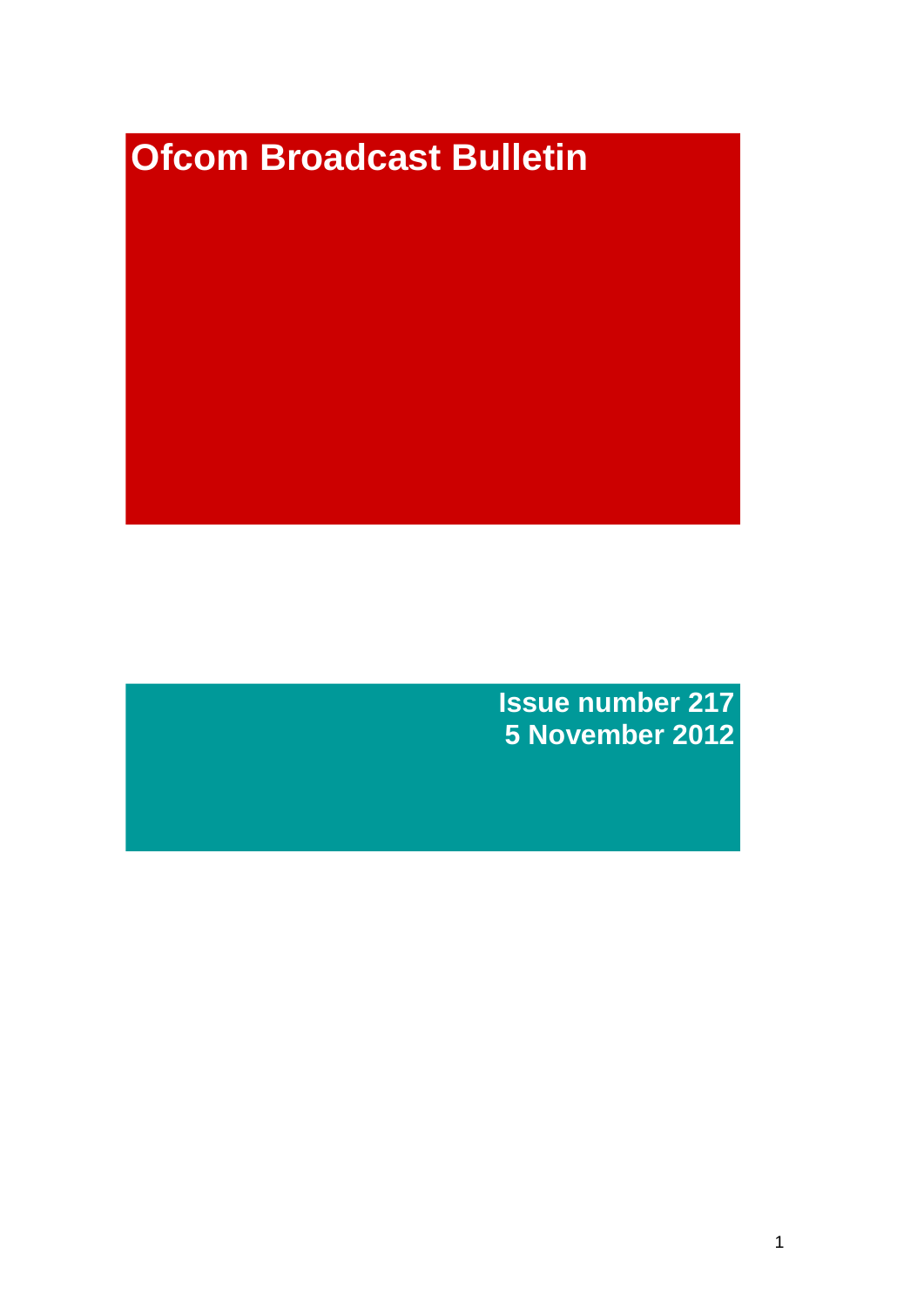# **Contents**

| Introduction                                                                         | 3  |
|--------------------------------------------------------------------------------------|----|
| <b>Standards cases</b>                                                               |    |
| <b>In Breach</b>                                                                     |    |
| <b>Love Shaft</b><br>Channel 4, 2 and 9 June, 10:35 and 23 June, 09:50               | 4  |
| The Only Way is Essex<br>ITV2, 12 August 2012, 13:30                                 | 10 |
| <b>News</b><br>Russia Today, 12 July 2012, 10:00                                     | 15 |
| <b>Channel 4 Racing: The Morning Line</b><br>Channel 4, 15 September 2012, 08:00     | 28 |
| Not in Breach                                                                        |    |
| Sri Lanka's Killing Fields: War Crimes Unpunished<br>Channel 4, 14 March 2012, 23:05 | 32 |
| <b>Broadcast Licence Condition cases</b>                                             |    |
| <b>Broadcasting licensees' Relevant Turnover returns</b>                             | 46 |
| <b>Other Programmes Not in Breach</b>                                                | 48 |
| <b>Complaints Assessed, Not Investigated</b>                                         | 49 |
| <b>Investigations List</b>                                                           | 56 |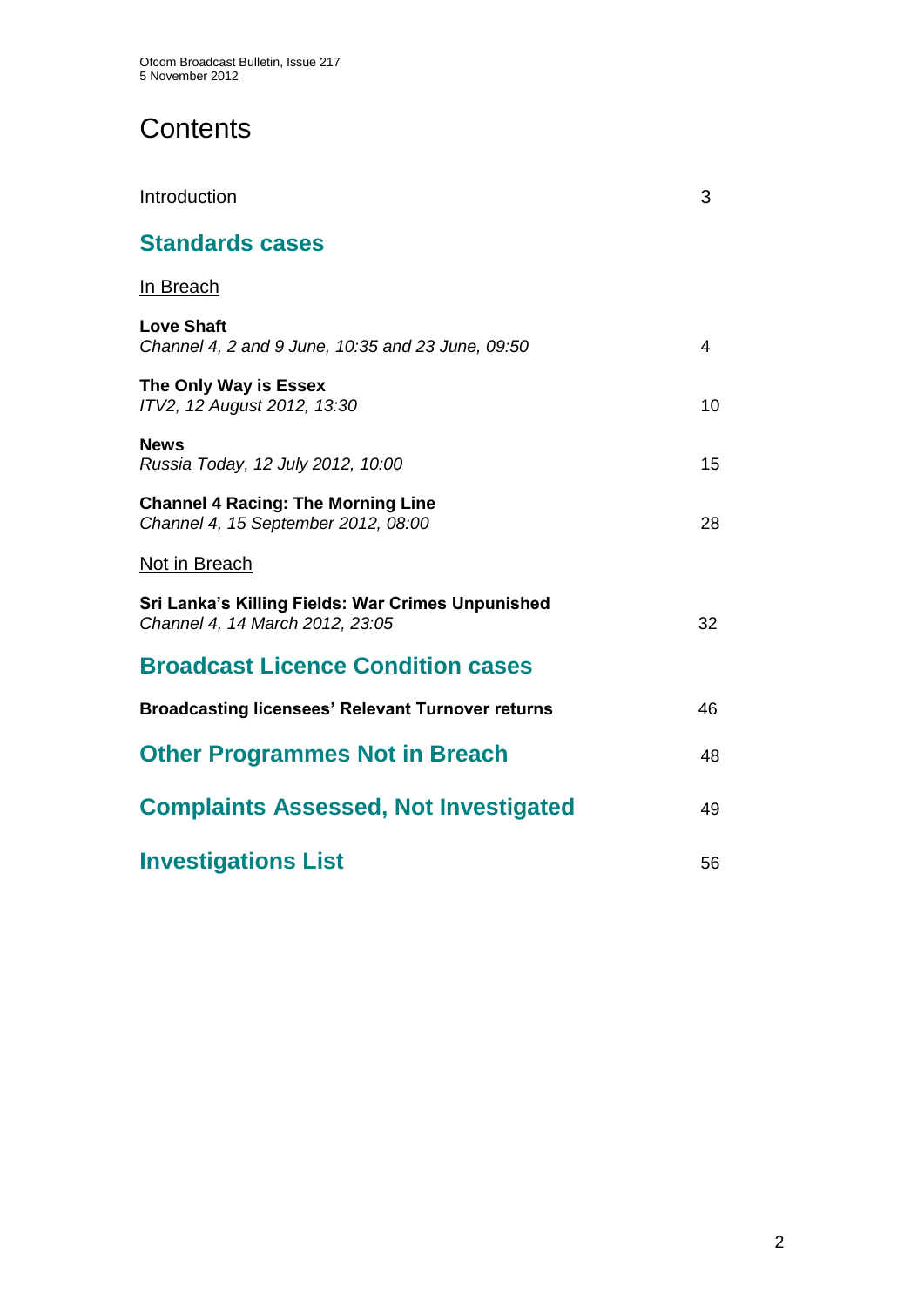# **Introduction**

Under the Communications Act 2003, Ofcom has a duty to set standards for broadcast content as appear to it best calculated to secure the standards objectives<sup>1</sup>, Ofcom must include these standards in a code or codes. These are listed below.

The Broadcast Bulletin reports on the outcome of investigations into alleged breaches of those Ofcom codes, as well as licence conditions with which broadcasters regulated by Ofcom are required to comply. These include:

- a) Ofcom's Broadcasting Code ("the Code"), which, can be found at: [http://stakeholders.ofcom.org.uk/broadcasting/broadcast-codes/broadcast-code/.](http://stakeholders.ofcom.org.uk/broadcasting/broadcast-codes/broadcast-code/)
- b) the Code on the Scheduling of Television Advertising ("COSTA") which contains rules on how much advertising and teleshopping may be scheduled in programmes, how many breaks are allowed and when they may be taken. COSTA can be found at:

[http://stakeholders.ofcom.org.uk/broadcasting/broadcast-codes/advert-code/.](http://stakeholders.ofcom.org.uk/broadcasting/broadcast-codes/advert-code/)

- c) certain sections of the BCAP Code: the UK Code of Broadcast Advertising, which relate to those areas of the BCAP Code for which Ofcom retains regulatory responsibility. These include:
	- the prohibition on 'political' advertising;
	- sponsorship and product placement on television (see Rules 9.13, 9.16 and 9.17 of the Code) and all commercial communications in radio programming (see Rules 10.6 to 10.8 of the Code);
	- 'participation TV' advertising. This includes long-form advertising predicated on premium rate telephone services – most notably chat (including 'adult' chat), 'psychic' readings and dedicated quiz TV (Call TV quiz services). Ofcom is also responsible for regulating gambling, dating and 'message board' material where these are broadcast as advertising<sup>2</sup>.

The BCAP Code is at: <http://www.bcap.org.uk/Advertising-Codes/Broadcast-HTML.aspx>

d) other licence conditions which broadcasters must comply with, such as requirements to pay fees and submit information which enables Ofcom to carry out its statutory duties. Further information on television and radio licences can be found at:<http://licensing.ofcom.org.uk/tv-broadcast-licences/> and [http://licensing.ofcom.org.uk/radio-broadcast-licensing/.](http://licensing.ofcom.org.uk/radio-broadcast-licensing/)

Other codes and requirements may also apply to broadcasters, depending on their circumstances. These include the Code on Television Access Services (which sets out how much subtitling, signing and audio description relevant licensees must provide), the Code on Electronic Programme Guides, the Code on Listed Events, and the Cross Promotion Code. Links to all these codes can be found at: <http://stakeholders.ofcom.org.uk/broadcasting/broadcast-codes/>

It is Ofcom's policy to describe fully the content in television and radio programmes that is subject to broadcast investigations. Some of the language and descriptions used in Ofcom's Broadcast Bulletin may therefore cause offence.

<sup>1</sup>  $1$  The relevant legislation is set out in detail in Annex 1 of the Code.

 $2$  BCAP and ASA continue to regulate conventional teleshopping content and spot advertising for these types of services where it is permitted. Ofcom remains responsible for statutory sanctions in all advertising cases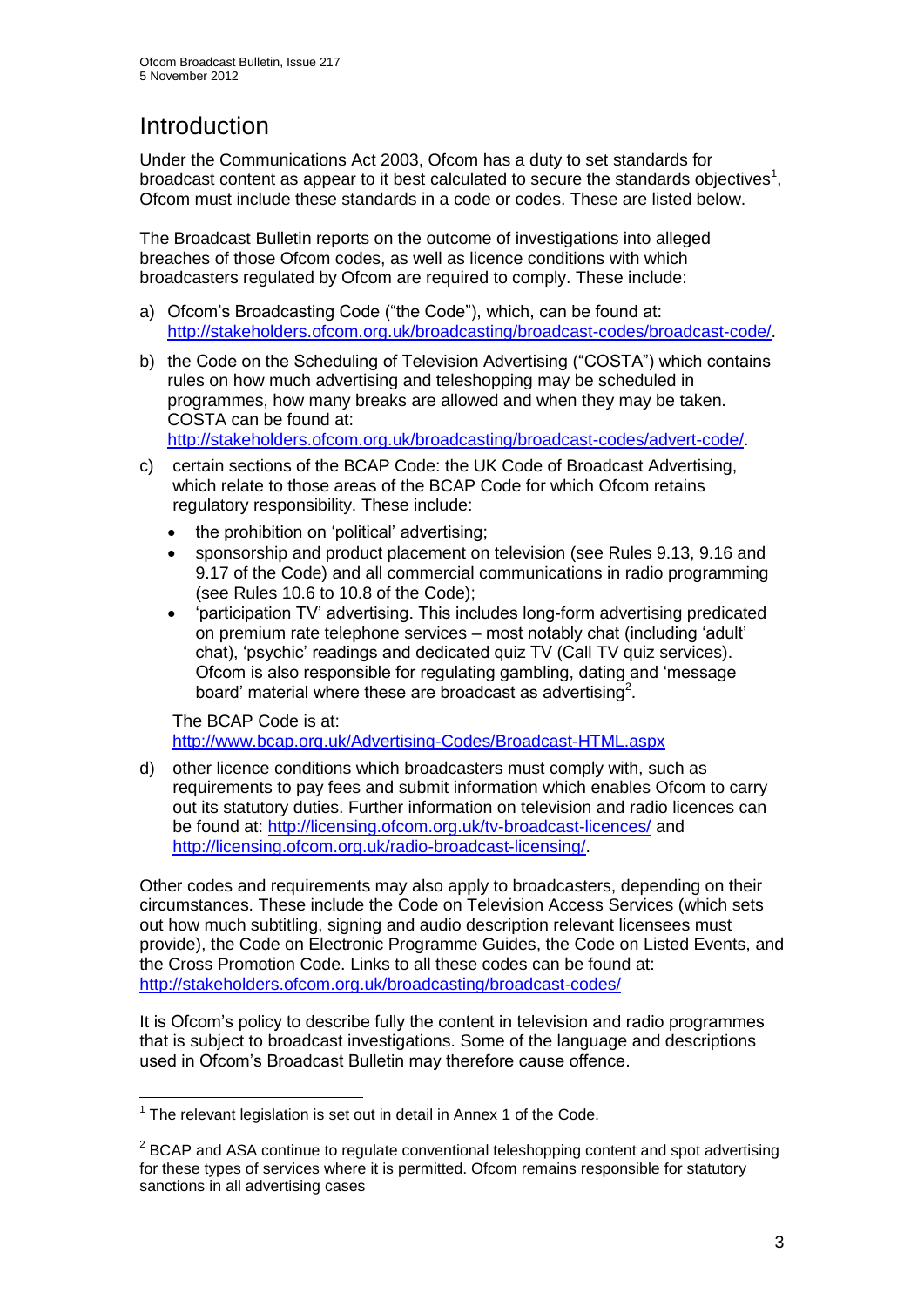## **Standards cases**

## **In Breach**

## **Love Shaft**

*Channel 4, 2 and 9 June, 10:35 and 23 June, 09:50*

#### **Introduction**

Love Shaft is a 'speed dating' series which was broadcast as part of T4, the weekend youth-oriented morning segment on Channel 4 aimed at 16-34 year olds. The programme is largely set in a lift where a young male or female contestant seeking a date is presented with a series of potential dating partners as the lift stops at different floors. The contestant can only choose one potential partner to be with them in the lift at any time. The aim of the programme is for the contestant to find a partner to take on a date by the time the lift reaches the penthouse floor. During the course of the programme, the voice of the lift (called "Lift" in the programme and in this Decision) discusses events in the lift with the contestants and their potential dating partners, and makes comments about the participants. Meanwhile from the penthouse the family and friends of the contestants monitor the progress of the contestants in the lift, consult with the contestant in the lift about their potential partners, and discuss the events taking place with the programme presenter in the penthouse bar.

Ofcom was alerted by a complainant to these three episodes of the programme because they included adult themes throughout, sexual references and innuendo. They were broadcast at a time when young children were available to view on a Saturday morning. Ofcom reviewed the material and noted, for example:

#### 2 June 2012

In this episode, contestant Joel was asked about his ideal girl. Joel replied:

*"I really love massive tits, a lovely arse..."* 

The voiceover explained the premise of the programme:

*"*[W]*hen the lift stops he* [the contestant] *will meet some hot to trot totty all desperate for a date in the lift with him but there is no room for a threesome...he will have a chance of a dream date with whoever is in the lift with him whether they are a stunner or a bummer."*

Joel was featured lying back naked on a couch in the lift holding only a pineapple to cover his genitals. His "date" in the lift, Alana, was dressed as an artist and was painting a picture of him on an easel.

Lift asked: *"Is that a big enough pineapple for you?"*

Alana: *"If you keep talking about the pineapple Lift I'll look even more – oops! I've just painted it and it looks really wrong."*

Lift comments: *"It's harder than it looks!"*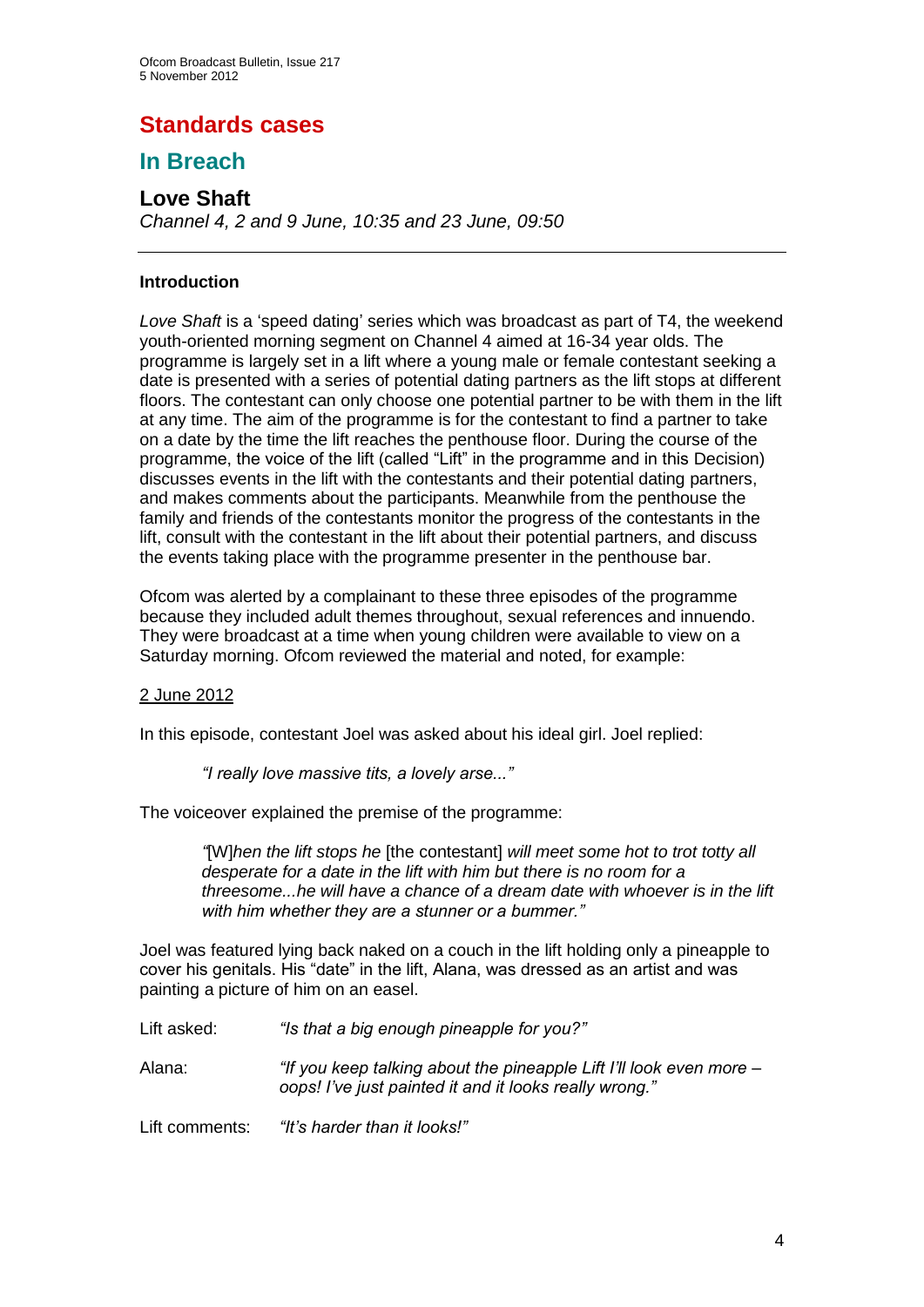Next, contestant Joel was shown holding Alana close and dancing with her in the lift and Lift made a sexual innuendo about the potential for Joel to get an erection:

*"Before you* [Joel] *start, try not to get mahogany...it's wood darling."*

Joel was then joined in the lift by his next date, Lolly, in the lift. They were presented with various options of possible items to take with them on holiday and had to choose between them.

| Lift asked:   | "Condoms or shoes?"                                                            |
|---------------|--------------------------------------------------------------------------------|
| Lolly:        | "Instead of a condom you could use a plastic bag or something?"                |
| Joel replied: | "That's a bit dangerous, babe, we don't want to have a babynot<br>yet anyway." |

#### 9 June 2012

In the next episode, the contestant, Chris, was asked by Lift what he *"goes for"* in a girl.

Chris: *"Varies really. If it's just a Saturday night thing or I'm bringing her home to my mum."*

Lift: *"What you mean – if it's a one night stand?"*

Chris was then joined by his next date, Jess, in the lift. Jess asked Chris what he does for a living. He explained he has a spray tan business and if Jess wanted to give it a go she would have to *"wap her baps out".* In another 'test' for compatibility, Chris had to guess the dress size of Jess, how many men Jess has kissed in one night and how many serious relationships she has had. After hearing Chris's responses, the presenter summarised:

"[H]*e is saying she* [Jess] *is a larger lady and a part-time slut.*"

Together with another potential new date, Gemma, Chris was asked to make a small clay sculpture of a male life model in the lift. The genitals of the naked life model were covered with a graphic overlay and Chris commented that he was *"a bit taken aback"* and the Lift asked why:

*"*[H]*e's* [the male life model] *just whacked his sausage out in front of me...I just want to have a play with it."*

The presenter in the penthouse suite asked Chris's friend if he considered this: *"I wish there was a penis I could play with",* was a strange thing to ask on a date: The life model reviewed the clay sculpture and it was shown on-screen with the caption: "Morph - the porn years".

Chris commented on Destiny, a glamour model, who joined Chris in the lift. He looked down at and stared at Destiny's breasts for an extended time while commenting:

*"Look at the size of them – absolute rack."*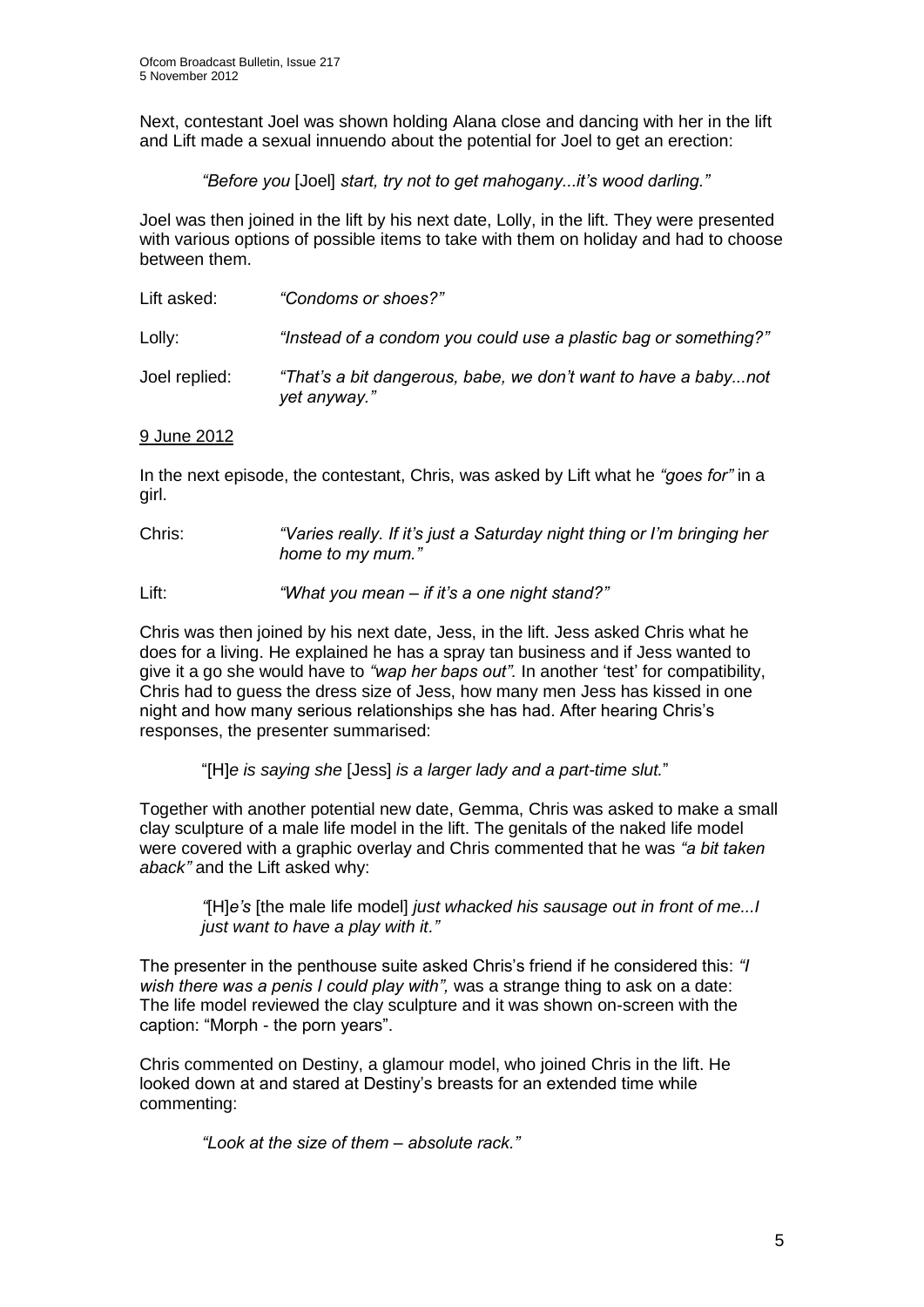At the end of the programme Destiny and Chris were shown on a date and filmed separately. Destiny commented:

*"If he thinks he is getting lucky tonight in the next hour he better make me feel like the woman of his dreams."*

Chris commented:

*"Yeah, I'm going to go back in there and see what happens and – fingers crossed – get a feel of that rack."*

#### 23 June 2012

1

In this episode, Lift asked contestant Seb to guess how many body piercings his lift 'date' Leila has. Seb guessed it is higher than three. Leila revealed to Seb she has eight piercings and Lift asked her to identify where they are on her body. Leila pointed to the places on her body which included her nipple and genital area. Seb commented:

*"You have one there, one on your* [whistles]*?"* 

A graphic accompanied this discussion which pointed out to the audience the location of the piercings with the genital piercing location referred to on the graphic as the "*lady garden*".

Later in this episode, a 12 year old boy, dressed as a headmaster, asked Seb and another female contestant (who are dressed as school children and sitting at desks in the lift) the following question:

*"Be honest how old were you when you popped your cherry?"*

The contestants both replied the question was *"bad"* and *"quite personal"* but went on to write their ages on chalkboards and show one another.

Ofcom sought information from Channel 4 about the participation of the 12 year old boy in this programme. Having carefully considered this information, Ofcom was satisfied that Channel 4 had taken due care over the physical and emotional welfare and the dignity of the child actor in the programme. Ofcom therefore concluded that the programme did not breach the relevant Code rule<sup>1</sup>.

However, Ofcom considered the three episodes summarised above raised potential issues under the Code because it was broadcast before the watershed and on a Saturday morning, when children were available to view. It therefore warranted investigation under Rule 1.3 of the Code, which states:

"Children must ... be protected by appropriate scheduling from material that is unsuitable for them."

We therefore sought the Licensee's comments as to how the material complied with this rule.

 $1$  Rule 1.28 of the Ofcom Broadcasting Code: "Due care must be taken over the physical and emotional welfare and the dignity of people under eighteen who take part or are otherwise involved in programmes. This is irrespective of any consent given by the participant or by a parent, guardian or other person over the age of eighteen in loco parentis."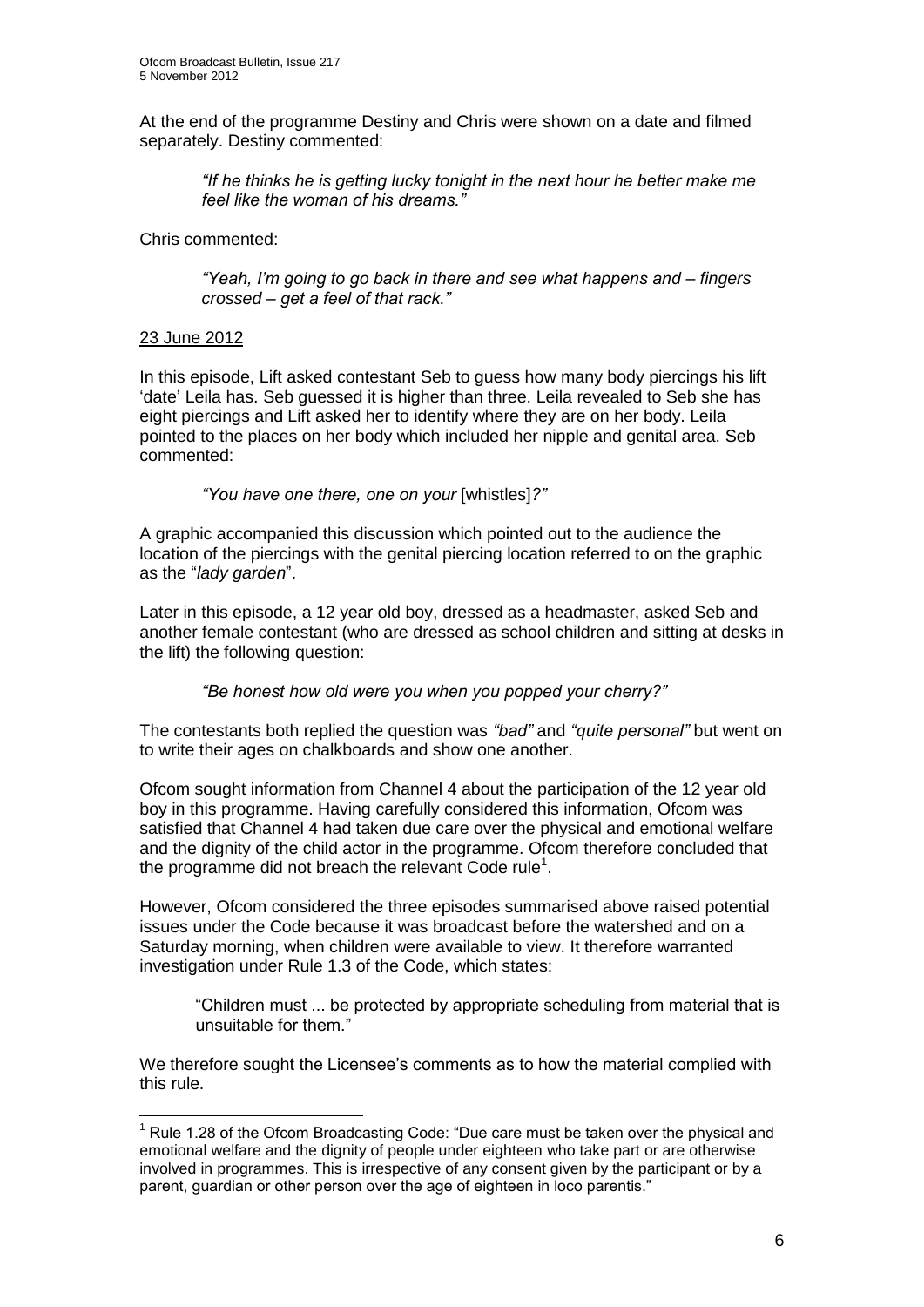#### **Response**

Channel 4 stated that the tone of this programme was "cheeky, witty and full of entendre and risqué banter, especially from the voice in the lift" who makes "sassy and humorous remarks and asks probing questions to the contestant and potential date". The broadcaster considered the programme was appropriate for a prewatershed transmission and "the content would not have gone beyond the generally accepted standards" of the T4 audience and a T4 show.

The T4 slot runs for the most part of a Saturday morning and is targeted at the 16-34 age group. Channel 4 stated that the series of *Love Shaft* was originally broadcast on E4 in May 2012 at 19:30.

#### 2 June 2012

Channel 4 argued that the language used in this episode was not inherently sexual in nature. Joel's description of what he looked for in a woman ("massive tits" and "lovely arse") were descriptions of "physical attributes" and any sexual meaning taken from these words "would be entirely the interpretation of the viewer". The words were not "overtly offensive" and Ofcom's research stated that "tits" and "arse" were considered acceptable for broadcast pre-watershed because they are used frequently in everyday language.

Further, Channel 4 said the term "hot to trot totty" was "entirely suitable" and would not have exceeded the generally accepted standards for a T4 audience. The reference to "try not to get mahogany – wood" was not sexually explicit language but an euphemism which would not generally be understood by children and there was no subsequent comment to explain what this reference actually meant.

#### 9 June 2012

Channel 4 stated that the comment "wap your baps out", while it was "possibly unsophisticated in delivery", was "not expressly sexual in nature or tone" and "would have similar levels of acceptability of the word 'tits' if not higher".

Channel 4 considered Chris's comment "whacked his sausage out in front of me" to be "a little crude, but not sexual in nature or tone", and the word "sausage" to be "a very mild euphemism for penis, neither of which are prohibited from broadcast prewatershed". With regard to the comment that Chris makes, "I want to have a play with it", Channel 4 interpreted this comment to be made in the spirit of the task "rather than anything more salacious".

Channel 4 considered that the presenter referring to Jess as "a larger lady and parttime slut" was not directed towards someone but was an interpretation of Chris's comments. Further, Channel 4 stated: "[T]he inclusion of the word 'slut', while not seriously offensive language, was perhaps not the most ideal for the broadcast at 10.35, generally it would not go beyond generally accepted standards for a T4 audience when used in this context."

Finally, with regard to the comment "look at the size of them - absolute rack", Channel 4 did not consider this line to be sexual in tone or nature rather "a comment of Destiny's physical attributes". The broadcaster stated that any sexual interpretation of this line was in the mind of the viewer. The comments, while crude, were not the sort of language that are precluded from pre-watershed transmission and nor "do they go beyond the generally accepted standards for a T4 audience".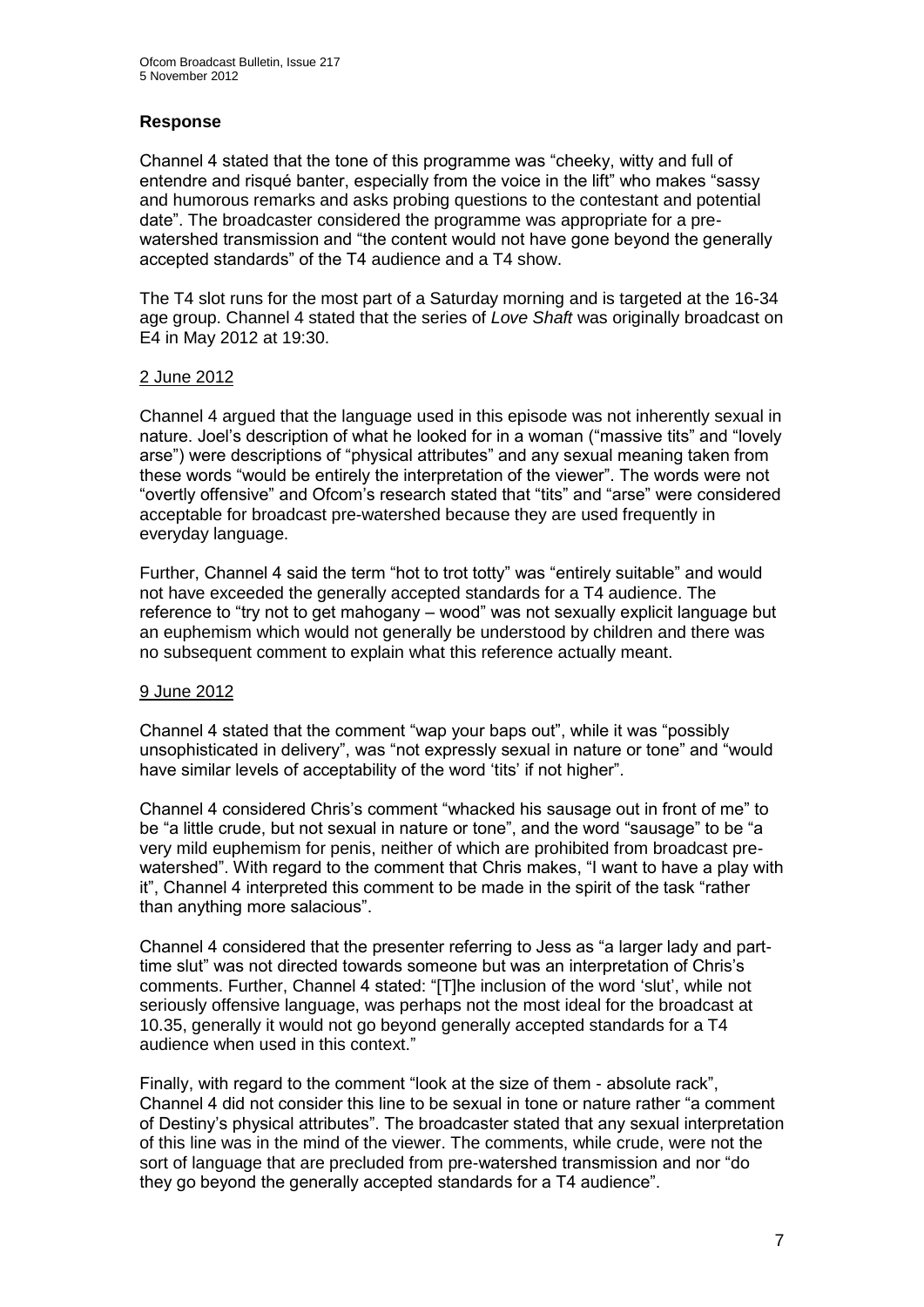#### 23 June 2012

Channel 4 did not consider that the discussion on body piercings or the term "lady garden" was sexual in tone or nature and nor was it a subject precluded from prewatershed. The term "lady garden" is "highly euphemistic and not overtly descriptive and Channel 4 believes that children would not generally understand what the phrase meant".

In conclusion, Channel 4 stated that it did not consider any of the content "in isolation is sexual in tone, or that the language goes beyond what is generally accepted by the T4 audience and on a T4 show" and therefore the episodes were "appropriate for a pre-watershed transmission during the T4 scheduling slot on Channel 4". The language was "relatively low level" and spread over three separate programmes. In terms of scheduling, Channel 4 stated that "the episodes were preceded by programmes which are not specifically aimed at children and were within the expectations of viewers during this scheduling slot."

However, on balance, Channel 4 was mindful "of the cumulative, bawdy and irreverent nature of the series and that this leaned toward a more provocative tone". The broadcaster accepted that: " [W]ith the benefit of hindsight, and taking into account the complaint made to Ofcom, Channel 4 will be considering whether it would be appropriate to edit some of the material for any future early morning or afternoon broadcast to avoid any cumulatively offensive effect."

#### **Decision**

Under the Communications Act 2003, Ofcom has a statutory duty to set standards for broadcast content as appear to it best calculated to secure the standards objectives, one of which is that "persons under the age of eighteen are protected". This objective is reflected in Section One of the Code.

Rule 1.3 requires that children must be protected by appropriate scheduling from material that is unsuitable for them. Appropriate scheduling is judged by a number of factors including: the nature of the content; the likely number and age range of the audience; the start and finish time of the programme; and likely audience expectations.

In September 2011, Ofcom gave guidance $2$  to all broadcasters that they should "take care to ensure that adult themes of a more sexualised nature are suitable for broadcast pre-watershed".

Ofcom noted this series was originally broadcast at 19:30 on E4, which is aimed at 16-34 year olds. It was also considered by Channel 4 to be suitable to be shown during the T4 slot, which is targeted at the same demographic, but broadcast on a Saturday morning on Channel 4, the main public service channel.

Ofcom examined whether the episodes shown at 10:35 (2 and 9 June) and 09:50 (23 June) on Saturday mornings contained material that was unsuitable for children; and – if so – whether children were protected from it by appropriate scheduling. We therefore considered first whether the material broadcast was suitable for children.

In Ofcom's view, overall these episodes clearly included a tone and content aimed at an adult audience, as might be expected for a dating series aimed at 16 to 34 year

 2 <http://stakeholders.ofcom.org.uk/binaries/broadcast/guidance/831193/watershed-on-tv.pdf>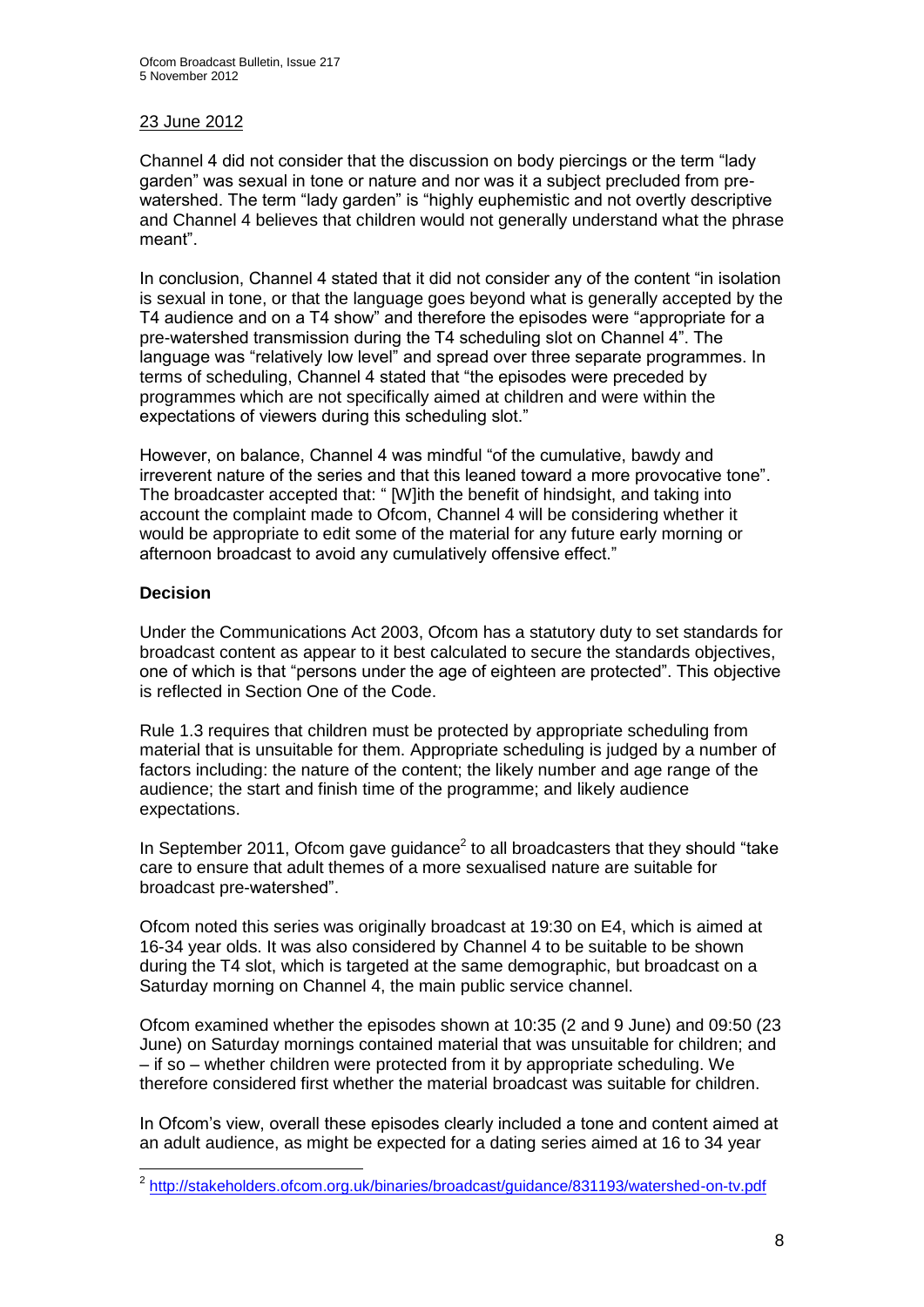olds. The editorial premise of the programme was speed dating, in this case meeting potential dating partners after a brief experience of one another in a lift. Given this, the programme included a number of flirtatious sexual references and innuendoes which were not necessarily sexually explicit when considered individually and in isolation. For example, Ofcom did not consider the words "sausage" and "baps" per se to be problematic.

However, in Ofcom's view, there were references and language used in the programmes, including words such as "massive tits" and "slut" which were plainly sexual even when considered in isolation. Ofcom did not accept that children would not have understood the use of this type of language.

Further, all of the language, including the inexplicit terminology, was presented in a way that conveyed a continuing sexual theme. For example:

*"...he's* [the male life model] *just whacked his sausage out in front of me...I just want to have a play with it"*;

and

*"Look at the size of them – absolute rack."*

*"Yeah, I'm going to go back in there and see what happens and – fingers crossed – get a feel of that rack."*

In Ofcom's view, the cumulative effect of all such references (see Introduction above for further examples) throughout the episodes was to heighten the adult nature and sexual theme. As such, Ofcom considered the material was unsuitable for children.

We therefore went on to consider whether this material was appropriately scheduled.

Ofcom considered Channel 4's view that as this programme was broadcast in the well established T4 slot, which is aimed at 16-34 year olds, the more irreverent nature of the content would not have exceeded the expectations of the target T4 audience. However, we noted the BARB viewing data for these programmes which showed that a significant number of children were viewing. There were 11,000 children aged 4-15 (9.2% of the total audience) watching the episode on 2 June; 14,000 children (11.8% of the total audience) watching the episode on 9 June; and, 6,000 children (8.2% of the total audience) watching the episode on 23 June. Ofcom therefore noted that, while the material was aimed at a more adult audience, it was broadcast on a Saturday morning when children were watching, some possibly unaccompanied.

Each decision under Rule 1.3 depends on the individual circumstances and whether the context in each case is sufficient to justify the inclusion of more adult content at a time when children are available to view unaccompanied. In this case, Ofcom considered the content, featuring a continuing sexualised theme, was not suitable for broadcast at 10:35 and 09:50 respectively, on a Saturday morning. Therefore it was not appropriately scheduled so as to protect children and breached Rule 1.3.

#### **Breach of Rule 1.3**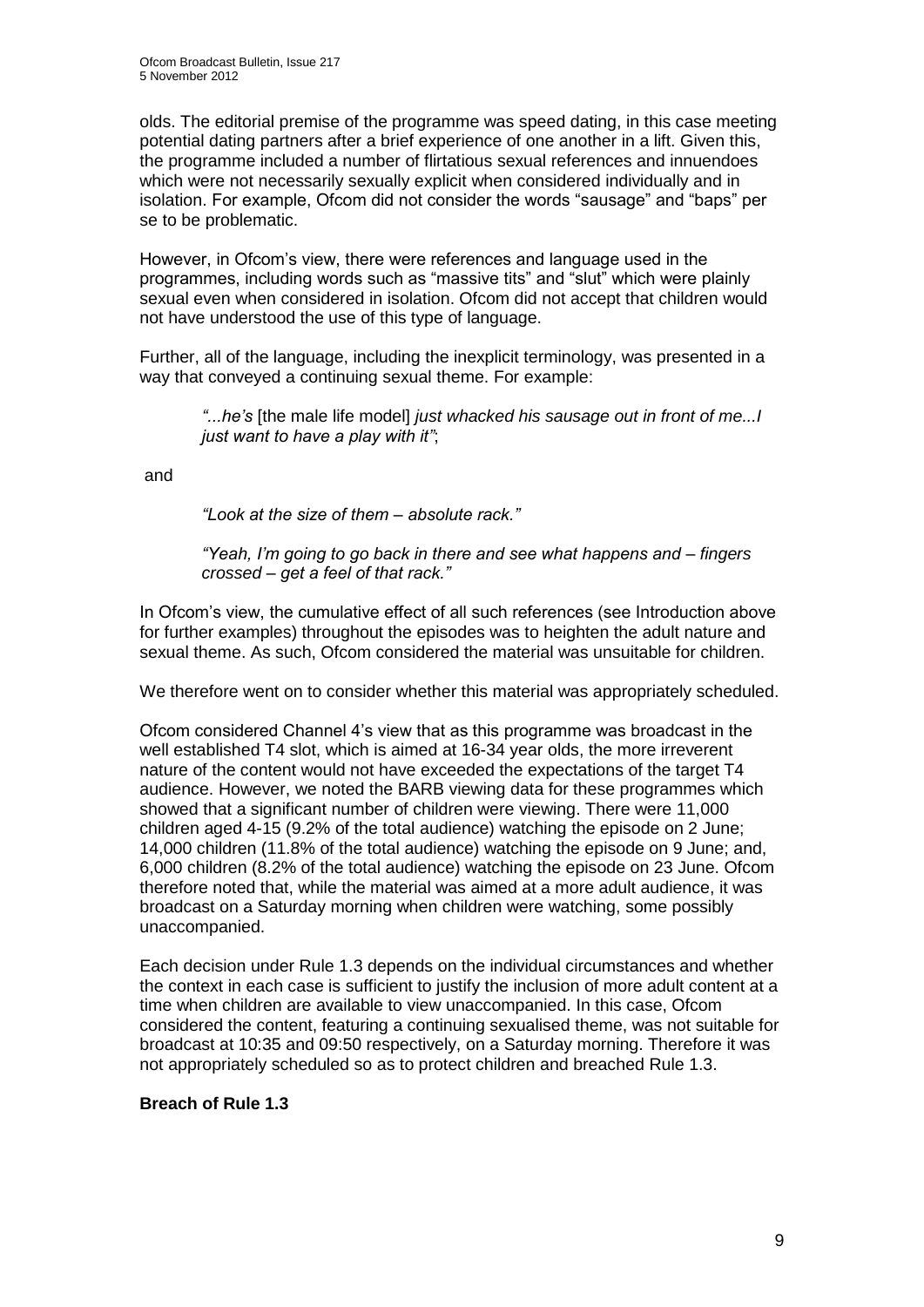# **In Breach**

### **The Only Way is Essex**

*ITV2, 12 August 2012, 13:30*

#### **Introduction**

*The Only Way Is Essex* is a popular 'constructed reality' programme broadcast on ITV2. It features scenes from the daily lives of a group of young people in Essex. The structure of each scene is predetermined but the dialogue between participants, who appear as themselves, is unscripted.

Each episode is originally broadcast at 22:00 on ITV2 and repeated several times during the following week on the same channel at various times of the day in an edited pre-watershed version.

Ofcom was alerted by a complainant to this particular episode broadcast at lunchtime on a Sunday. It included content with adult themes and sexual references. Ofcom viewed the material and noted, for example:

#### Example 1

Characters Diags and Tom talked about their sex life:

| Diags: | "I've got my exercise bike, but you get all exercise from LG<br>[Tom's girlfriend, Lauren] though." |
|--------|-----------------------------------------------------------------------------------------------------|
| Tom:   | "What do you mean?"                                                                                 |

Diags: *"From* [bleep to obscure offensive language]*…"*

Tom: *"She's ain't like the sort of girl that would just sleep with you on the first date. Enough about me, mate, what sort of girls have you been* [bleep to obscure offensive language]*? You need to go and get tested."*

Tom explained the procedure of a sexual health test by saying:

*"*[T]*hey stick a cotton bud up your* (whistles*)"*.

#### Example 2

A scene featured a group of young male characters organising a night out where a male character said he wanted to get drunk.

| Charlie:           | "I just wanna good lad's night out. I wanna get smashed.<br>Plenty of birds." |
|--------------------|-------------------------------------------------------------------------------|
| Charlie also says: | "[He's] never really got 'totally smashed'."                                  |
| Mario replies:     | "Have you ever even had a hangover before?"                                   |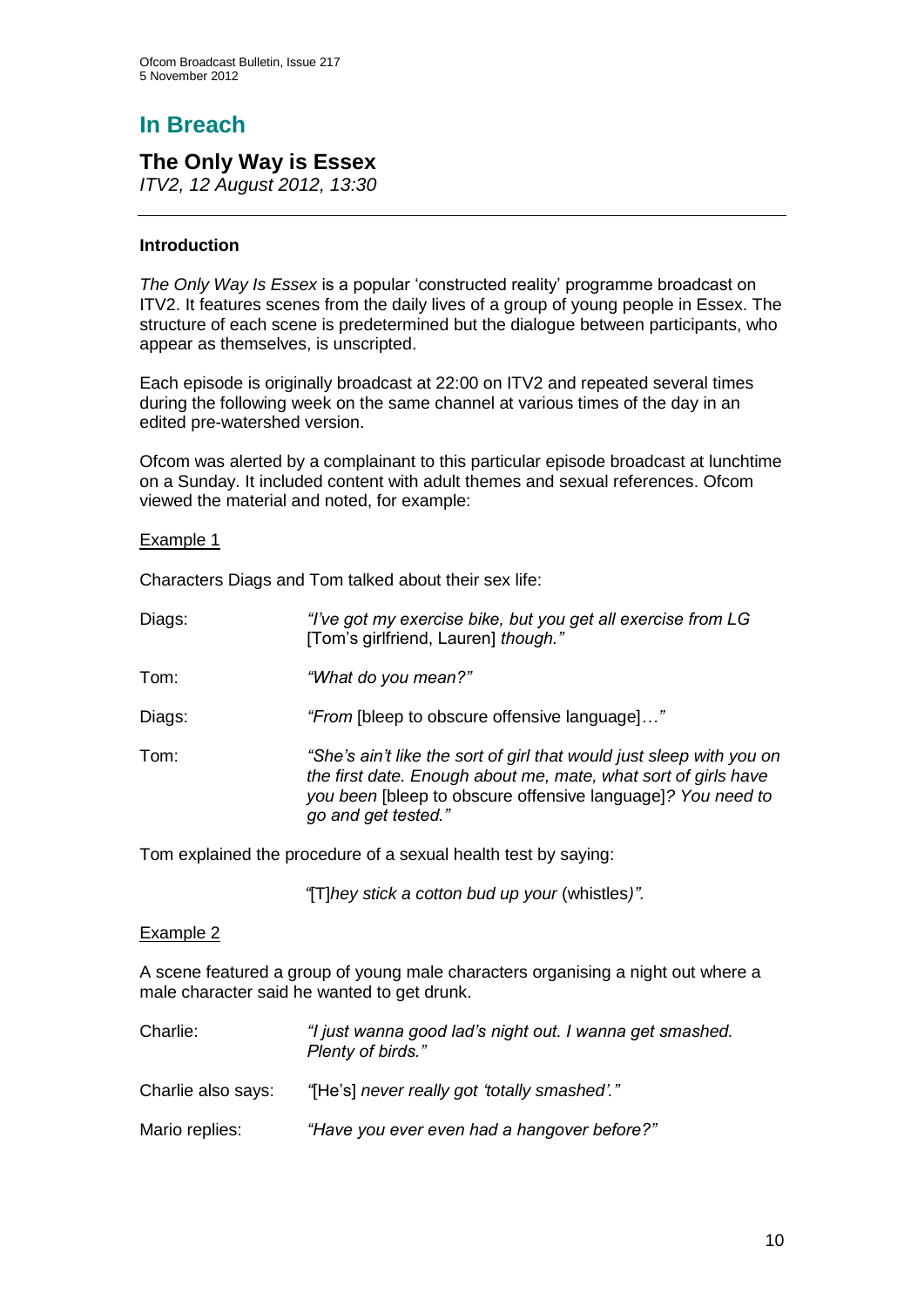Ofcom Broadcast Bulletin, Issue 217 5 November 2012

| Charlie:       | "No [the group laugh]. Maybe a bit of a headache but I've<br>never had that proper thing when you know like when you<br>have an urge for greasy food or whatever it is people say? I've<br>never had that." |
|----------------|-------------------------------------------------------------------------------------------------------------------------------------------------------------------------------------------------------------|
| Another friend |                                                                                                                                                                                                             |

responds with: *"You need it mate."*

Example 3

A discussion took place between couple Tom and Lauren and their friends about their sex life:

| Diags:                            | "Is Tom good in bed?"                           |
|-----------------------------------|-------------------------------------------------|
| Lauren:                           | "Shut up, Diags."                               |
| Another character,<br>Joey, asks: | "Have you two gone with each other in bed?"     |
| Lauren:                           | " $No.$ "                                       |
| Joey:                             | "What, you telling me he has gave you a little" |

Diags whistled and made a gesture with his hands representing sex.

#### Example 4

A conversation occurred between two male friends (Charlie and Chris) in a nightclub about their preference in a sexual partner:

| Charlie: | "I like the curvaceous type, a little bit of junk in that trunk."                                                                                                                                                                       |
|----------|-----------------------------------------------------------------------------------------------------------------------------------------------------------------------------------------------------------------------------------------|
| Chris:   | "Sounds like every man likes a bit of boobage, bit of bum."                                                                                                                                                                             |
| Charlie: | "It's all about the eyes."                                                                                                                                                                                                              |
| Chris:   | "You see, I never talk to a girl with the eyes. I'm looking down,<br>seeing what they've got to offer You need to show the king,<br>you need to be the king of the jungle. You need to just pounce<br>on your prey and just penetrate." |
| Charlie: | "Okay."                                                                                                                                                                                                                                 |
| Chris:   | "Penetrate."                                                                                                                                                                                                                            |

In addition, Ofcom noted several other examples of bleeped or partially bleeped language throughout the programme.

Ofcom considered this material raised potential issues under the Code because it was broadcast on a Sunday lunchtime during the summer school holidays when children were available to view. It therefore warranted investigation under Rule 1.3 of the Code, which states: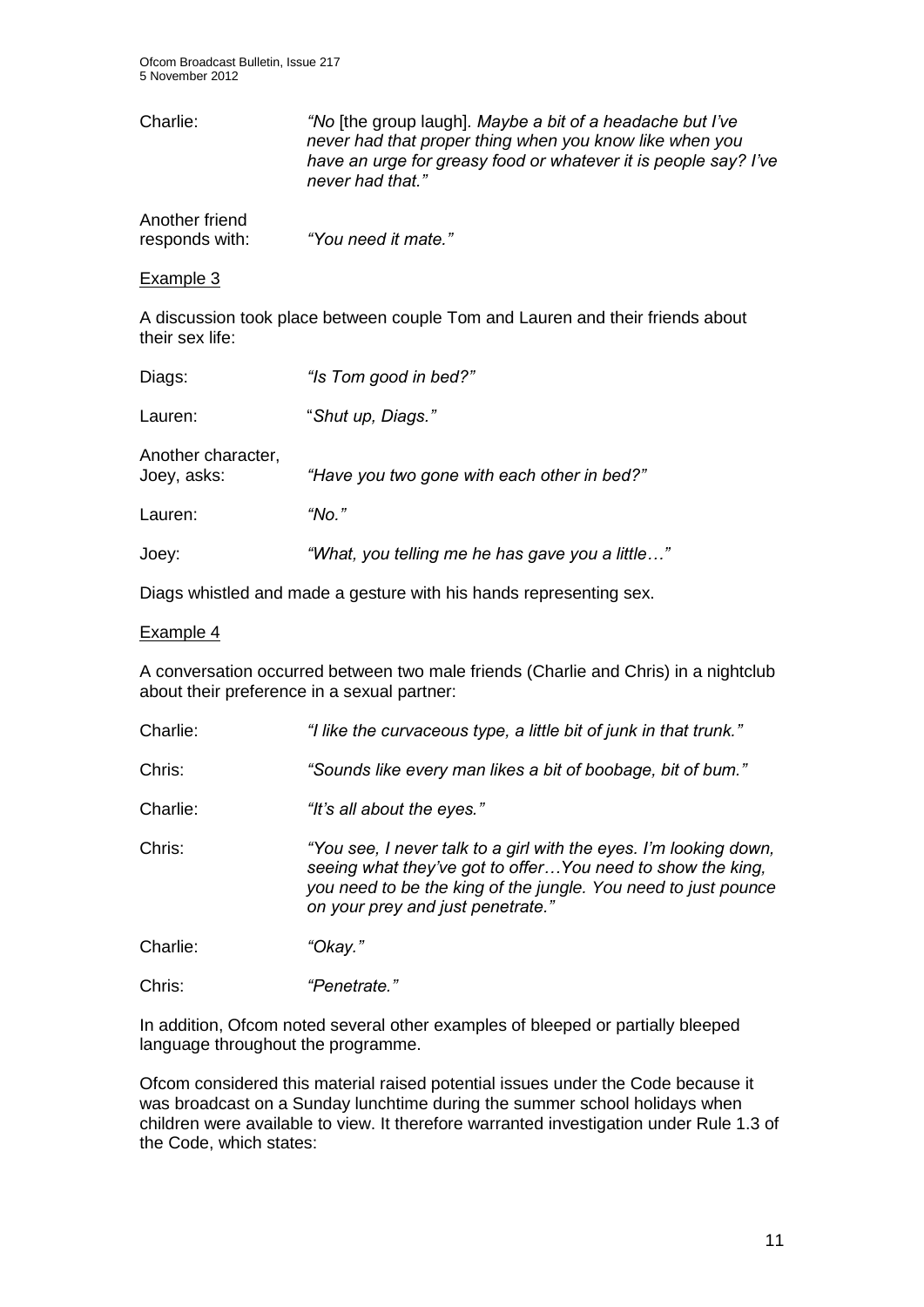"Children must ... be protected by appropriate scheduling from material that is unsuitable for them."

Ofcom sought comments from ITV2 Limited ("ITV" or "the Licensee") as to how the content complied with this rule.

#### **Response**

ITV said that this episode was part of the sixth series of *The Only Way is Essex* and viewers would therefore be familiar with the nature of the characters and their preoccupations. It added that much of the content centres on conversations about their relationships and sex lives and that since they are real people, their dialogue containing a "good deal of strong language" reflects how they speak in everyday life.

The Licensee explained that care is taken to obscure all of the strongest and most offensive language for the pre-watershed version of the series and that content deemed unsuitable for pre-watershed scheduling, due to its theme or explicitness, is also edited.

The Licensee pointed out that the Code does not prohibit discussions on sexual matters before the watershed and argued that the sexual discussions in Examples 1 and 3 were suitably inexplicit. It submitted that younger viewers would not understand the references to the sexual health test in Example 1 and that the phrase "good in bed" used in Example 3 was "commonplace and one that few viewers would find offensive".

ITV said the scene featuring Charlie planning a night out (Example 2) identified the negative consequences of excessive alcohol consumption (e.g. headache, lethargy, the need for greasy food) and therefore would not have encouraged viewers to drink heavily. It added that the potential negative effects of drinking are regularly played out in the wider series through emotional fallouts and arguments.

ITV said that to avoid any suggestion that the programme encouraged the misuse of alcohol it omitted a longer sequence, showing characters drinking, for the prewatershed version. The Licensee pointed out that Charlie himself was only seen to "sip two beers and does not appear to be drunk". It therefore did not consider the programme encouraged excessive consumption of alcohol.

The Licensee said that although the conversation between Charlie and Chris in Example 4 had a sexual undercurrent, the expressions were not in its view explicit or particularly lewd, and therefore would have exceeded audience expectations of a typical discussion involving such characters. ITV stated that words and phrases such as "boobage" and "junk in that trunk" would not have been generally considered inappropriate for a pre-watershed audience.

ITV added that (although offensive language is a normal element of everyday conversation of characters in the series) all of the strongest language is carefully edited for the pre-watershed version, often with visual obscuring of mouths as well as sound editing. It argued that the 20 instances of language edits in this programme were not excessive in the context of a programme reflecting the actual lifestyle of this community and did not consider it would have caused widespread offence to viewers.

However, ITV said it carefully considers the overall tone of the content and the potential for offence caused by excessive bleeped language in pre-watershed programming. Although it did not believe the programme was unsuitable for children,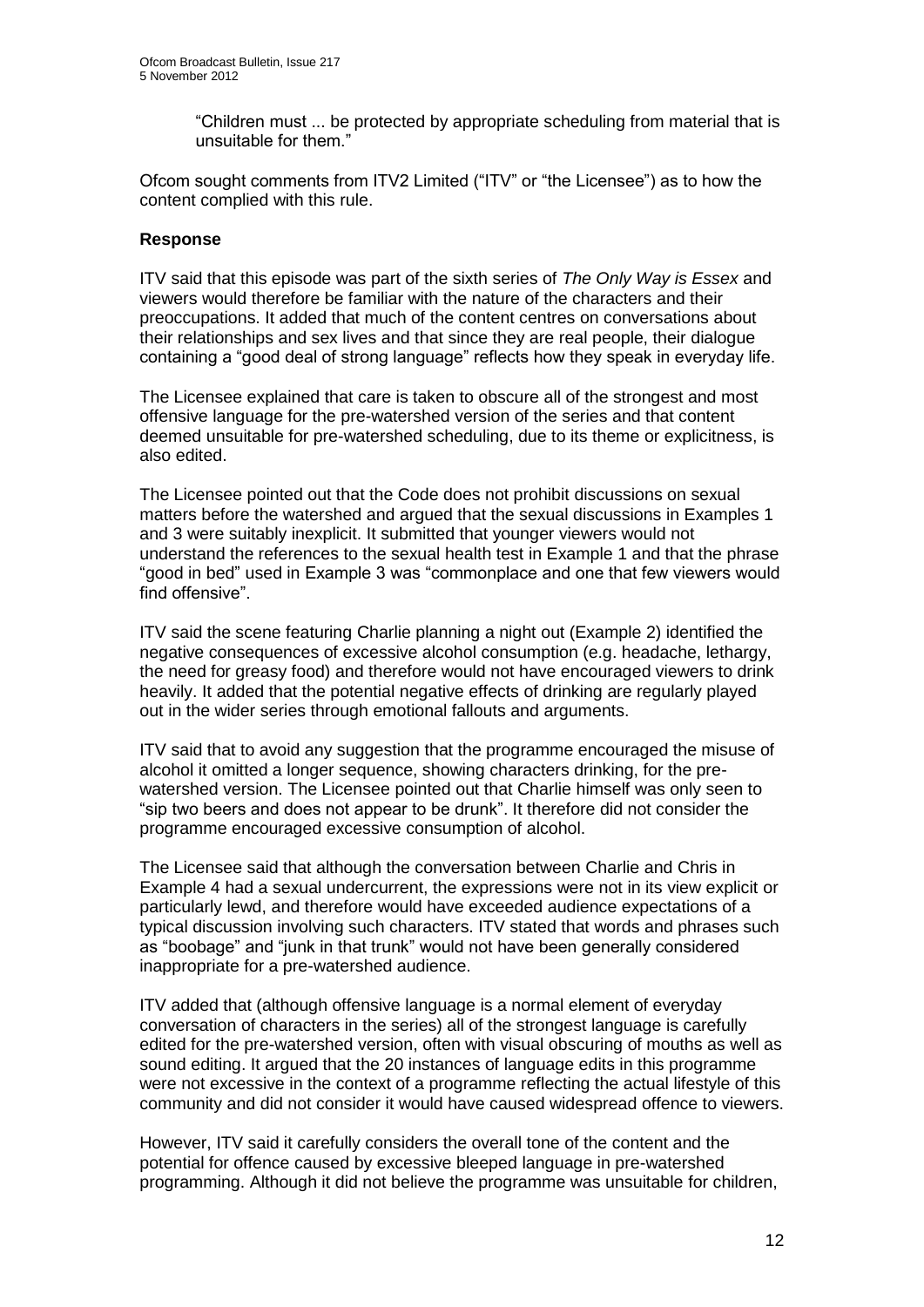the Licensee said it had it had asked the producers to edit offensive language entirely rather than use bleeping for future pre-watershed broadcasts, where appropriate and practical to do so. Furthermore, it had decided to no longer schedule *The Only Way Is Essex* in weekend daytime or school holiday daytime slots, in view of Ofcom's concerns about children being more likely to view unaccompanied at such times.

#### **Decision**

Under the Communications Act 2003, Ofcom has a statutory duty to set standards for broadcast content as appear to it best calculated to secure the standards objectives, one of which is that "persons under the age of eighteen are protected". This objective is reflected in Section One of the Code.

Rule 1.3 requires that children must be protected by appropriate scheduling from material that is unsuitable for them. Appropriate scheduling is judged by a number of factors including: the nature of the content; the likely number and age range of the audience; the start and finish time of the programme; and likely audience expectations.

In September 2011 Ofcom gave guidance $<sup>1</sup>$  to all television broadcasters that they</sup> should "take care to ensure that adult themes of a more sexualised nature are suitable for broadcast pre-watershed".

Ofcom noted that *The Only Way Is Essex* is first broadcast at 22:00 on ITV2 and that a pre-watershed edited version is later aired several times on the same channel including, as was the case here, on a Sunday afternoon when children are available to view. We therefore considered first whether the material broadcast was suitable for children.

#### Language editing

Ofcom recognised the various language edits (by means of bleeps) that ITV had made for the pre-watershed version. As set out in Ofcom's guidance on the watershed, masking offensive language is one way in which broadcasters may edit post-watershed material to make it suitable for broadcast pre-watershed.

In Ofcom's view, in this case, the bleeping of the words was not always sufficient to mask the language or its impact. In many cases, the meaning of the bleeped words was likely to have been clear to the audience from the context and tone of the discussion: for example, the bleeping out of words during a discussion of a clearly sexual nature in Example 1.

Ofcom was also concerned about the frequency of bleeping in this programme. We noted there were 20 instances in this half hour programme. As also set out in Ofcom's guidance, if the use of masked offensive language in a programme is frequent, such that the programme requires multiple instances of bleeping, there can be a cumulative effect on viewers. In programmes where there is frequent use of offensive language, broadcasters may need either to edit the programmes more rigorously for pre-watershed transmission to take account of this cumulative effect, or consider whether the programme is in fact appropriate for pre-watershed broadcast at all.

<sup>1</sup> 1 <http://stakeholders.ofcom.org.uk/binaries/broadcast/guidance/831193/watershed-on-tv.pdf>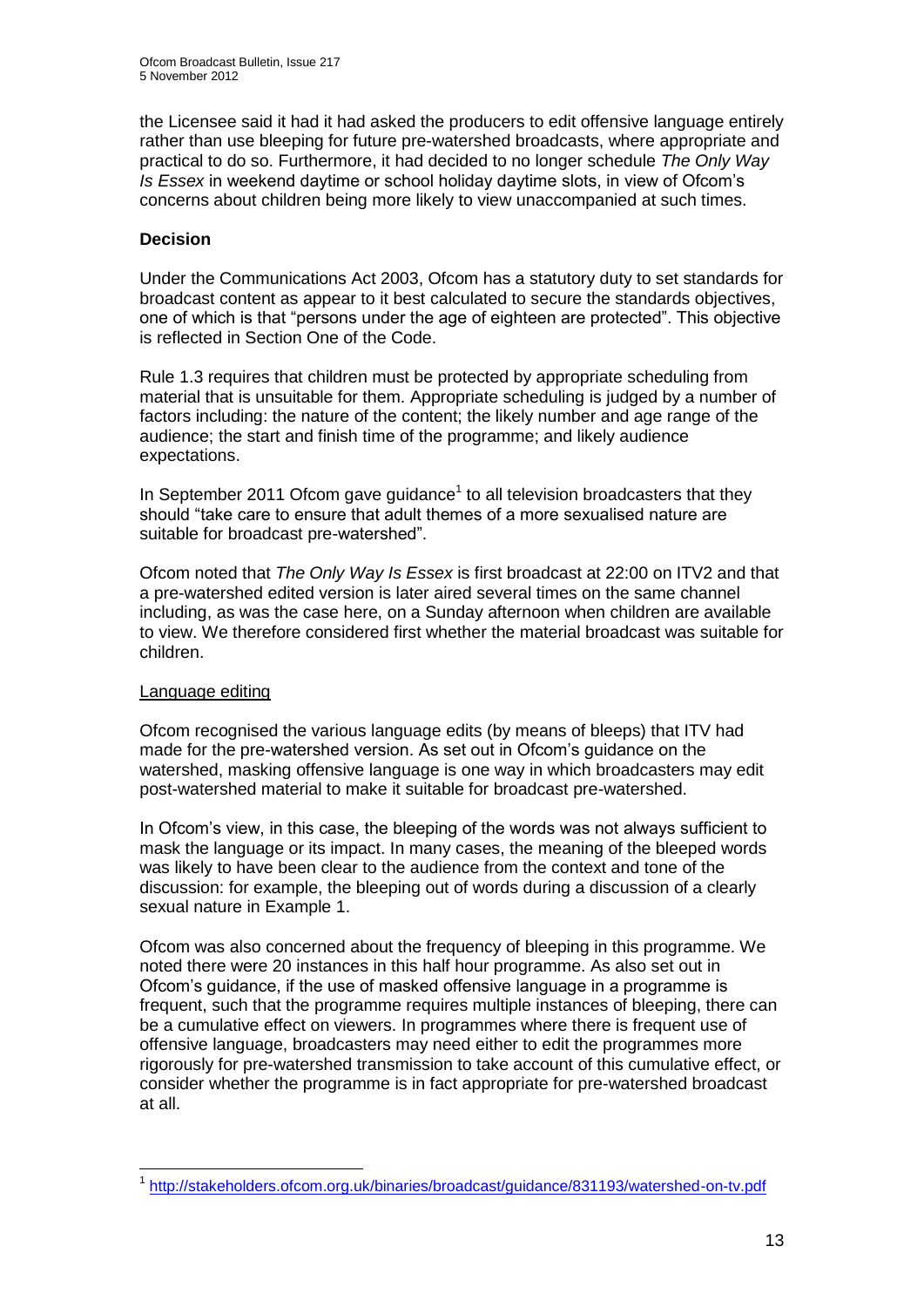#### Adult themes

Ofcom noted that this programme contained a number of adult themes, including references to the consumption of alcohol and, in particular, references to characters' sex lives and their interest in each other's sexual activity (as set out in the examples above).

Ofcom noted ITV's argument that the Code does not prohibit sexual discussion in pre-watershed programmes. However, we took account of the prominence of these adult themes throughout the programme, and the impact and frequency of the masked language. We concluded that the programme was therefore unsuitable for children.

Ofcom then went on to consider whether the material was appropriately scheduled.

Ofcom noted that ITV2's target audience is 16 to 34 year olds. Ofcom therefore understands that the channel's programming is not aimed at children. BARB viewing data indicated that only 4,000 out of 118,000 viewers were below the age of 15 (3.39% of the total audience).

We note that this programme was broadcast on a Sunday lunchtime during the extended summer school holidays. Further it was broadcast on a mainstream general entertainment channel which is likely to attract a broad audience. Both these factors, in Ofcom's opinion, made it more likely that children – some of them unaccompanied – would view this material.

Each decision under Rule 1.3 depends on the individual circumstances and whether the context in each case is sufficient to justify the inclusion of more adult content at a time when children are available to view unaccompanied. In this case, Ofcom considered the content, featuring continuing adult themes and frequent masked language, was not suitable for broadcast at 13:30, on a Sunday during the school holidays.

We noted ITV's decision to edit offensive language entirely rather than use bleeping for future pre-watershed broadcasts, where appropriate and practical to do so. We also welcomed its decision to avoid scheduling future episodes of *The Only Way Is Essex* in weekend daytime or school holiday daytime slots, when children are more likely to be available to view unaccompanied.

However Ofcom concluded that on this occasion the programme was not appropriately scheduled so as to protect children and therefore breached Rule 1.3.

#### **Breach of Rule 1.3**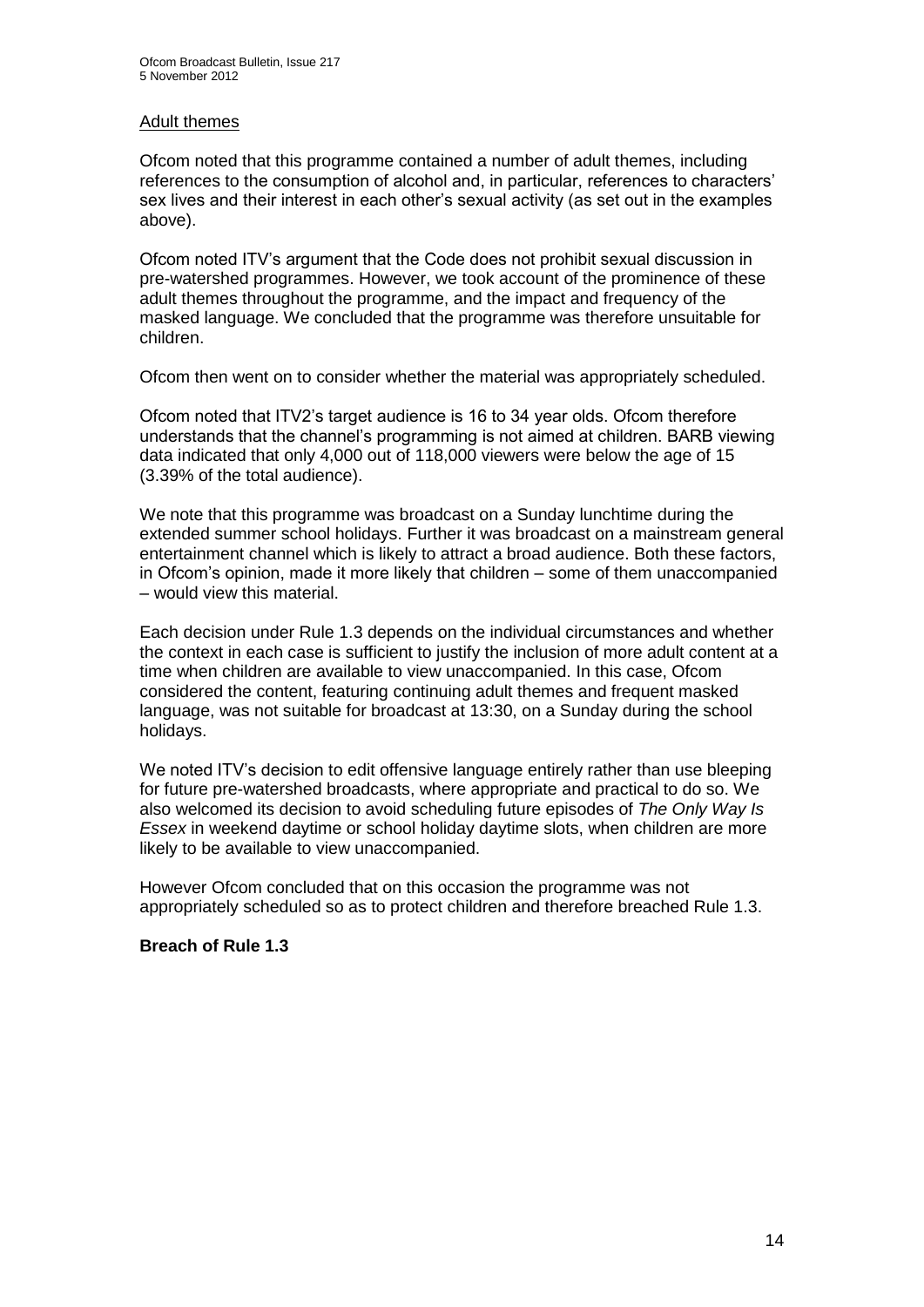## **In Breach**

**News** *Russia Today, 12 July 2012, 10:00*

#### **Introduction**

1

Russia Today is a global news and current affairs channel produced in Russia, and funded by the Russian Government<sup>1</sup>. In the UK, the channel broadcasts on the Sky digital satellite platform. The licence for Russia Today is held by Autonomous Nonprofit Organisation TV Novosti ("TV Novosti" or "the Licensee").

A complainant alerted Ofcom to a news report about the armed conflict in Syria between the government of President Bashar al-Assad and opposition rebel forces. The complainant considered the news broadcast was biased, because, in the complainant's view, an interviewee was crediting a "massacre [in the Syrian conflict] to the rebels and not the government and was not challenged in any way".

Ofcom reviewed the news item in question, which focused on developments in the Syrian uprising. We noted that at approximately 10:10, the news presenter introduced a clip from a pre-recorded 'down the line' interview with the Editor of Pan-African News Wire*,* Abayomi Azikiwe. This clip lasted for about one and a half minutes and for the duration of this content he spoke direct to camera and was uninterrupted. Amongst other remarks Abayomi Azikiwe stated that the Syrian opposition had rejected Kofi Annan's *"initial peace plan...that was endorsed by the Syrian Government"*. (The former UN Secretary-General, Kofi Annan had been appointed the UN-Arab League special envoy to Syria in early 2012 but he resigned from this post at the end of his mandate in August 2010. Kofi Annan resigned on 2 August 2012, citing the intransigence of both the [Assad](http://en.wikipedia.org/wiki/Bashar_al-Assad) government and the [rebels,](http://en.wikipedia.org/wiki/Syrian_opposition) as well as the stalemate on the UN [Security Council,](http://en.wikipedia.org/wiki/United_Nations_Security_Council) as preventing any peaceful resolution of the situation<sup>2</sup>.)

Abayomi Azikiwe added that the *"backers"* of the Syrian opposition:

"...*have opposed any effort aimed at dialogue to bring about a political solution to this crisis. They have refused to acknowledge any type of ceasefire. They have continued their aggressive activities against the Syrian Government, and as a result of that the Syrian Government has had no choice except to engage in these military manoeuvres that we've seen over the last couple of days. The onus for the resolution of this crisis strictly lies with the armed opposition and also the opposition which is around the Syrian* 

[http://www.un.org/apps/news/story.asp?NewsID=42609&Cr=Syria&Cr1=.](http://www.un.org/apps/news/story.asp?NewsID=42609&Cr=Syria&Cr1=)

 $1$  The Licensee informed Ofcom that Russia Today "while receiving a fixed annual subsidy from the Russian state budget, is neither state-owned, nor state oriented in its editorial policy. As an autonomous non-profit organisation, quite unique for a medium in Russia, it doesn't have any state representatives among its Board members or editorial staff, similar to the BBC's model in the UK".

<sup>&</sup>lt;sup>2</sup> Press conference by Kofi Annan, Joint Special Envoy for Syria, United Nations Office at Geneva. 2 August 2012 (see: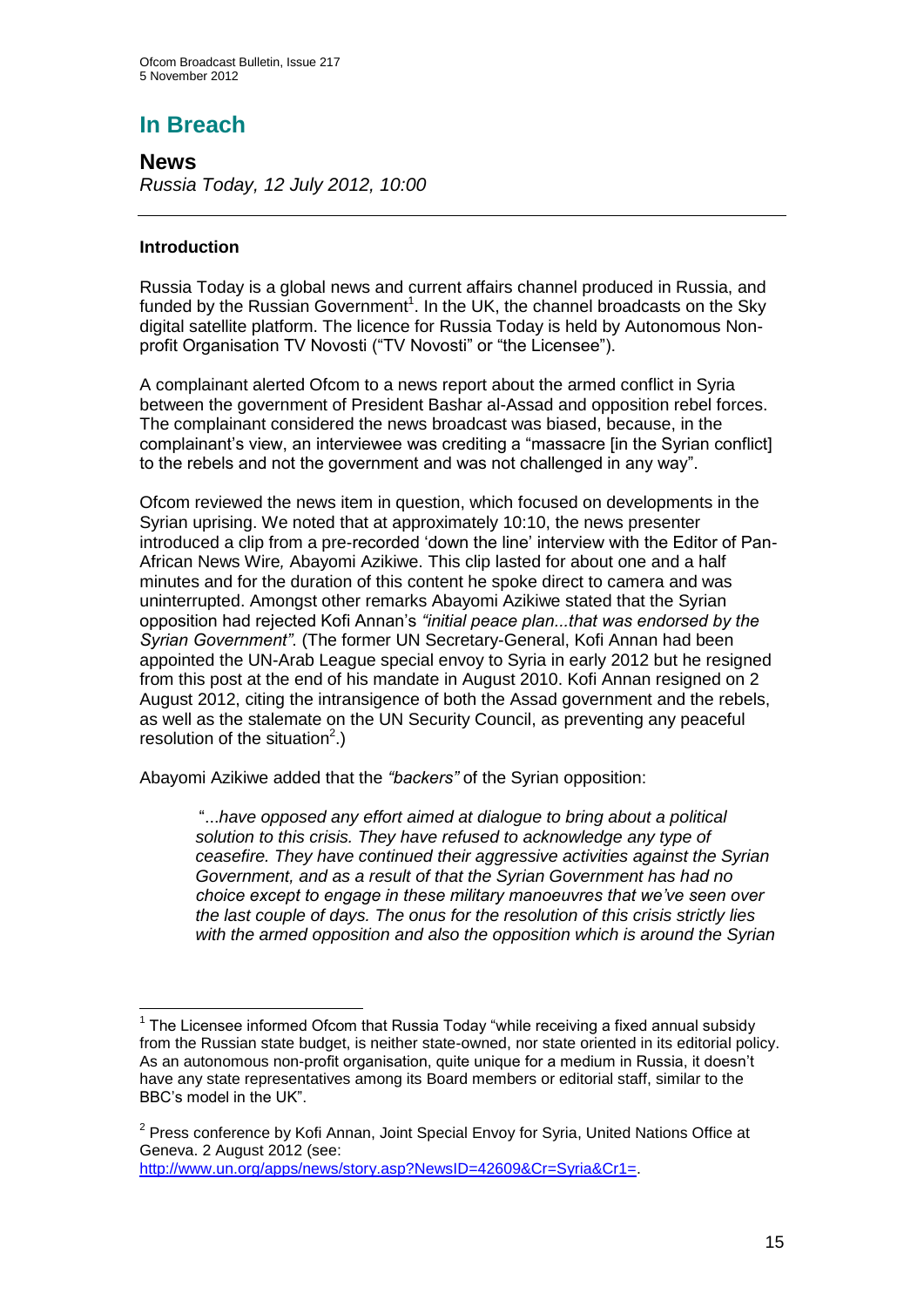*National Council<sup>3</sup> as well as the other Islamist groups, which have refused all peace plans that have been put forward by the United Nations Envoy, Kofi Annan."*

The news presenter then said that later in the programme, the Syrian conflict would be looked at from a *"different angle".*

We noted that at approximately 10:20 (i.e. approximately 10 minutes after the above), the news presenter introduced a report about a boycott of Syrian television and film production by certain Arab countries. The news presenter introduced the item as follows:

*"Dramatic pictures from Syria have been streaming to our TVs for 16 months now, but there's a different kind of drama unfolding behind the camera. Some opposition-supporting Arab nations have banned Syrian programmes and movies, but their producers say it has only hardened their resolve.*"

The report had a duration of around three minutes and 50 seconds. In this news item, the reporter stated that during the current Syrian conflict:

*"Gulf countries, which had traditionally helped fund* [Syrian productions], *withdrew from production leaving a huge financial gap, and matters were made worse when the Arab League called for a boycott of Syrian satellite channels..."*

An actor, Mohamed Rafea then said:

*"*[The Arab nations opposing the Syrian Government] *want to fight everything good in Syria. They don't want us to show our drama to the world..."*

Another actor, Milad Yousef stated:

*"They wanted to destroy not just our country, but all that's good in our country, and even every positive images of Syria in the minds of other Arab people."*

The reporter remarked*:*

1

*"Gulf countries headed by Qatar and Saudi Arabia were among the first to condemn the Syrian regime for its crackdown on protesters. They were also*  among the most active supporters of the Syrian armed opposition, sponsoring *and arming the rebels."*

Ofcom considered the material raised issues warranting investigation under Rule 5.1 of the Code, which states:

Rule 5.1: "News, in whatever form, must be reported with due accuracy and presented with due impartiality."

We therefore sought the Licensee's comments as to how this material complied with this rule.

 $3$  The Syrian National Council is a coalition of Syrian groups that oppose the government of the Syrian President, Bashar al-Assad.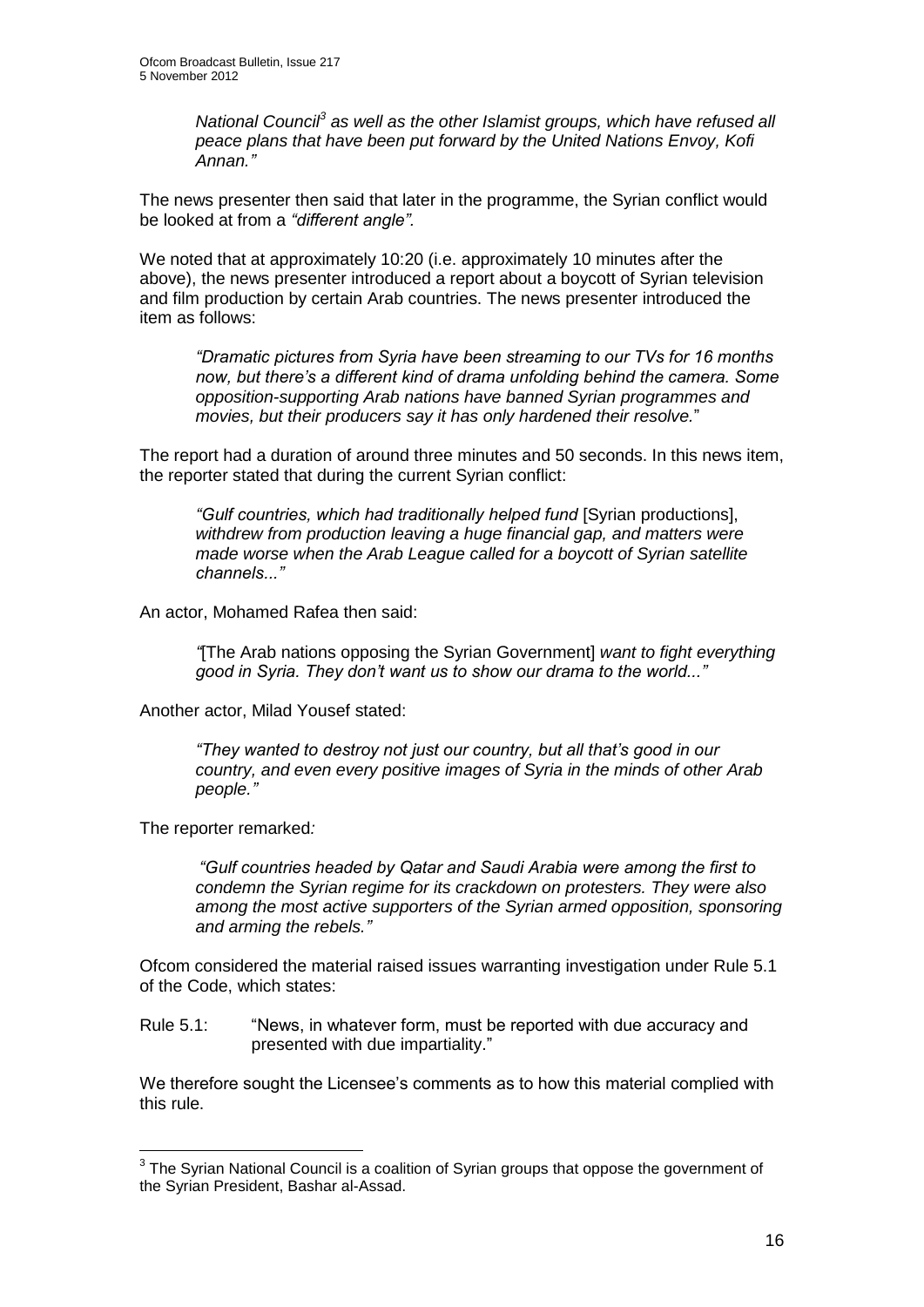#### **Response**

The Licensee said that the news programme had complied with Rule 5.1 by reflecting the viewpoint of the Syrian opposition.

TV Novosti said that prior to the brief comments made by Abayomi Azikiwe, the news presenter stated the following (with the Licensee's emphasis added):

*"Syria's main opposition alliance has failed to persuade Russia to help them oust President Assad. During talks in Moscow the Syrian National Council insisted Assad must go before there can be any transition* [to a new government in Syria]*…"*

According to TV Novosti this (underlined) statement chimed with what was being "widely reported across other media (including the BBC), [namely] the Syrian opposition had indeed rejected Kofi Annan's peace plan and insisted that Assad must resign".

The Licensee said that Abayomi Azikiwe also commented on the position of the Syrian National Council in his interview as follows:

*"...the Syrian opposition had rejected Kofi Annan's initial peace plan that was put forward by Kofi Annan and the United Nations, that was endorsed by the Syrian Government, by other forces throughout the region."*

TV Novosti said there was "no need to challenge" Abayomi Azikiwe's viewpoint within the bulletin in question on 12 July 2012 because the full live interview with Abayomi Azikiwe had been broadcast in an edition of Russia Today's *News,* broadcast at 17:07 the previous day (11 July 2012). By way of introduction to that full interview, the news presenter in the news bulletin broadcast on 11 July 2012 had said the following:

*"The Syrian main opposition group is saying that the Syrian people are suffering because Russia has used its veto on the Security Council to prevent international action being taken against the Assad regime*"; and "*The opposition has another demand as well...they are calling for a UN intervention to resolve the conflict there."*

The Licensee said that Rule 5.1 had therefore been complied with because "Ofcom's Rules and Guidance maintain that Due Impartiality may be achieved within a programme or over a series of programmes taken as a whole".

TV Novosti also made several other points in relation to covering, of what was in its view, an on-going news story:

- $\bullet$  it was incorrect for the complainant to and Ofcom should also should not focus on "one particular programme" i.e. the news bulletin in question, broadcast on 12 July 2012;
- according to the Licensee "a rolling news channel will naturally be editorially linking any continuing news 'story'...[but] it would be impossible to predict (and signpost) just how and in what form this would take". Furthermore "a rolling news channel does not have the ability to plan a 'series', as would be the case for a more conventional channel where editorial and production decisions are planned in advance";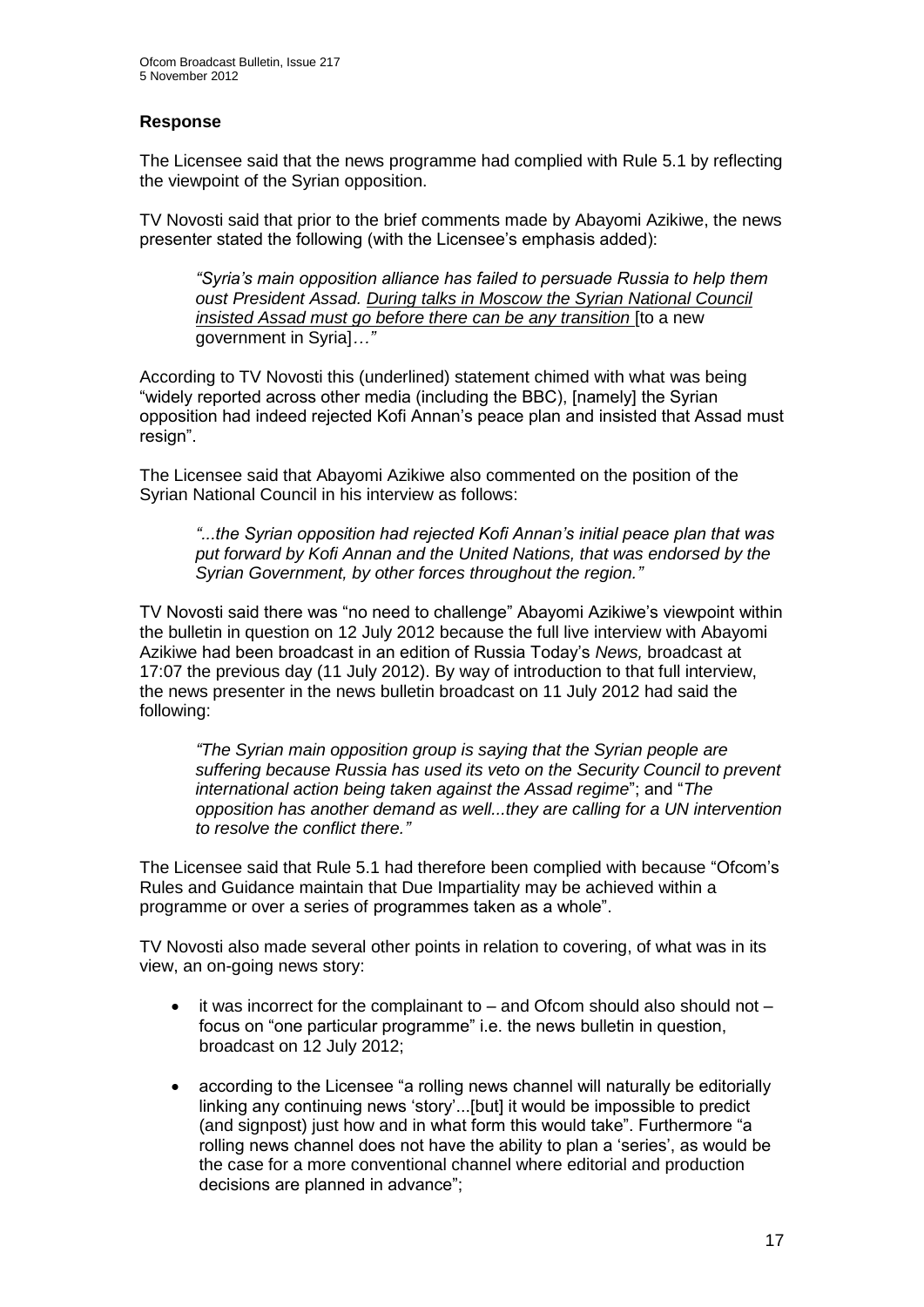TV Novosti said that: "We feel it would not be appropriate to fully reprise the history leading up to breaking events in live news coverage of current events – and that the summary references were consistent with our earlier coverage, and factually correct". In addition, "it would also made for very boring and confusing television if news items had to be continually refer back to earlier programmes, purely as a means of ensuring regulatory compliance". In this regard, the Licensee said that Russia Today complements its live news bulletins with documentaries and special reports analysing news issues "in more depth and from different 'angles', which might explore the history in more depth, as well as other aspects of a particular situation".

In relation to the later report in the same news bulletin about a boycott of Syrian television and film production by certain Arab countries, TV Novosti said this item was an example of Russia Today's practice of "sometimes juxtapos[ing] 'raw' news with documentary material which goes beyond the headlines to explore other 'angles' of a major issue". Furthermore, this item was "not intended as a direct counterpoise to the earlier news coverage. Rather, it looked into the implications and impact of the conflict on one aspect of Syrian life (rather than bringing in the opposite standpoint)". In this item "a handful of actors vented their frustration over losing their jobs when the suspended transmissions reduced the funding for the series in which they acted".

The Licensee said that this item "contained negligible commentary from [TV Novosti] itself, but was a factual portrayal of one aspect of the tragedy in Syria, and its effect on ordinary citizens...[and] the statements from the actors were personal feelings relating to their plight. We do not feel that this piece was one where issues of impartiality arise. By analogy, the personal feelings of a Western employee who has lost his job due to redundancies brought on by economic recession do not, we contend, require 'balancing' by a further explanation of the causes of, or views on, the recession itself". In addition, TV Novosti said to "suggest there was no 'counterbalance' to the emotional outbursts of affected civilians is equivalent to suggesting that if [TV Novosti] had broadcast a news report containing the anguished outpourings of a mother who had lost a child in the conflict [that] would require us to have balanced the report with a counterview from parties who felt that the death of a child was justified"

The Licensee added: "It is true that Qatar and Saudi Arabia, both energetic stakeholders of the Arab League, declared their support for the suspension [of the purchase of Syrian TV programmes and films] that caused the Syrian actors to voice their invectives". However, the item was "an example of the complementary material which [Russia Today] regularly brings to its coverage of world events...highlighting the human plight of some affected by the crisis".

In summary, in relation to the item about a boycott of Syrian television and film production by certain Arab countries, TV Novosti said that "We accept that perhaps there might be a need to better separate the 'news' from the 'documentary'" with the latter "analysing a particular aspect of what has become a major news item but which would not necessarily carry the same degree of impartiality that the News itself would present". Although such a move would require a change in Russia Today's "scheduling format" the Licensee said that it was "discussing the technical aspect of schedule presentation with the relevant editorial staff".

The Licensee also made a number of points about the nature of Russia Today as an international news channel: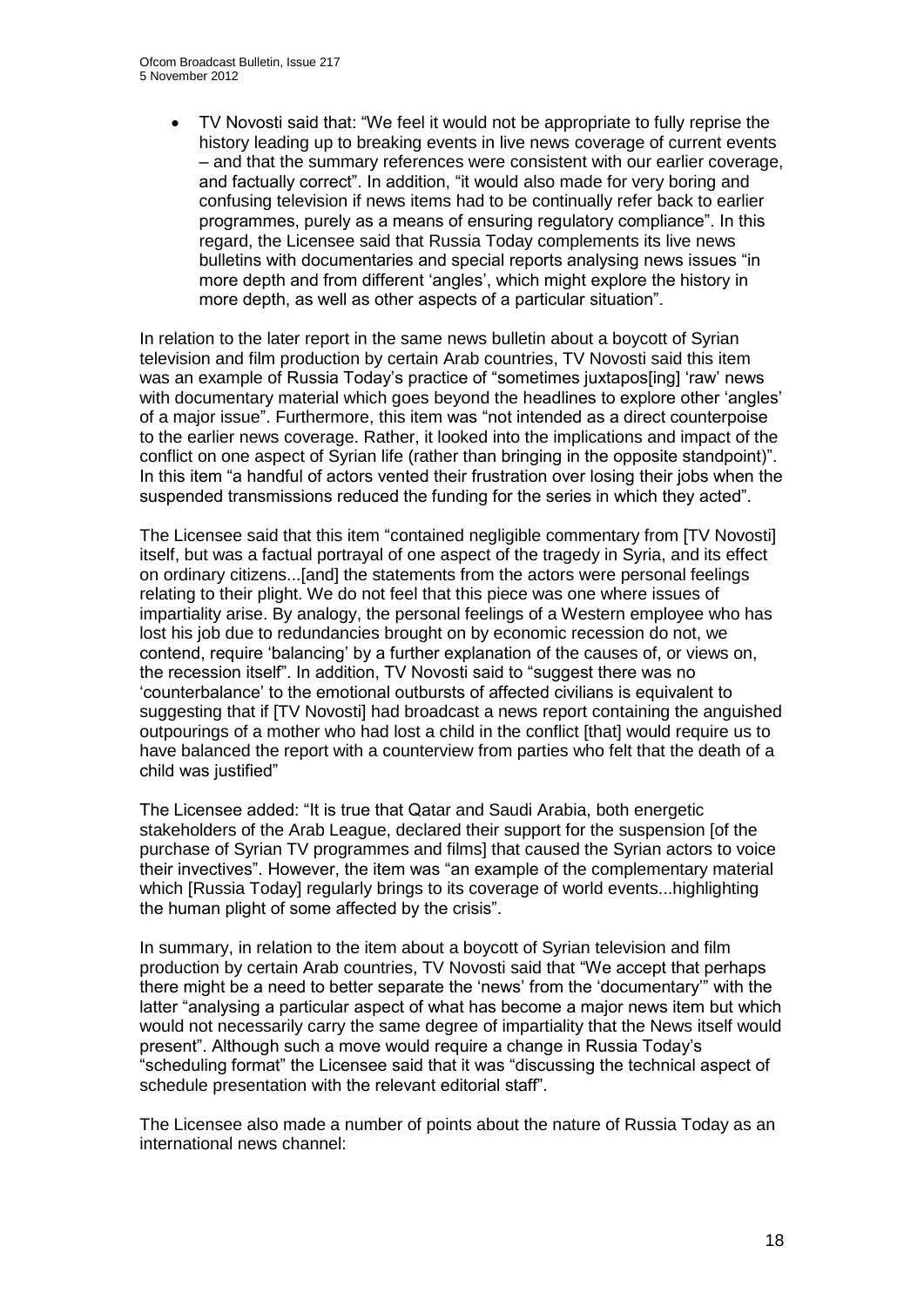- in TV Novosti's view: "Plurality in international news coverage, particularly of conflict situations, is surely provided by virtue of the availability to viewers of a range of different viewpoints from different broadcasters". In this regard, the Licensee cited an Ofcom document<sup>4</sup> on media plurality "which we feel in several respects reinforces our arguments". In addition, TV Novosti said that Russia Today's "viewers will of course also be watching other international news channels, from which they gain additional perspectives, often completely opposite to what they see on [Russia Today]. That, we contend, is the healthy plurality to which British citizens are privileged to have access";
- on a related point, Russia Today "reaches half a million regular UK viewers weekly" and the fact that "only one complained about 'bias' does, we suggest, illustrate that the vast majority appreciate the portrayal of Russia's view";
- according to the Licensee "if every international news channel had to be obliged to give 'due' coverage to all viewpoints (even if 'due' could be defined), all international news channels would in such case inevitably be reflecting the views of the country in which the channel is regulated". This, in TV Novosti's view, would impinge on freedom of expression and "deprive viewers of insights into why different countries take a different view of conflict situations";
- the Licensee stated that: "The world today provides unlimited access through the internet to sites with all sorts of content, totally unregulated and having no ethical constraints. Responsible and regulated media organisations like ourselves command respect, and our integrity will be judged by viewers. Imposing constraints on the reporting of anything that might to some be controversial will only lead to citizens turning more and more to news sources that carry similar information, but presented in a totally irresponsible, unbalanced and unregulated way";
- TV Novosti considered that "war situations, and matters of international controversy" are not specifically dealt with by the Code "nor can they be treated in the same way as domestic national issues." Furthermore: "What is controversial in one country may not be so in another...[and] [w]hat might be regarded as 'bias' or 'lack of impartiality' is itself often a subject of international debate"; and
- the Licensee suggested that the Code rules on impartiality in relation to international news "perhaps need to be re-examined in the light of the current media structure and citizens access to information". In the meantime, TV Novosti said that it "definitely tries to abide by the spirit" of the Code.

In conclusion, the Licensee said that it had "reemphasised the UK regulatory requirements" to all staff.

#### **Decision**

1

Under the standards objectives of the Communications Act 2003 ("the Act"), Ofcom has a statutory duty to set standards for the content of programmes as appear to it best calculated to secure the standards objectives, including that news included in

<sup>4</sup> *Measuring media plurality: Supplementary advice to the Secretary of State for Culture, Media and Sport and the Leveson Inquiry*, 5 October 2012 (See [http://stakeholders.ofcom.org.uk/binaries/consultations/measuring-plurality/letters/advice.pdf\)](http://stakeholders.ofcom.org.uk/binaries/consultations/measuring-plurality/letters/advice.pdf).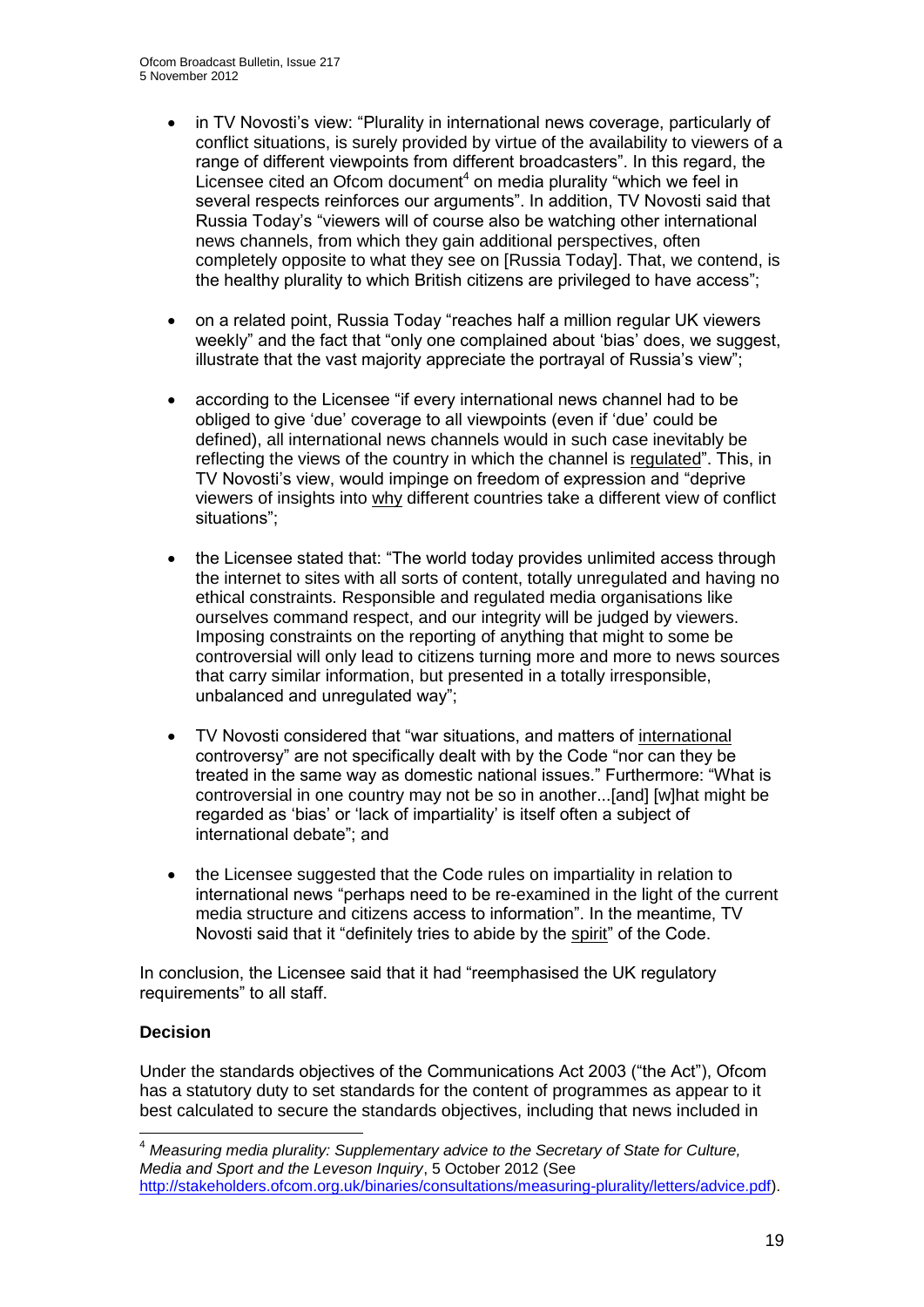television and radio services is presented with due impartiality. Broadcasters are required to comply with the rules in Section Five to ensure that due impartiality is preserved in news programmes.

When applying the requirement to preserve due impartiality. Of com must take into account the broadcaster's and audience's right to freedom of expression. This is set out in Article 10 of the European Convention on Human Rights. Article 10 provides for the right of freedom of expression, which encompasses the right to hold opinions and to receive and impart information and ideas without interference by public authority. The broadcaster's right to freedom of expression is not absolute. In carrying out its duties, Ofcom must balance the right to freedom of expression on one hand, with the requirement in the Code to preserve "due impartiality" on matters relating to political or industrial controversy or matters relating to current public policy.

Ofcom recognises that Section Five of the Code, which sets out how due impartiality must be preserved, acts to limit to some extent freedom of expression. This is because its application necessarily requires broadcasters to ensure, for example, that neither side of a debate relating to matters of political or industrial controversy and matters relating to current public policy is unduly favoured. Therefore, while any Ofcom licensee should have the freedom to discuss any controversial subject or include particular points of view in its programming, in doing so broadcasters must always comply with the Code.

In reaching decisions concerning due impartiality, Ofcom underlines that the broadcasting of comments either criticising or supporting the policies and actions of any government, state or political organisations is not, in itself, a breach of due impartiality. Any broadcaster may do this provided it complies with the Code. However, depending on the specific circumstances of any particular case, it may be necessary to reflect alternative viewpoints in an appropriate way in order to ensure that Section Five is complied with.

Rule 5.1 of the Code states that: "News, in whatever form, must be reported with due accuracy and presented with due impartiality."

The obligation in Rule 5.1 to present news with due impartiality applies potentially to any issue covered in a news programme, and not just matters of political or industrial controversy and matters relating to current public policy. In judging whether due impartiality has been preserved in any particular case, the Code makes clear that the term "due" means adequate or appropriate to the subject matter. Therefore "due impartiality" does not mean an equal division of time has to be given to every view, or that every argument and every facet of the argument has to be represented. Due impartiality may be preserved in a number of ways and it is an editorial decision for the broadcaster as to how it ensures due impartiality is maintained.

In assessing whether any particular news item has been reported with due impartiality, we take into account all relevant facts in the case, including: the substance of the story in question; the nature of the coverage; and whether there are varying viewpoints on a news story, and if so, how a particular viewpoint or viewpoints on a news item could be or are reflected within news programming.

In this case, by way of background, Ofcom noted since the onset of the Syrian conflict in March 2011, the Russian Government has taken a position which has been characterised by many commentators as being supportive of the current Syrian Government. For example, the Russian Government has voiced its concerns in the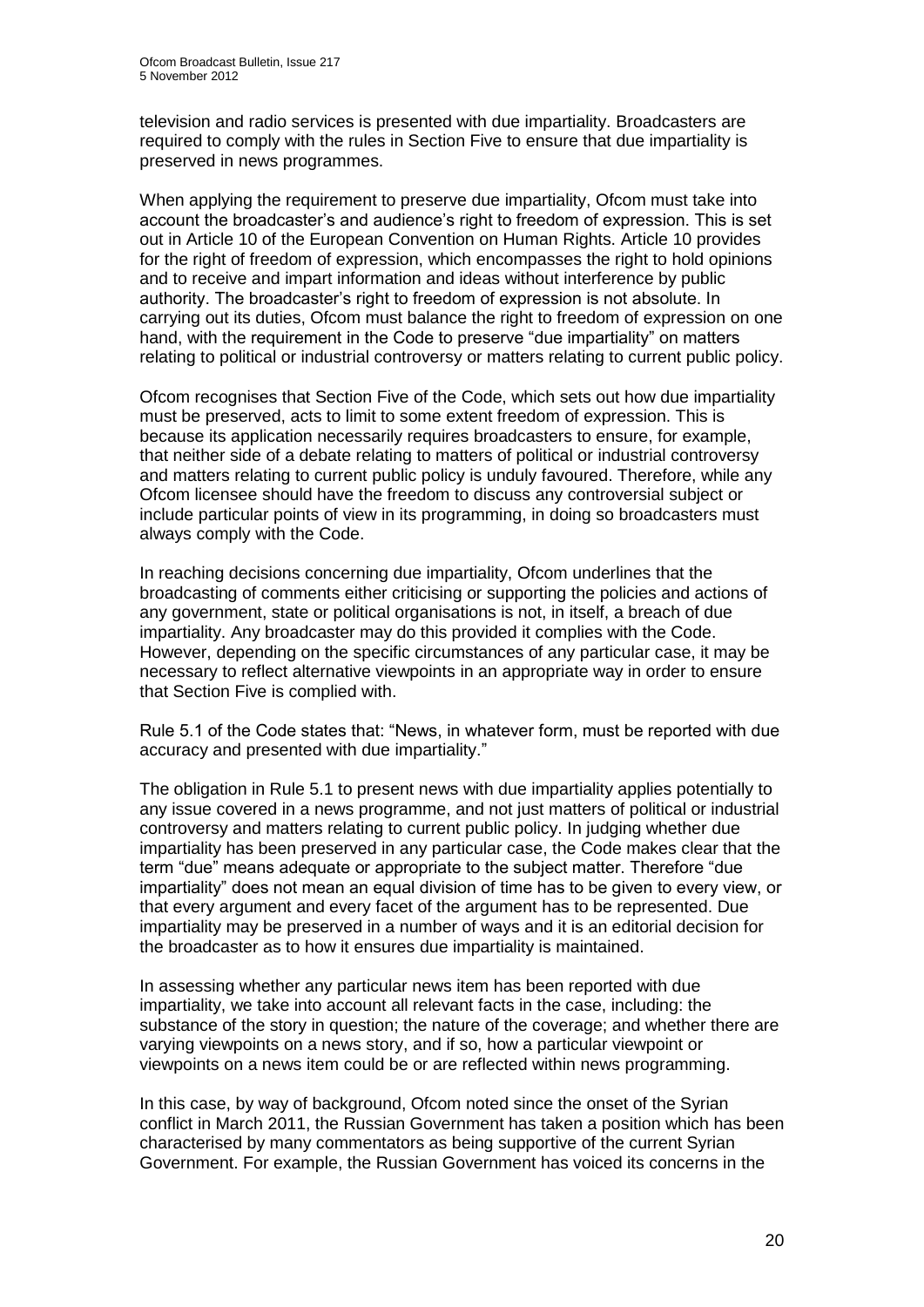United Nations Security Council, that some members of the international community might be trying to force a change of government in Syria<sup>5</sup>.

Ofcom also noted that in the news bulletin in question broadcast at 10:00 on 12 July, there were only two news items about Syria: firstly, an excerpt from a pre-recorded interview with Abayomi Azikiwe; and, second, ten minutes later, a pre-recorded item about a boycott of Syrian television and film production by certain Arab countries. We assessed these two news items together to reach a decision overall as to whether the news in this programme was presented with due impartiality.

#### Abayomi Azikiwe's comments

1

We considered that taken together these two items included a number of statements which could be reasonably characterised as being strongly critical of the Syrian opposition movement (including the Syrian National Council) and Arab Nations supportive of the Syrian opposition movement, and/or supportive of the Syrian Government. For example, we noted that Abayomi Azikiwe: labelled the Syrian opposition as having undertaken *"aggressive activities against the Syrian Government"*; stated that the Syrian Government had had *"no choice"* but to undertake military operations against the Syrian opposition; and that the *"onus for the resolution of this crisis strictly lies with"* the Syrian opposition. We also noted that in the second news item, there were comments critical of Arab nations who had boycotted Syrian film and television productions, so that these Arab nations were characterised as wanting to *"fight everything good in Syria"* and to *"destroy not just our country, but all that's good in our country".*

The issue of the conflict in Syria between the Assad regime and opposition forces was, and is, one clearly where there are differing viewpoints of importance – principally those of the government of President Assad and of the opposition, and of the states which express or give support in various forms to one or the other. We therefore considered what evidence there was of alternative (i.e. Syrian opposition) viewpoints presented in this news programme on the morning of 12 July 2012.

We took into account the following points put forward by the Licensee:

- the news presenter stating that: *"During talks in Moscow the Syrian National Council insisted Assad must go before there can be any transition"*  ("Comment 1"); and
- the following comment made by Abayomi Azikiwe:

*"...the Syrian opposition had rejected Kofi Annan's initial peace plan that was put forward by Kofi Annan and the United Nations, that was endorsed by the Syrian Government, by other forces throughout the region*" ("Comment 2").

We acknowledge that these statements to some degree gave a factual description of the position of the Syrian opposition.

We noted however that these statements were made in the context of comments by Abayomi Azikiwe as a commentator that overall were critical of the Syrian opposition. He stated for example that the opposition had undertaken "*aggressive activities against the Syrian Government*", and that the "*onus for the resolution of this crisis strictly lies with*" the Syrian opposition). Before, during and after this clip of interview

<sup>&</sup>lt;sup>5</sup> By way of example, see:<http://www.un.org/News/Press/docs/2012/sc10536.doc.htm>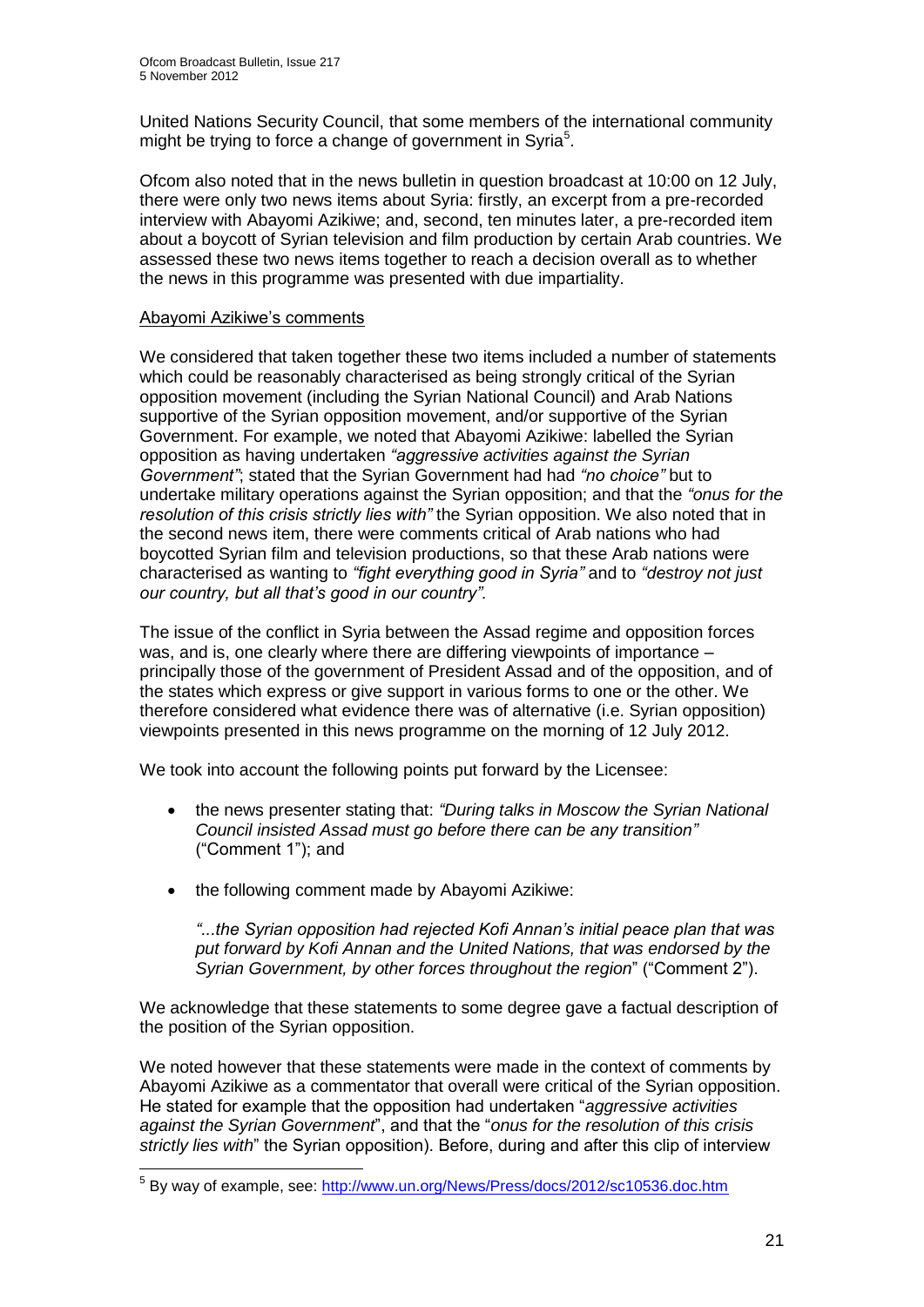1

Abayomi Azikiwe's critical remarks were not challenged by other content in the programme. Further, we noted that there were no other statements included in the news programme broadcast at 10:00 on 12 July 2012 that could be reasonably described as reflecting or supporting the viewpoint of the Syrian opposition, the Syrian National Council, or Arab states critical of the Syrian administration of Bashar al-Assad, in relation to the ongoing conflict of Syria. As a result we concluded that Comment 1 and Comment 2 did not: sufficiently articulate the viewpoint taken by the Syrian opposition during the Syrian conflict at that time; or sufficiently counter the criticisms being made of the Syrian opposition.

We took account of TV Novosti's representation that an alternative (i.e. the opposition's) viewpoint had been reflected in its news output the previous day (11 July 2012) at 17:07, when the full live interview with Abayomi Azikiwe had been broadcast on Russia Today. According to the Licensee during that interview news presenter said:

*"The Syrian main opposition group is saying that the Syrian people are suffering because Russia has used its veto on the Security Council to prevent international action being taken against the Assad regime"*; and *"The opposition has another demand as well...they are calling for a UN intervention to resolve the conflict there"* ("Comment 3").

We noted the Licensee's view that: Ofcom should not focus on "one particular programme"; and that TV Novosti had complied with Rule 5.1 because "Ofcom's Rules and Guidance maintain that Due Impartiality may be achieved within a programme or over a series of programmes taken as a whole".

We did not agree with this argument put forward by TV Novosti. The reference to due impartiality being achieved "over a series of programmes taken as a whole" is in Rule 5.5<sup>6</sup> of the Code and not Rule 5.1. We recognise there may be occasions when a broadcaster may be able to comply with Rule 5.1 in one news programme by broadcasting material in a different news programme or programmes. For example, due impartiality in news might be achieved through broadcasting different viewpoints on a particular issue on successive days in a series of explicitly linked 'special' news reports which each separately focused on one particular viewpoint on a particular subject. Depending on the circumstances in each case, such an editorial approach might ensure compliance with Rule 5.1, as long as it was clearly signposted to the audience, in line with Rule  $5.6<sup>7</sup>$  of the Code. In the present case, this approach was not taken.

Second, we noted the Licensee's representation that "a rolling news channel will naturally be editorially linking any continuing news 'story'...[but] it would be impossible to predict (and signpost) just how and in what form this would take". TV Novosti also stated that "a rolling news channel does not have the ability to plan a 'series', as would be the case for a more conventional channel where editorial and production decisions are planned in advance". We acknowledge the challenges faced

 $6$  Rule 5.5 states: "Due impartiality on matters of political or industrial controversy and matters relating to current public policy must be preserved on the part of any person providing a service... This may be achieved within a programme or over a series of programmes taken as a whole".

 $7$ Rule 5.6 states: "The broadcast of editorially linked programmes dealing with the same subject matter (as part of a series in which the broadcaster aims to achieve due impartiality) should normally be made clear to the audience on air".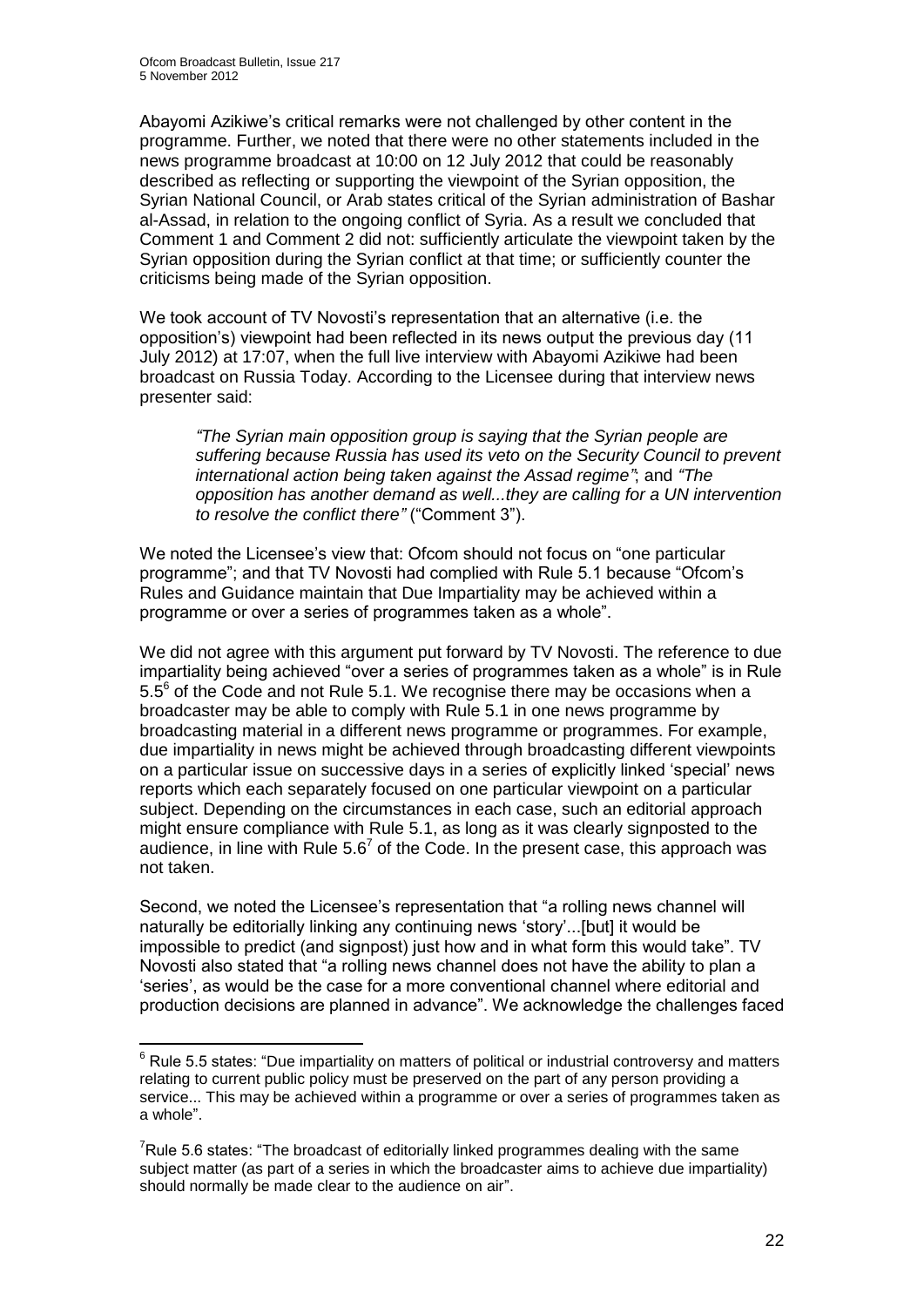by rolling news channels in ensuring compliance with the Code, especially in fastmoving news stories. In response, we note that it is possible for a rolling news channel to plan ahead to commission and broadcast items in a series of linked reports (as just suggested above) to help preserve due impartiality on a particular issue. In any event, it is still incumbent on all broadcasters to ensure sufficient alternative viewpoints are broadcast within its news programming, as appropriate. In this case, on succeeding days, the Licensee broadcast first the full interview with Abayomi Azikiwe on 11 July 2012, and then an excerpt from that interview on 12 July 2012. However, by way of balancing alternative viewpoints, TV Novosti only broadcast the three short Comments 1, 2 and 3 over the two days in question. In our view, having regard to all the circumstances, Comments 1 to 3 by themselves did not provide sufficient balance within the context of news programming to the other statements being made by Abayomi Azikiwe, for example, criticising the Syrian opposition, and supporting the Syrian Government.

We also took account of the Licensee's representations that: "We feel it would not be appropriate to fully reprise the history leading up to breaking events in live news coverage of current events – and that the summary references were consistent with our earlier coverage, and factually correct"; and "it would also made for very boring and confusing television if news items had to be continually refer back to earlier programmes, purely as a means of ensuring regulatory compliance". In response, depending on the circumstances in each case, Ofcom underlines that the Code does not in any way require that: each news report includes the "history leading up to breaking events"; or that news items "continually refer back to earlier programmes". However, broadcasters must ensure that alternative viewpoints are reflected in a proportionate and appropriate way in news reports (in many cases this may need only be very briefly) to ensure news is presented with due impartiality.

#### Report on boycott of Syrian television and film production

We went on to assess the second news item in the programme broadcast on 12 July 2012, namely a report about a boycott of Syrian television and film production by certain Arab countries.

We noted first TV Novosti's representations that this item: was not "intended as a direct counterpoise" to the earlier content featuring Abayomi Azikiwe. Irrespective of the editorial intention, we noted that following the news item featuring Abayomi Azikiwe, the news presenter did signal to viewers that later in the same news programme the Syrian conflict would be looked at from a *"different angle".* In our view because of this comment, and the fact that the second item (concerning a boycott of Syrian television and film production by certain Arab countries) contained statements that could be characterised as critical of Arab states opposed to the Syrian Government, viewers would have been likely to have perceived the two items, to some degree, as dealing with the same politically controversial subject matter, namely the Syrian conflict. This news item, together with any other items dealing with the Syrian conflict, therefore needed to be presented with due impartiality in accordance with Rule 5.1.

We noted the Licensee's argument that this was not a news item which needed to be presented with due impartiality because it was a report that: "contained negligible commentary from [TV Novosti] itself"; was a "factual portrayal of one aspect of the tragedy in Syria"; was looking at the "impact of the [Syrian] conflict on one aspect of Syrian life", and included statements from the actors in the news item that were "personal feelings relating to their plight". However, as mentioned above, Rule 5.1 applies potentially to any issue covered in a news programme, and not just matters of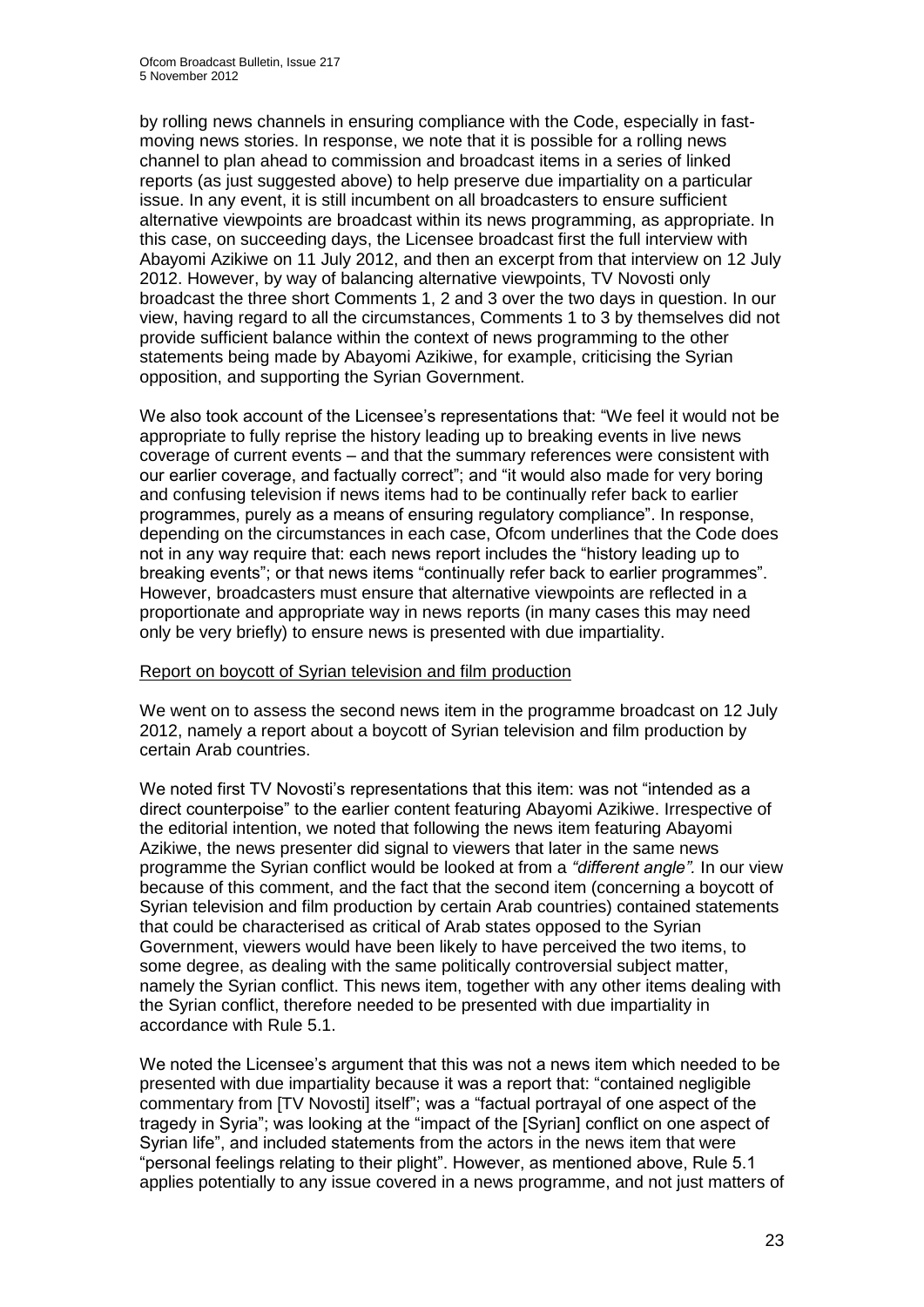political or industrial controversy and matters relating to current public policy. In any case, we considered that this news item touched to some degree the controversial subject of the Syrian conflict, through certain contributors' criticisms of opponents of the Syrian Government.

Given the above, we considered that the overall effect of the Syrian actors' statements critical of certain Arab states opposing the Syrian Government, was to build on Abayomi Azikiwe's statements made ten minutes earlier, criticising the Syrian opposition and supporting the Syrian Government. Further, we considered that there were not sufficient alternative viewpoints provided either in the news programme itself broadcast on 12 July 2012, nor any editorially linked material in the news bulletin identified by the Licensee broadcast on 11 July 2012, to ensure that this news item was presented with due impartiality in this case.

In assessing this second news item, we had regard to TV Novosti's representation that although "[i]t is true that Qatar and Saudi Arabia, both energetic stakeholders of the Arab League, declared their support for the suspension [of the purchase of Syrian made programmes] that caused the Syrian actors to voice their invectives", the item was "an example of the complementary material which [Russia Today] regularly brings to its coverage of world events...highlighting the human plight of some affected by the crisis". In response we point out that the Code does not in any way prohibit a news broadcaster producing programming content that complements different aspects of its news output (indeed Ofcom wholeheartedly supports broadcasters reporting and presenting the news from different and creative angles). However, all news items must comply with Rule 5.1, as necessary and appropriate.

In considering the report about a boycott of Syrian television and film production by certain Arab countries, we noted TV Novosti's argument that to "suggest there was no 'counterbalance' [a counterbalance was needed] to the emotional outbursts of affected civilians is equivalent to suggesting that if [the Licensee] had broadcast a news report containing the anguished outpourings of a mother who had lost a child in the conflict [that] would require us to have balanced the report with a counterview from parties who felt that the death of a child was justified". In our view, TV Novosti's argument is based on an incorrect analogy. It does not adequately consider how or why the due impartiality requirements in the Code applied in this case. We noted that the item concerning a boycott of Syrian television and film production by certain Arab countries: contained statements that could be characterised as critical of Arab states opposed to the Syrian Government; and, followed shortly after the earlier content featuring Abayomi Azikiwe which included views that were, for example, supportive of the Syrian Government. The report therefore did in our view require alternative viewpoints to be reflected as appropriate, on the Syrian conflict. The fact that this item, in the Licensee's words was examining the effect of the Syrian conflict on "ordinary citizens" did not obviate the need for due impartiality to be maintained in this case.

In reaching our overall decision, we took into account the Licensee's various representations relating to the nature of Russia Today as an international news channel.

Firstly, we noted TV Novosti's argument in relation to plurality. For example, the Licensee cited the recent Ofcom document $^8$  on media plurality and said that that: "Plurality in international news coverage, particularly of conflict situations, is surely

 8 See footnote 4.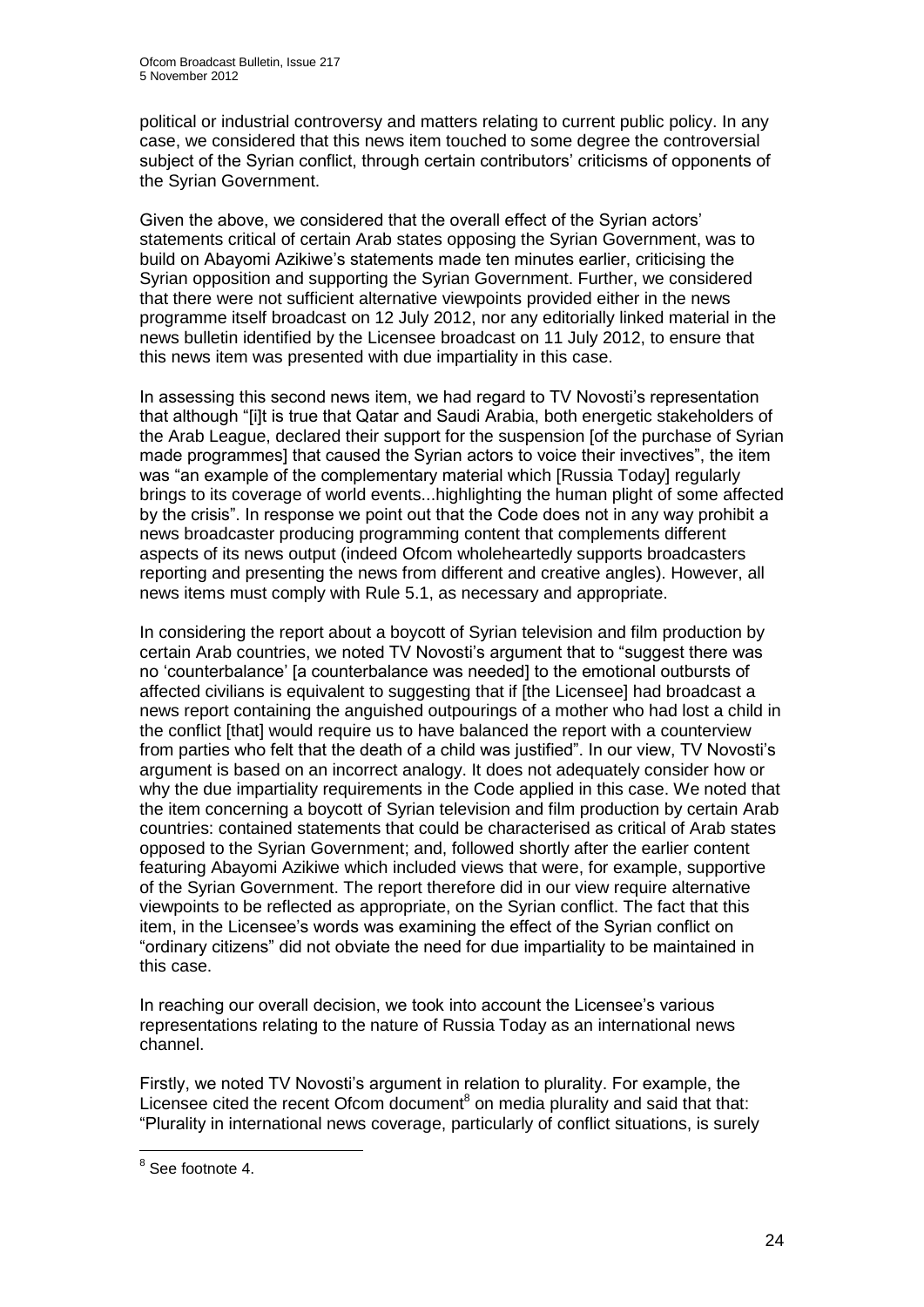1

provided by virtue of the availability to viewers of a range of different viewpoints from different broadcasters." Furthermore, TV Novosti stated its view that Russia Today's "viewers will of course also be watching other international news channels, from which they gain additional perspectives, often completely opposite to what they see on" Russia Today. Ofcom recognises the importance of media plurality, which we have defined<sup>9</sup> as, for example, ensuring there is a diversity of viewpoints available, and consumed, across and within media enterprises. However, this does not mean that individual Ofcom licensees do not have to reflect alternative viewpoints in their own news programming, as appropriate, in accordance with Rule 5.1 of the Code. They must not and cannot rely on the output of other services and channels to help them present their news output with due impartiality.

Second, the Licensee said that: Russia Today "reaches half a million regular UK viewers weekly"; and the fact that "only one complained about 'bias' does, we suggest, illustrate that the vast majority appreciate the portrayal of Russia's view". In reply, Ofcom underlines that our investigations are not influenced by the number of complaints received in a particular case, but the potential issues raised. The fact that only one complaint was received by Ofcom in this case does not affect the facts and reasoning leading Ofcom to conclude that TV Novosti did not present the news with due impartiality.

Third, we noted the Licensee's representation that "if every international news channel had to be obliged to give 'due' coverage to all viewpoints (even if 'due' could be defined), all international news channels would in such case inevitably be reflecting the views of the country in which the channel is regulated [Licensee's emphasis]". This, in TV Novosti's view, would impinge on freedom of expression and "deprive viewers of insights into why different countries take a different view of conflict situations [Licensee's emphasis]". We disagree. As mentioned above, we recognise that Section Five of the Code acts to limit to some extent freedom of expression. However, the requirement to ensure that news programming is presented with due impartiality is a requirement on all Ofcom licensees and, as mentioned above, reflects an explicit statutory requirement in the  $Act^{10}$ . The way due impartiality is preserved in news is an editorial matter for each individual broadcaster. It does not mean that news programmes on for example international news channels cannot be supportive of certain nation-states, nor be critical of the policies of particular governments, including the UK. However, all news stories must be presented with due impartiality. This does not mean that international TV news channels licensed and regulated by Ofcom must reflect the views of the UK. They must however comply with the regulatory framework of the UK – and expressly agree to do so by choosing to base themselves in this jurisdiction. An important part of that framework is the rules about due impartiality put in place by UK statute and set out in the Act.

Fourth, the Licensee also stated that the "world today provides unlimited access through the internet to totally unregulated" websites compared with regulated entities such as Russia Today. In TV Novosti's view imposing "constraints on the reporting of anything that might to some be controversial will only lead to citizens turning more and more to news sources [on for example "unregulated" websites] that carry similar

<sup>&</sup>lt;sup>9</sup> See paragraph 1.6, Measuring media plurality: Supplementary advice to the Secretary of *State for Culture, Media and Sport and the Leveson Inquiry* (See [http://stakeholders.ofcom.org.uk/binaries/consultations/measuring-plurality/letters/advice.pdf\)](http://stakeholders.ofcom.org.uk/binaries/consultations/measuring-plurality/letters/advice.pdf).

 $10$  Section 320(2)(c) states that one of the standards objectives is "that news included in television and radio services is presented with due impartiality...".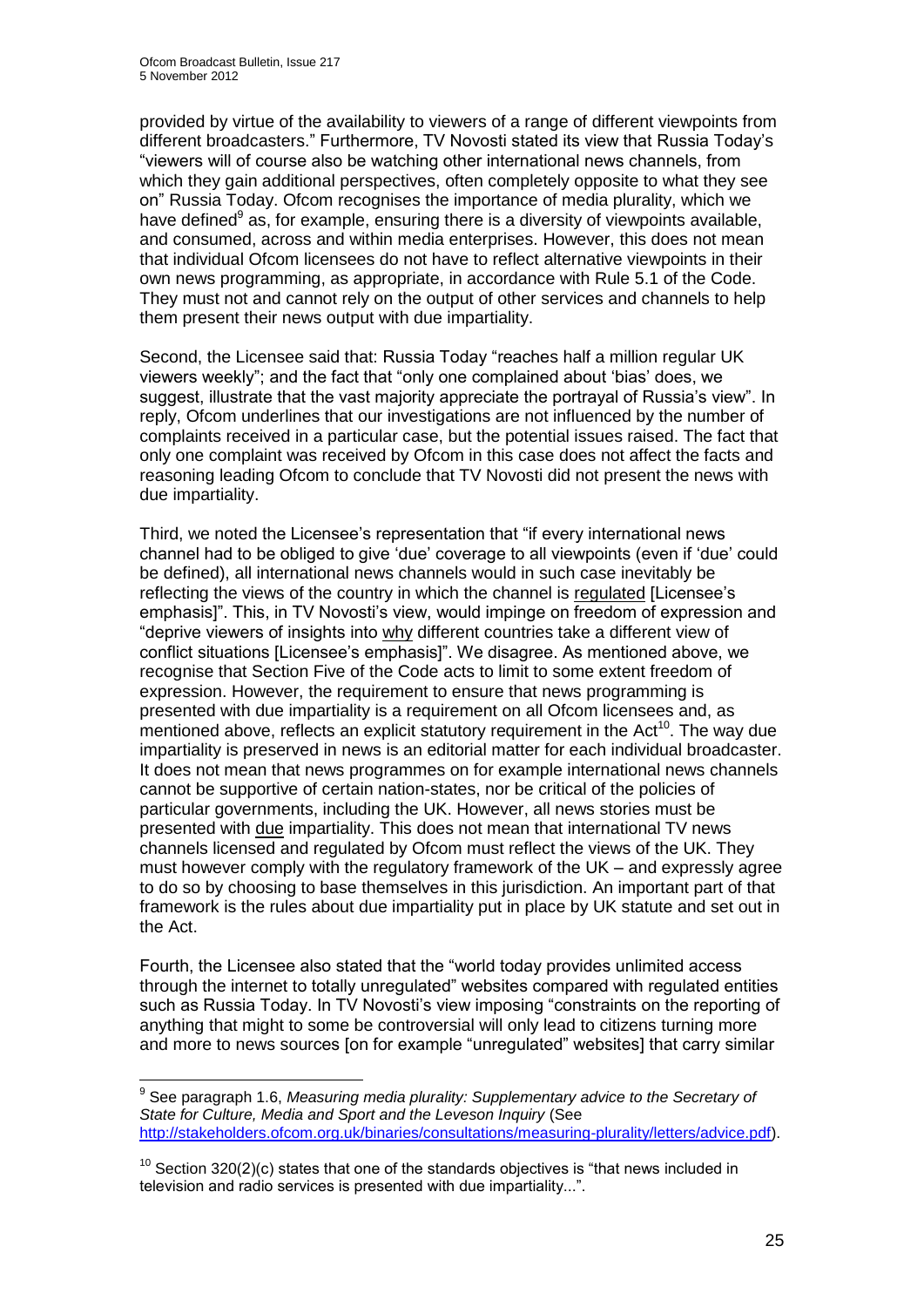information, but presented in a totally irresponsible, unbalanced and unregulated way". Ofcom acknowledges that audiences are able to obtain news from a vast range of media ranging from the printed press, through linear broadcasting, to various forms of online services. However, broadcasters licensed by Ofcom must comply with the statutory regime set down by the Act, which reflects Parliament's desire to require all linear TV broadcast channels to comply with certain standards, including the preservation of due impartiality.

Fifth, the Licensee considered that "war situations, and matters of international controversy [Licensee's emphasis]" are not specifically dealt with by the Code "nor can they be treated in the same way as domestic national issues". Furthermore: "What is controversial in one country may not be so in another...[and] [w]hat might be regarded as 'bias' or 'lack of impartiality' is itself often a subject of international debate". In response, we would point to the fact that the meaning of due impartiality<sup>11</sup> laid out in Section Five of the Code is flexible, and makes clear that contextual factors are important in considering the application of due impartiality. Therefore, in reaching our decision in this case, we have given due regard to the fact that the content was broadcast on an international news channel, broadcasting from a Russian perspective. Furthermore, we have taken account of the fact that Ofcom's published Guidance<sup>12</sup> to Section Five of the Code states that Ofcom published research "demonstrated that there are greater expectations [in relation Rule 5.1] for news channels that are perceived to be aimed at a UK audience than there are for channels with a global audience or for retransmitted news services made originally for non-UK audiences".

Ofcom emphasises that there is no requirement on broadcasters to provide an alternative viewpoint on all news stories or issues in the news, or to do so in all individual news items or programmes. It is also legitimate for news on a licensed service to be presented in broad terms from the viewpoint of a particular nation-state. However, all news must be presented with due impartiality: that is with impartiality adequate or appropriate to the subject and nature of the programme. Presenting news stories with due impartiality in news programmes very much depends on editorial discretion being exercised appropriately in all the circumstances.

Given the above, we concluded that, overall and on the specific facts of this case, the news bulletin broadcast at 10:00 on 12 July 2012 was not presented with due impartiality in respect of its treatment of the Syrian conflict. We have therefore recorded a breach of Rule 5.1 of the Code.

<sup>1</sup> <sup>11</sup> "Due' is an important qualification to the concept of impartiality. Impartiality itself means not favouring one side over another. 'Due' means adequate or appropriate to the subject and nature of the programme. So 'due impartiality' does not mean an equal division of time has to be given to every view, or that every argument and every facet of every argument has to be represented. The approach to due impartiality may vary according to the nature of the subject, the type of programme and channel, the likely expectation of the audience as to content, and the extent to which the content and approach is signalled to the audience. Context, as defined in Section Two: Harm and Offence of the Code, is important".

<sup>&</sup>lt;sup>12</sup> See<http://stakeholders.ofcom.org.uk/binaries/broadcast/guidance/831193/section5.pdf>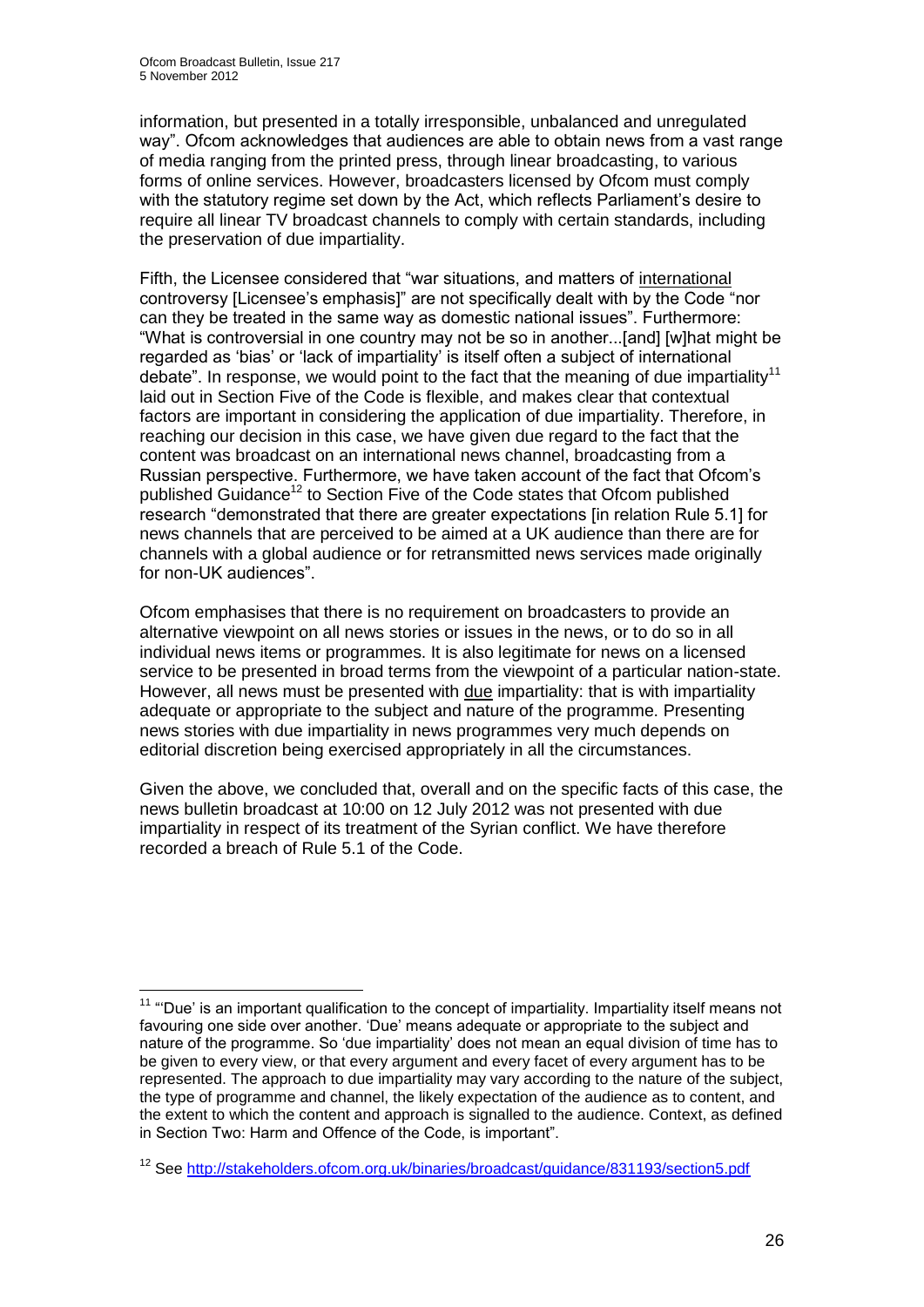We noted that this breach follows other breaches of Section Five recorded against the Licensee in Bulletin  $213^{13}$ . Ofcom is therefore requiring the Licensee to attend a meeting to explain its compliance procedures in this area.

#### **Breach of Rule 5.1**

1

<sup>&</sup>lt;sup>13</sup> See Broadcast Bulletin 213, 10 September 2012 [\(http://stakeholders.ofcom.org.uk/binaries/enforcement/broadcast](http://stakeholders.ofcom.org.uk/binaries/enforcement/broadcast-bulletins/obb213/obb213.pdf)[bulletins/obb213/obb213.pdf\)](http://stakeholders.ofcom.org.uk/binaries/enforcement/broadcast-bulletins/obb213/obb213.pdf).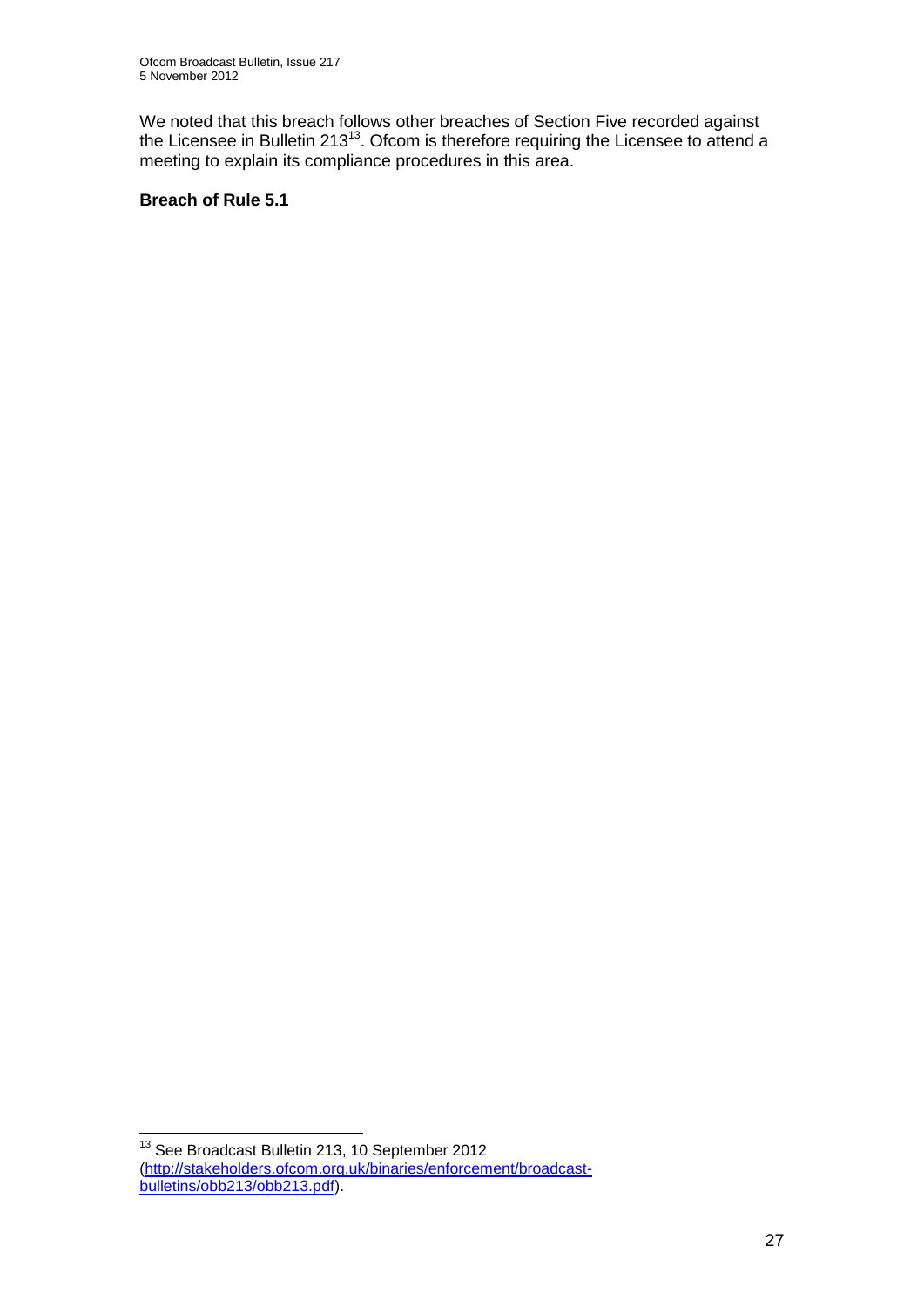# **In Breach**

## **Channel 4 Racing: The Morning Line**

*Channel 4, 15 September 2012, 08:00*

#### **Introduction**

Ofcom received nine complaints about the promotion of a Ladbrokes betting offer during the Channel 4 racing coverage of the St Leger festival 2012 which included live broadcasts from Doncaster race course.

Ofcom noted that the 2012 St Leger event was sponsored by gambling company Ladbrokes PLC ("Ladbrokes"). The event included a rare contender for the prestigious triple crown – the 2,000 Guineas and Derby winning horse, Camelot. Approximately 36 minutes into the live broadcast of *The Morning Line* one of the presenters Tanya Stevenson interviewed David Williams, a representative of Ladbrokes. In the interview David Williams:

- invited viewers to take part in a special betting offer by Ladbrokes;
- described details of the betting offer, and;
- discussed the means by which the offer could be accessed.

In addition, the betting offer was highlighted to viewers in an on-screen caption. A transcript of the interview follows:

- TS: *"...I'm joined by David Williams of Ladbrokes. You must be so pleased that Camelot is here for the triple crown bid. How are you celebrating it?*"
- DW: *"We're absolutely delighted Tanya it's a historic day. We've talked about that and we want everybody, all Morning Line viewers*..."
- TS: *"Go on."*
- DW: *"...to be part of history; we are doing an offer, available in about 30 seconds time, from half past eight; It is the most historic, the greatest*..."
- TS: *"Go on.*"
- DW: *"...no lose bet. Back Camelot at two to five and if he wins you collect your money*..."

At this point in the interview an on-screen caption appeared which stated:

*"LADBROKES ST LEGER Money back from the sponsors if Camelot loses*"

- DW *"...If he loses we're giving your money back; for twenty quid; it's the equivalent of having £8 free for every*..."
- TS: *"Twenty pounds.*"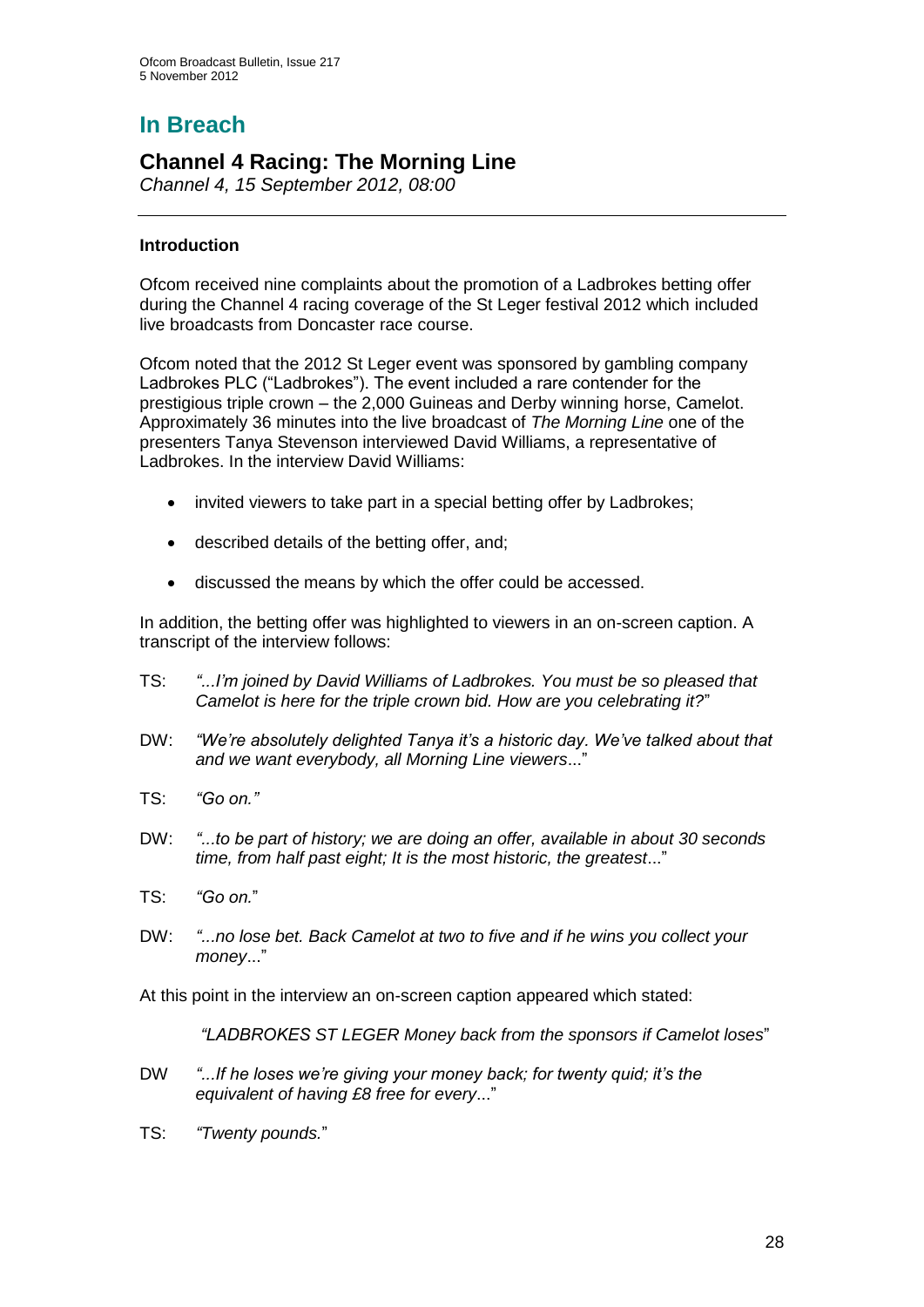DW: *"...single punter, yeah and you don't have to wait 'til 10 o'clock; it's available now in the shops, online, on your tablet, on your mobile, however you want to do it, the best, you don't even have to think about it, there's no reason not to back Camelot. That is what we're doing*."

#### TS: *"Phenomenal*."

Channel 4 confirmed to Ofcom that neither it, the programme producer, nor any person connected with either received payment or other valuable consideration for the inclusion of references to Ladbrokes or its bet offer.

Ofcom considered that the material raised issues warranting investigation under Rules 9.4 and 9.5 of the Code which state:

- 9.4 "Products, services and trademarks must not be promoted in programming."
- 9.5 "No undue prominence may be given in programming to a product, services or trade mark. Undue prominence may result from:
	- The presence of, or reference to, a product, service or trade mark in programming where there is no editorial justification; or
	- The manner in which a product, service or trade mark appears or is referred to in programming."

We therefore sought formal comments from Channel 4 (or "the Licensee") on how this material complied with these rules.

#### **Response**

Channel 4 explained that the decision to interview the Ladbrokes representative was taken by the production company, Highflyer Productions. The production team considered the Ladbrokes offer to be "a significant development within the betting market" and that there was a justified editorial reason to communicate this to *The Morning Line*'s viewers.

Channel 4 said in hindsight that the "delivery of the item was not appropriate" and that the decision to broadcast it should have been taken with "more thought being given to the intended focus of the interview and consideration given to...issues such as undue prominence".

The Licensee explained that this item had not been referred to the relevant commissioning editor at Channel 4, and as broadcast the item "went beyond what Channel 4 would consider to be editorially justified".

Channel 4 submitted that following this "misjudgement in editorial presentation" it has issued guidance to the production company on the referral of significant items to the commissioning editor and on the inclusion of references to betting offers in programming, to ensure that no further issues of undue prominence arise. Also, Channel 4 said that additional training has been given to the production company on these matters, and it has ensured that presenters are specifically briefed on undue prominence and other compliance issues in the context of live programming.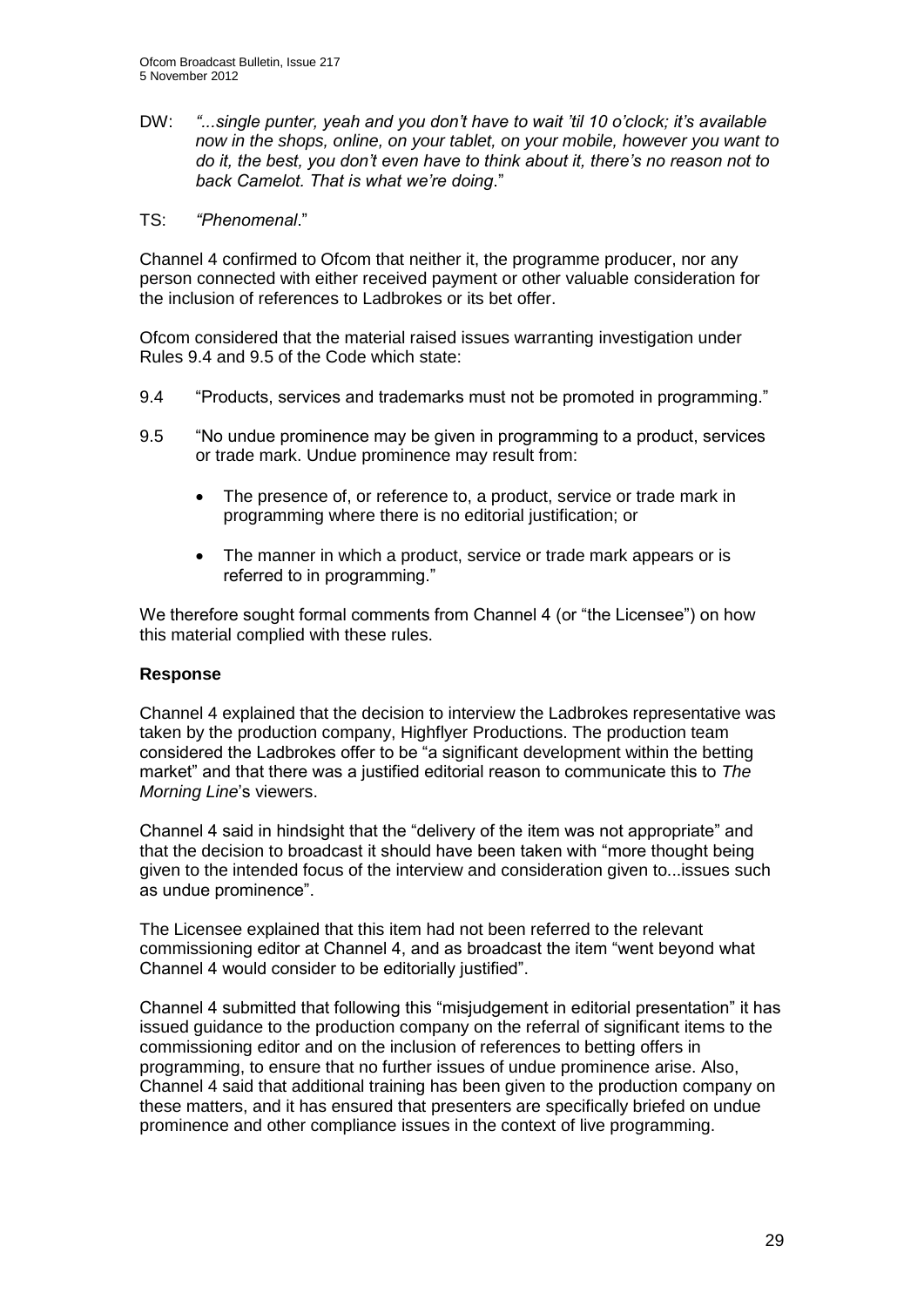#### **Decision**

Under the Communications Act 2003, Ofcom has a statutory duty to set standards for broadcast content as appear to it best calculated to secure specific standards objectives, one of which is "that the international obligations of the United Kingdom with respect to advertising included in television and radio services are complied with".

Article 19 of the EU Audiovisual Media Services (AVMS) Directive requires, among other things, that television advertising is kept visually and/or audibly distinct from programming.

The purpose of this is to prevent programmes becoming vehicles for advertising and to protect viewers from surreptitious advertising. Further, Article 23 of the Directive requires that television advertising is limited to a maximum of 12 minutes in any clock hour.

The above requirements are reflected in, among other rules, Rules 9.4 of the Code which states that products, services and trade marks must not be promoted in programming. Rule 9.5 of the code prohibits giving undue prominence to a product, service or trade mark in programming.

It is common during racing coverage for presenters and guests to discuss gambling, and potentially, betting prices or offers by various bookmakers on specific races or horses. However, broadcasters are expected to ensure that any such references are both editorially justified and presented in a way that does not raise concerns under Section Nine of the Code.

In this case, we noted that the Ladbrokes representative was given an opportunity to describe the Ladbrokes betting promotion in detail. He provided the Ladbroke odds offered on Camelot to win, and explained the money back promotional offer on a £20 stake if Camelot did not win. In doing so, the Ladbrokes representative directly invited and encouraged viewers to take part in the special offer and place a bet, emphasising the uniqueness and immediacy of the offer with a clear call to action: *"...we are doing an offer, available in about 30 seconds time, from half past eight; ... Back Camelot at two to five and if he wins you collect your money.*.."

Furthermore, the Ladbrokes representative described how the Ladbrokes betting offer could be accessed via shop, online, on tablets and mobile phones: *"...and you don't have to wait 'til 10 o'clock; it's available now in the shops, online, on your tablet, on your mobile, however you want to do it, the best, you don't even have to think about it, there's no reason not to back Camelot. That is what we're doing*."

We took into account that the programming was broadcast live. However, given the inclusion of the on-screen caption (*"LADBROKES ST LEGER Money back from the sponsors if Camelot loses*") during the material, it was clear that the inclusion of the interview with the Ladbrokes representative had been planned and the production team were therefore aware prior to the interview that the Ladbrokes representative would be making detailed references to the exclusive betting offer on air. Further we noted *The Morning Line* presenter did not attempt to limit the references to the betting offer, and indeed went on to endorse it with the word *"Phenomenal"*.

Ofcom considered that the overall effect of the interview and the inclusion of the on screen caption was to promote and endorse the Ladbrokes betting offer. Ofcom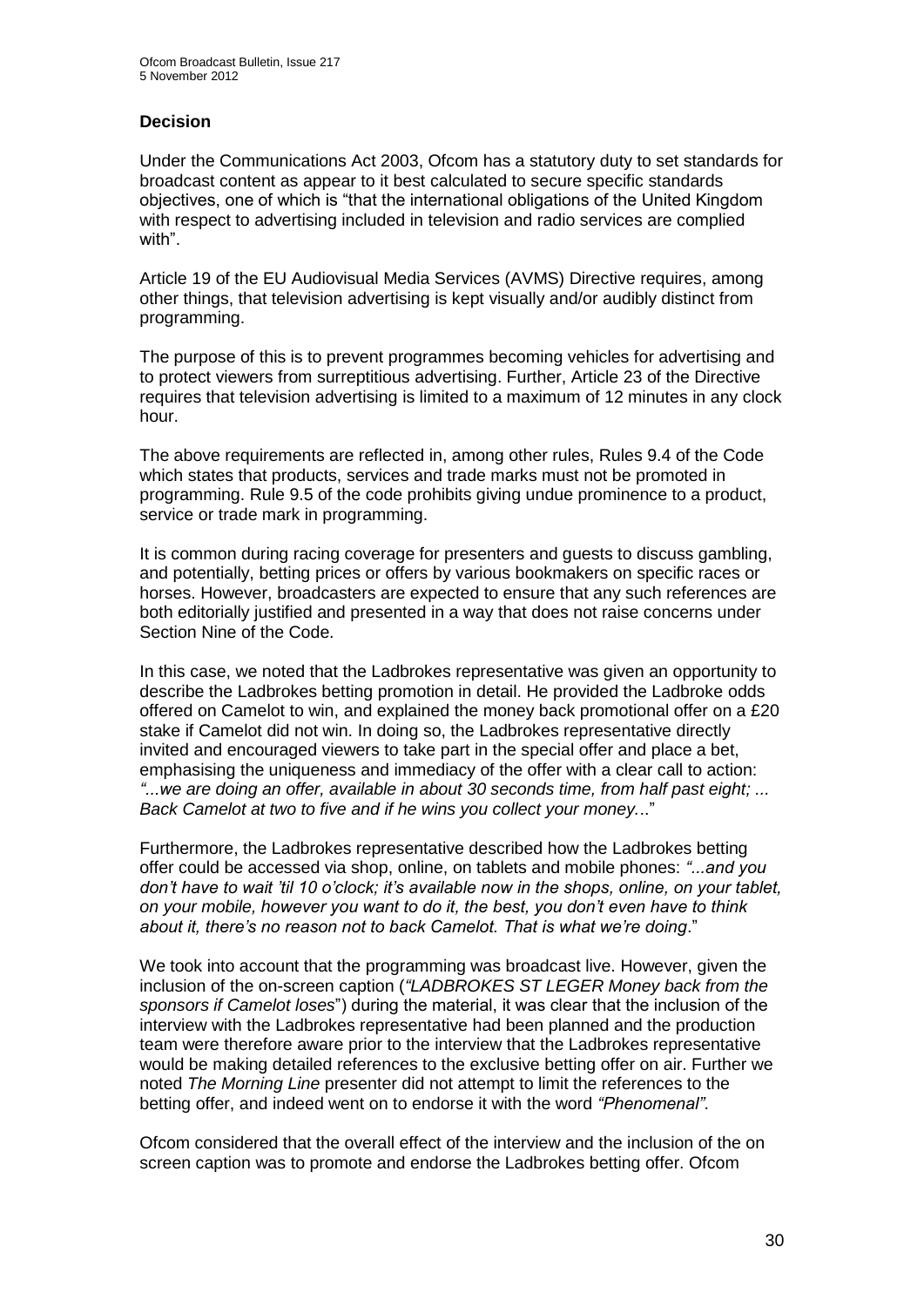therefore considered the material to be promotional and in breach of Rule 9.4 of the Code.

In addition, Ofcom considered that there was insufficient editorial justification for the inclusion of these commercial references within the programming. Ofcom therefore found these references to be unduly prominent, in breach of Rule 9.5 of the Code.

Ofcom noted that there was no contractual relationship between Channel 4 or the production company and Ladbrokes for the inclusion of these references. We also noted that Channel 4 has taken steps to ensure that any future references to betting products are compliant with the Code.

#### **Breaches of Rules 9.4 and 9.5**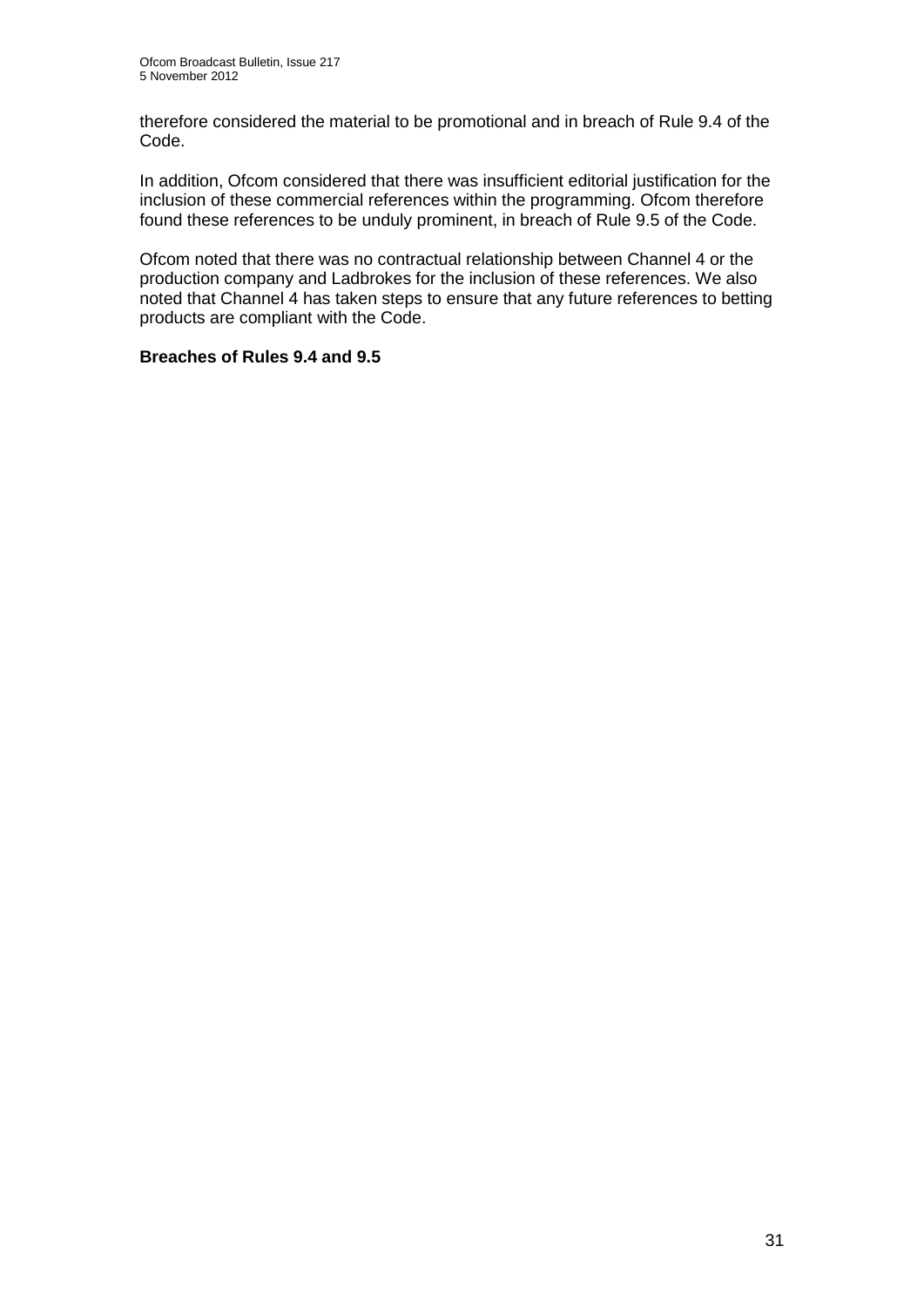# **Not in Breach**

# **Sri Lanka's Killing Fields: War Crimes Unpunished**

*Channel 4, 14 March 2012, 23:05*

#### **Introduction**

1

The documentary *Sri Lanka's Killing Fields: War Crimes Unpunished* was a follow up to the previous Channel 4 documentary Sri Lanka's Killing Fields broadcast in 2011<sup>1</sup>. It highlighted further information, with regard to four specific case studies, which it was argued, presented "new evidence" of alleged war crimes perpetrated by the Sri Lankan government in the final stage of the Sri Lankan civil war in 2009. The documentary generated 20 complaints which alerted Ofcom to two potential issues: impartiality and the broadcast of misleading material.

One of the complaints, from Complainant A, was extremely detailed, amounting to a total of 141 pages plus extensive appendices, which included evidence that allegedly counteracted the arguments presented by Channel 4 in the documentary. A second complaint, Complainant B, also raised a large number of issues and disputed the key points about alleged war crimes set out in the programme, Both complainants also raised wider issues regarding the role of the Tamil Tigers (known as the LTTE<sup>2</sup>) more generally in the Sri Lankan civil war which they considered was underplayed by Channel 4. As these issues had been previously considered by Ofcom at length in its published decision on the earlier documentary broadcast by Channel 4 in June 2011, and Ofcom found there was no breach of the Code, Ofcom considered after careful consideration that it not necessary or proportionate to review these same or very similar issues again concerning this later case.

Ofcom therefore focussed on the new evidence presented in *Sri Lanka's Killing Fields: War Crimes Unpunished* – the four specific case studies concerning alleged activities undertaken by the Sri Lankan Government during the civil war:

- Case Study 1: that the Sri Lankan Government forces fired into an area within the designated No Fire Zone 1;
- Case Study 2: that the Sri Lankan Government withheld food and medicines from the civilian population;
- Case Study 3: that the Sri Lankan Government forces fired into the designated No Fire Zones 2 and 3 and the Sri Lankan Government did not adhere to their policy of "no civilian casualties"; and
- Case Study 4: the torture and execution of captured LTTE prisoners by Sri Lankan Government forces, as evidenced by mobile telephone and video material.

<sup>1</sup> The documentary *Sri Lanka's Killing Fields* broadcast on Channel 4 on 14 June 2011 was investigated by Ofcom and found not to be in breach of the Broadcasting Code. See Broadcast Bulletin 192 published on 24 October 2011: [http://stakeholders.ofcom.org.uk/enforcement/broadcast-bulletins/obb192/.](http://stakeholders.ofcom.org.uk/enforcement/broadcast-bulletins/obb192/)

 $2$  The "LTTE" stands for the Liberation Tigers of Tamil Eelam, the separatist militant organisation formerly based in northern Sri Lanka. The LTTE was defeated by Sri Lankan Government armed forces in 2009 after a bloody conflict.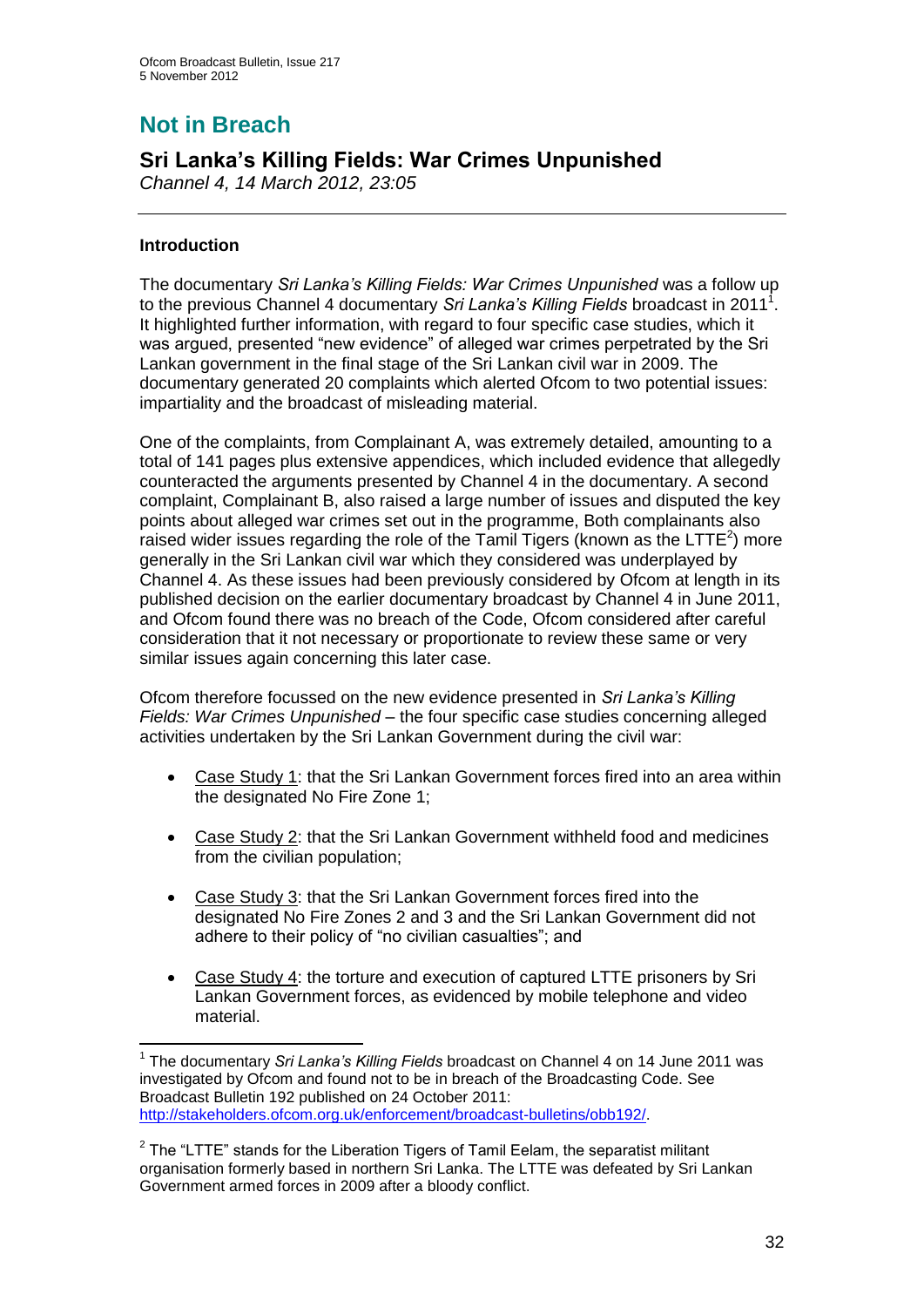As was the case with the previous documentary, Channel 4's investigation drew on evidence set out in the UN Panel of Experts on Accountability in Sri Lanka ("UN Report"), analysis by expert contributors and a dossier of evidence including film (such as mobile phone and video film footage), photographs and eye witness accounts collected by Channel 4 in the previous two years.

#### Due impartiality

Regarding the issue of whether Channel 4 presented the policies, arguments and actions of the sides involved in each of the four case studies presented in a balanced way, Ofcom considered the rules on due impartiality in Section Five of the Code were applicable.

We considered that this issue raised matters warranting investigation under Rule 5.5 of the Code, which states:

"Due impartiality on matters of political or industrial controversy and matters relating to current public policy must be preserved on the part of any person providing a service."

Ofcom therefore asked the broadcaster to provide formal comments as to how the programme complied with this rule.

#### Misleading material

Two issues were raised with regard to misleading material:

The first was whether the programme, in broadcasting the new evidence (primarily photographs and video) and eyewitness accounts obtained by Channel 4 (which was presented in the programme primarily in Case Study 4 as evidence that the war crime of torturing and murdering captured and surrendering LTTE prisoners was committed) may have misled viewers through the broadcast of faked or manipulated material, or that the new evidence was presented in such a way that materially misled the audience.

The second issue was whether the way in which Channel 4 presented the evidence in Case Studies 1, 2 and 3 misled the audience as it focused on the alleged role of the Sri Lankan Government in committing war crimes and underplayed the role of the LTTE.

Ofcom therefore requested formal comments as to how the programme complied with the following Rule:

Rule 2.2: "Factual programmes or items or portrayals of factual matters must not materially mislead the audience."

#### **Response**

Channel 4 provided general comments regarding the investigation of this programme by Ofcom and more specific comments with regard to the Code rules set out above as applied to each of the four case studies presented.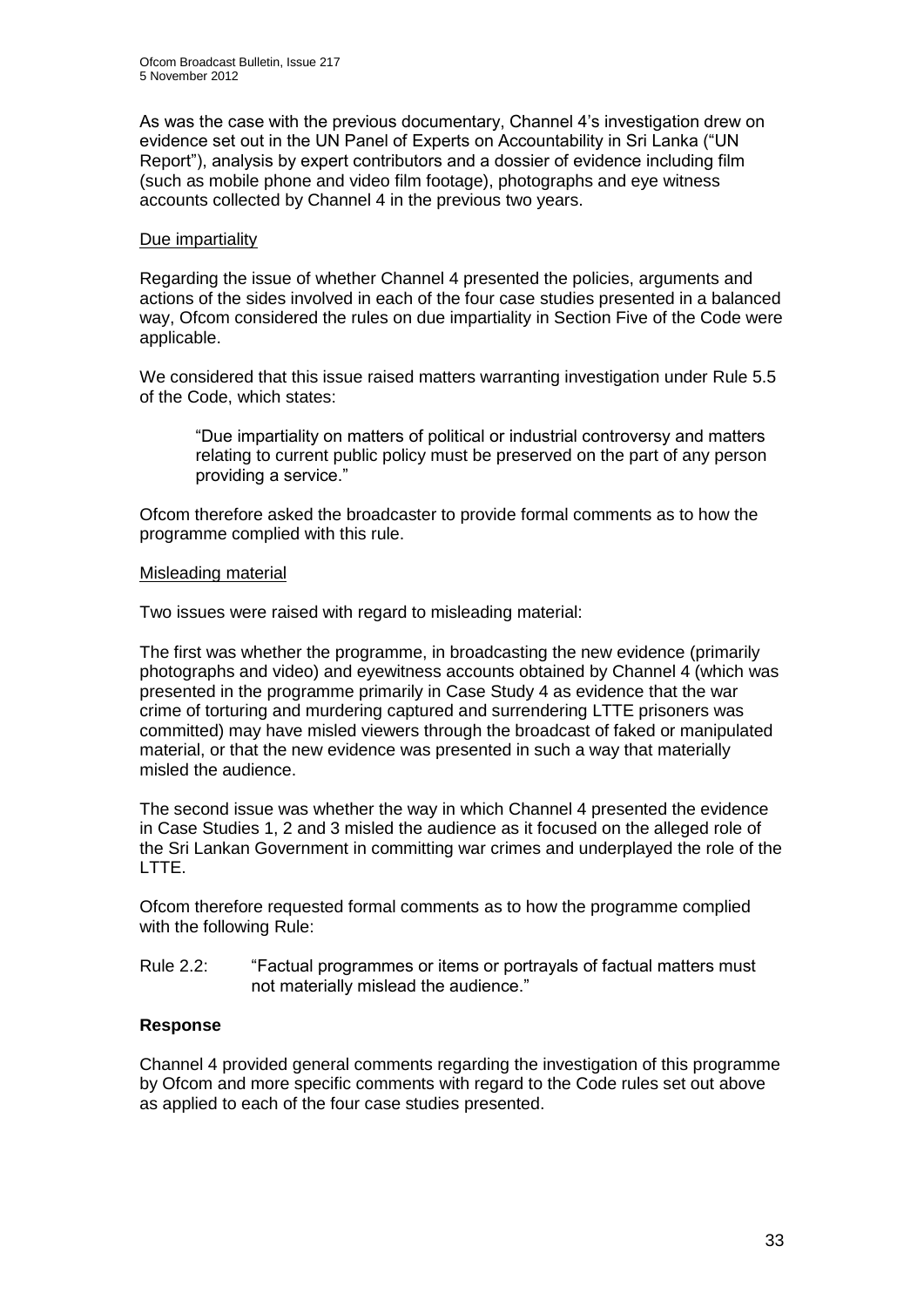#### General Comments

Channel 4 stated that it "firmly believed" that the broadcast of the programme was in compliance with the Code. Furthermore, it stated that the matters broadcast were of "immense public interest" and therefore merited protection under Article 10 of the European Convention on Human Rights (Freedom of Expression).

With regard to the two specific complainants referred to in the Introduction above, Channel 4 stated that both had a vested interest in this programme and could not be considered as "neutral observers" with "genuine complaints" under the Code. Furthermore, with regard to the complaint from Complainant A, which was particularly lengthy and detailed, the broadcaster raised concerns regarding the cost and burden placed upon it to respond to the complaint which posed "a serious threat to the future of...current affairs television" and the potential to be "highly chilling of free expression".

#### Due impartiality

As with the previous documentary broadcast in 2011, and investigated by Ofcom in Broadcast Bulletin 192 ("the Finding"), Channel 4 argued that this documentary did not raise issues under Section Five of the Code. This was because the question of whether the Sri Lankan Government "may" have committed war crimes, as presented in the programme, is no longer a matter of political controversy. The UN Report and two further reports by the UN Special Rapporteurs on Extrajudicial, Summary or Arbitrary Executions, which covered much of the same terrain as this programme, found cogent evidence of serious violations of international humanitarian and human rights law by the Sri Lankan Government.

Further, the Sri Lankan Government's own inquiry $3$  had itself made a number of significant admissions regarding firing into the No Fire Zones, the use of heavy weapons, that humanitarian aid was in seriously short supply from February – May 2009 and that many civilians had been killed or injured as a result of "crossfire" between the Government forces and civilians. Evidence of abuse, abductions and unlawful arrests by Government soldiers was also presented as warranting further investigation. Therefore, Channel 4 argued, by the time of the broadcast of this second film, the question of whether the Sri Lankan Government "may" have committed war crimes was even less capable of being "a matter of political controversy".

With regard to the question of whether the UK Government or international community should pursue further action in respect of these allegations, Channel 4 argued that this was not a genuine matter of current public policy because the issue of the Government or the international community investigating serious war crimes was not one that could be "realistically" opposed. The broadcaster stated this was not

 3 The *Lessons Learnt and Reconciliation Commission* ("LLRC") was appointed by Sri Lankan President Mahinda Rajapaksa in May 2010 to investigate the facts and circumstances of the civil war during 2002 and 2009, namely: (1) the facts and circumstances which led to the failure of the ceasefire agreement in 2002; (2) whether any person, group or institution directly or indirectly bear responsibility in this regard; (3) the lessons learnt from to ensure that there will be no recurrence; (4) The methodology of restitution to those affected; and (5) the institutional administrative and legislative measures which need to be taken in order or prevent any recurrence of such concerns in the future and to promote further national unity and the reconciliation among all communities.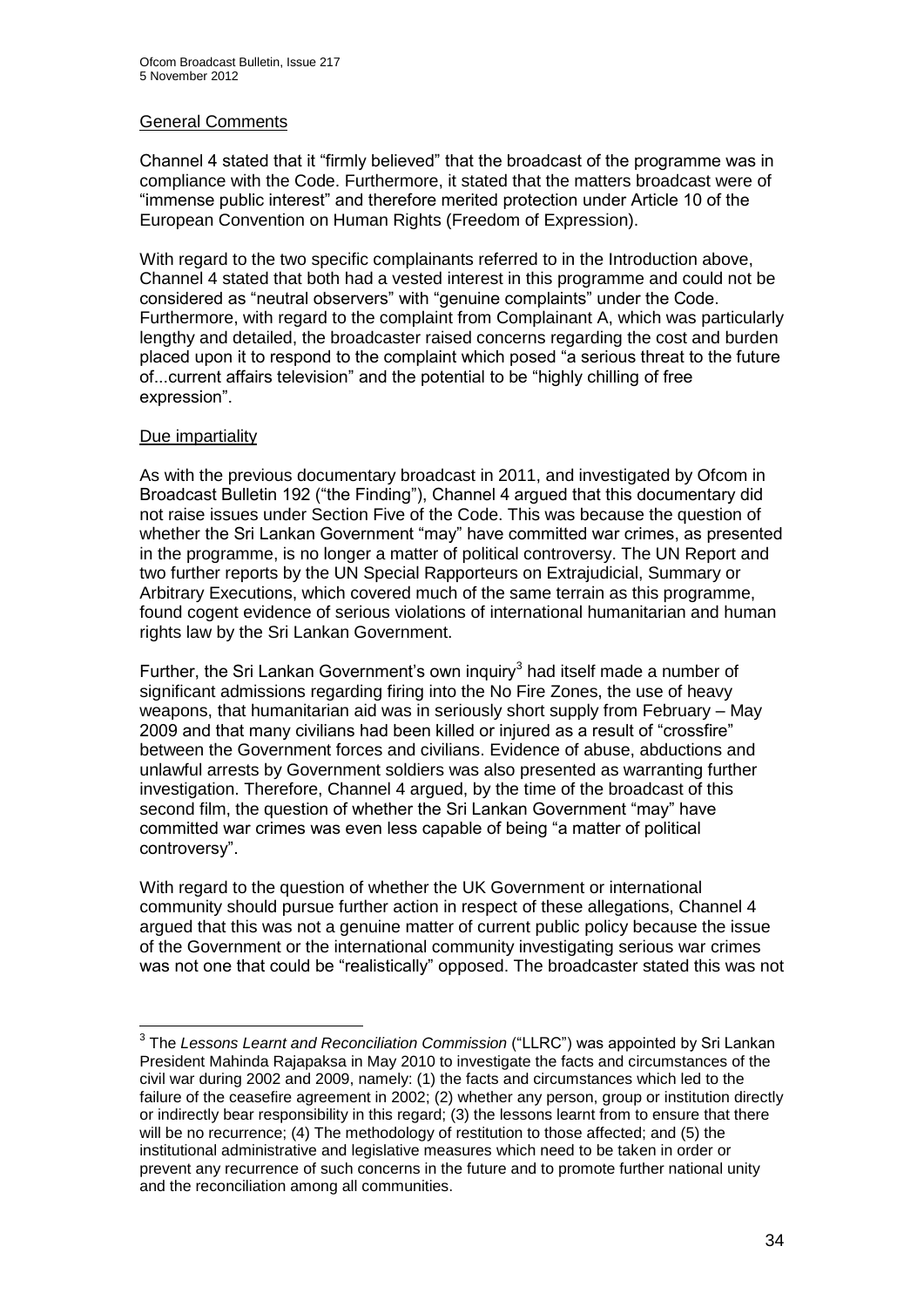therefore a matter of "current public policy" in the UK where the programme was broadcast.

Nonetheless, if Ofcom decided that Rule 5.5 was applicable, the broadcaster did address the issue of due impartiality in its response. In this case, Channel 4 stated that the programme made clear to viewers from the outset the subject matter of the documentary and the specific timeframe, for example:

 The presenter Jon Snow introduced the programme as a follow-up to the first documentary: *"...in this follow up film, we present new evidence of war crimes – and investigate who was responsible. An investigation which points to the highest levels of the Sri Lankan Government."*

Viewers were therefore immediately aware that the purpose of the programme was to consider war crimes committed on the Sri Lankan Government side and that the programme was not concerned with the culpability of the LTTE;

• The specific time frame covered in the programme was also made clear: presenter Jon Snow stated at the beginning that the footage in the first Channel 4 documentary was *"filmed in 2009 in the final stages of the civil war..."* and the four case studies placed events as taking place between January and May 2009.

Therefore, in response to concerns that this documentary may have underplayed the role of the LTTE and focused inappropriately on the actions of the Sri Lankan Government, Channel 4 argued that given the clearly defined editorial context and time frame it was entitled to focus on the Sri Lankan Government's (and not the LTTE's) violations of international criminal and humanitarian law. This was because violations by a Government were: "plainly a far more serious matter than if similar contraventions are perpetrated by terrorist organisations such as the LTTE." Channel 4 stated that viewers would appreciate that a government army was expected to adhere to higher standards of conduct in this regard. This core rationale was underlined at the start of the programme by former Foreign Secretary, David Miliband:

*"The fact the LTTE were using civilians as human shields – which in some cases they were, which is in itself a war crime – doesn't justify the shelling of those sites and those individuals. Democratic governments are held to higher standards than terrorist organisations and they needed to be adhered to."*

Channel 4 concluded that there was therefore no need for the programme to provide a full history or account of the actions of the LTTE and it was entitled to report the war crimes committed on the part of the Government in the time frame indicated to viewers.

Nonetheless, with regard to the programme including the views of the Sri Lankan Government, Channel 4 provided the Government with "a full and fair opportunity" to respond to all of the detailed allegations prior to broadcast and their response was included in the broadcast. In addition, Channel 4 detailed a number of examples included within the programme that reflected the Sri Lankan Government's viewpoint and the role of the LTTE in the conflict: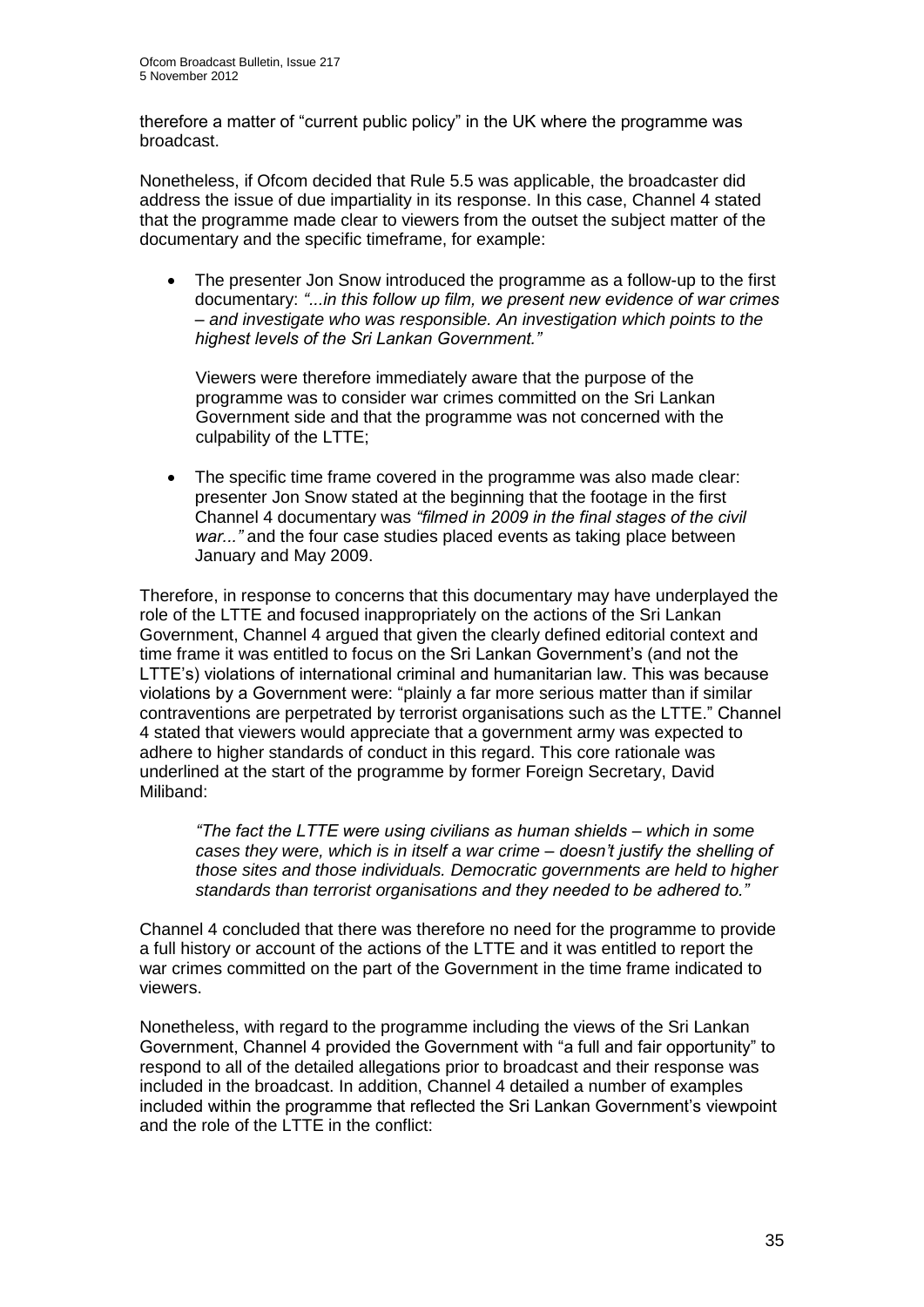- A summary of the findings of the Sri Lankan Government's own inquiry (the LLRC published in December 2011) was referred to in the introduction of the programme;
- News footage and other film footage which featured the Sri Lankan Government's official position views with regard to the four case studies was broadcast, during the course of the programme (see below);
- The brutality of the LTTE was also reported on from the outset and "in no way did it paint the LTTE as free of guilt, or as a civil, peaceful or benevolent force". For example the narration stated: "our film presented evidence of atrocities by both sides..."; "The Tamil Tigers were a brutal but effective army" who were fighting a war in which "they were prepared to use conscription. child soldiers, and even – as in this attempt to kill a government minister – suicide bombers".

#### Four Case Studies

Channel 4 also addressed the issue of Section Five with regard to the four case studies presented and highlighted that in each instance due impartiality was maintained by referring to the Government's position within the programme:

Case Study 1: included the viewpoint of the Sri Lankan Government at that time:

*"Government spokesman Brigadier Udaya Nanayakkara denied government responsibility – blaming Tigers who sometimes did have units adjacent to the civilians."*

In addition the programme referred to the Government's position during the conflict of maintaining "zero civilian casualties".

Case Study 2: included the Sri Lankan Government's position at the time of the conflict that in fact, they had underestimated the number of civilians in the area. Firstly, reference was made to a Sri Lankan Embassy cable which stated that the government estimates of civilians remaining in the conflict zone "were about 60,000" and then footage was shown of President Rajapaksa's estimate of civilians in the area to CNN in April 2009:

"*....there are only about 5,000...5,000 to say, even 10,000 as they say..."*

Channel 4 also stated that the programme was "legitimately entitled" to report that these figures were a "gross underestimate" and the numbers of civilians Channel 4 cited in the programme were supported by evidence from the UN Report, which also found that the Sri Lankan Government's estimates were untenable and that the number of civilians in the area was far higher than the Government had claimed.

Case Study 3: the programme repeatedly included the Sri Lankan Government's stance at the time of the events, namely, that they considered this to be a "humanitarian" or "hostage rescue" operation, that they did not deploy any heavy artillery or weapons and that no civilians had died in the offensive. For example, the following comments were included:

 *"The Sri Lankan Government officially claimed this was a hostage rescue operation."*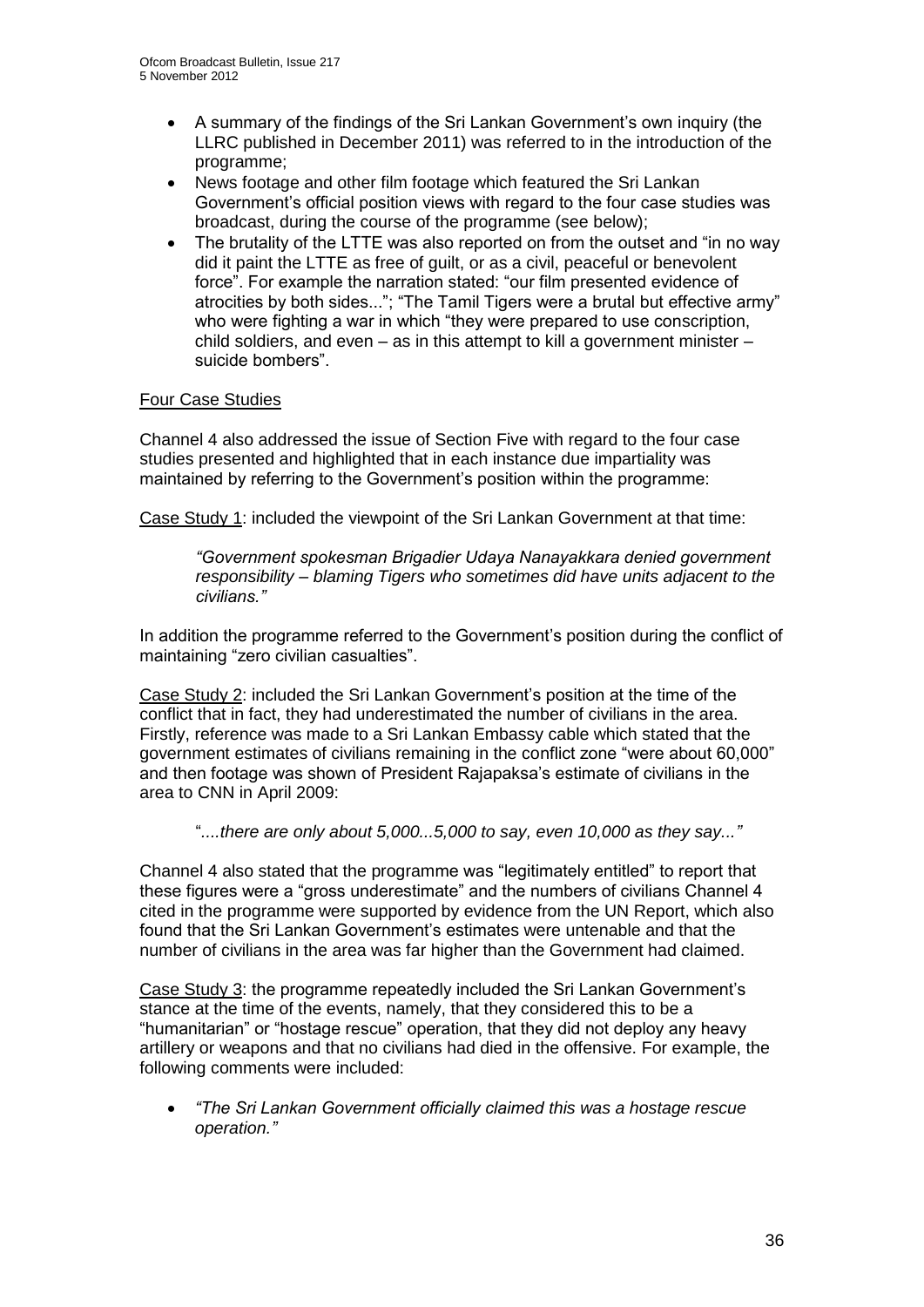- *"An official military spokesman insisted on 22nd April [2009] – as the Government did throughout the war – that no heavy weapons had been used."*
- Quote from Government spokesman: *"During this rescue operation, as I said earlier, we never used any of the heavy weapons and tanks."*
- Clip of Sri Lanka TV newsreader: *"Troops engaged in the Vanni Humanitarian operations are believed to have rescued all civilians held hostage by the LTTE from Puttumattalan to Umbala and Pokanai in the no-war zone. Troops have refrained from attacking the areas where civilians are held hostage by the brutal LTTE."*
- Reference to the findings of the LLRC Report that the resulting civilian deaths were a result of "crossfire" and were "proportional and justified".
- Statements from General Shivendra Silva, who was the Sri Lankan Government forces commander in the area at the time, and the televised denial at the time of events by President Rajapaksa that they did not use heavy weapons.

Channel 4 also stated that the programme made it clear that the LTTE had been equally guilty of war crimes using the civilians in the No Fire Zone as "human shields" and this was commented on by David Miliband in the programme:

*"The fact that the LTTE were using civilians as human shields – which in some cases they were, which is a war crime – doesn't justify the shelling of those sites and those individuals."*

Case Study 4: the programme made it clear to viewers that the Sri Lankan Government had challenged the authenticity of the footage:

*"The Sri Lankan Government has continued to dismiss [the videos] as fake. And when the LLRC came to examine the videos and the allegations of extrajudicial executions, it avoided reaching a conclusion."*

In addition, the programme included the Sri Lankan Government's view on the use of the footage at other points in the programme, for example:

- Clips were shown from the Sri Lankan Government's documentary *Lies Agreed Upon* alleging that Channel 4's previous documentary Sri Lanka's Killing Fields had been "doctored" and "deliberate lies are presented as authentic, numbers are pulled from thin air and presented as fact, sources are not mentioned, faces hidden, voices distorted"; and
- The media advisor to Sri Lankan President Rajapaksa was shown in a clip confronting the programme maker from Channel 4 and challenging the authenticity of the first film.

In conclusion, Channel 4 stated that alternative viewpoints, namely those of the Sri Lankan Government, were presented throughout the programme to ensure due impartiality was preserved. The broadcaster stated that the audience would have been left "under no illusion that the Government of Sri Lanka disputed much of what was being reported" in the programme. In addition, the programme provided the audience with clear signposts to where the Sri Lankan Government position had been articulated, including its own LLRC Report and the highly critical film promoted by the Sri Lankan Government called *Lies Agreed Upon.*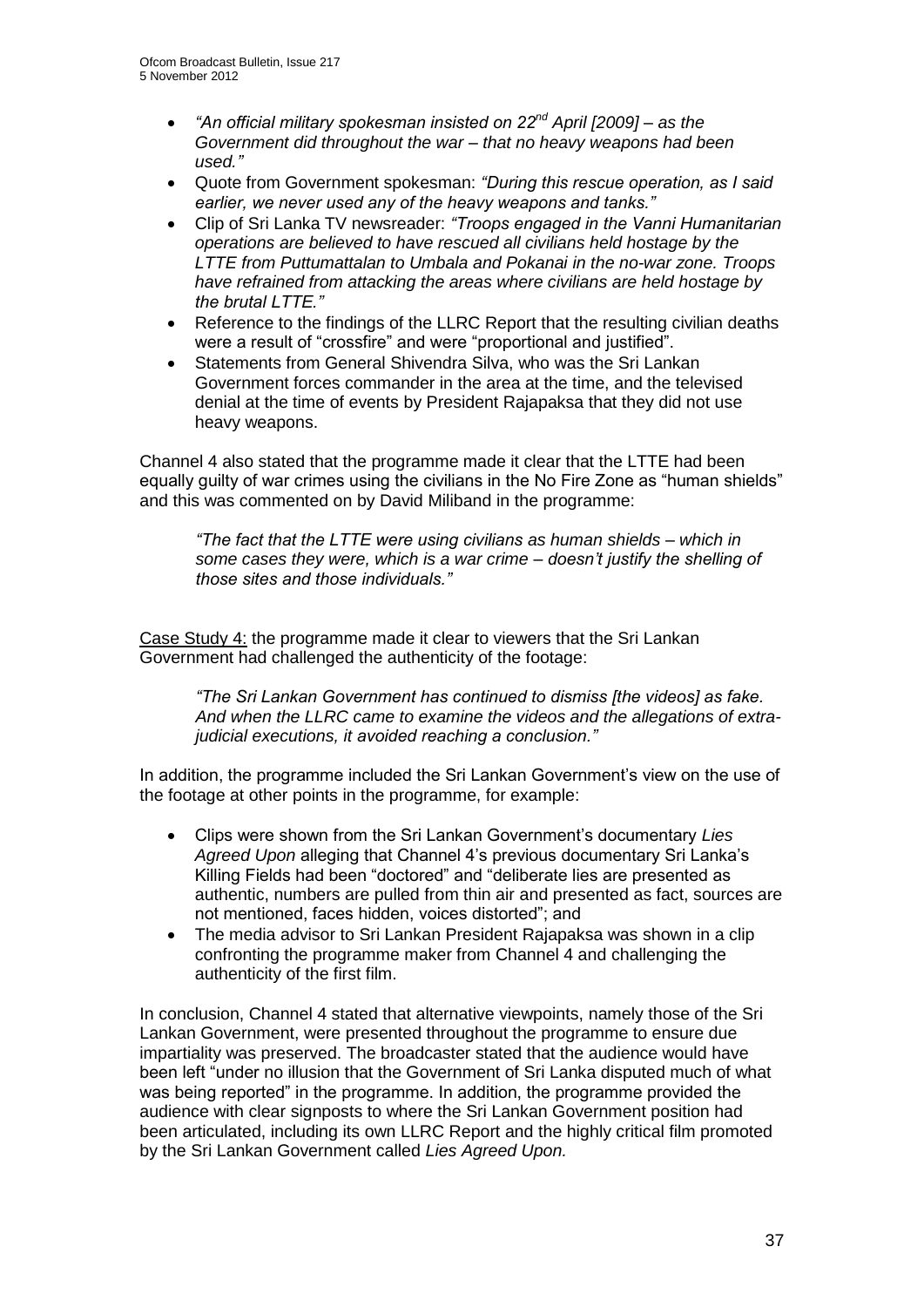#### Misleading material

With regard to the authenticity of the footage shown, Channel 4 "categorically" rejected the suggestion that any of the material shown in the programme was "faked" or "manipulated" or "misleading in any way".

As was case with the previous documentary, the programme makers had carried out an extensive two-year investigation in which they collated an extensive dossier of evidence including: film footage, photographs, diplomatic cables, confidential correspondence, forensic reports and witness statements. In addition, extensive steps had been taken to verify the authenticity of this material and all evidence was subject to rigorous journalistic analysis and cross checking to corroborate them. With regard to the new photographic evidence presented, of dead and injured civilians in No Fire Zone 1, this had been taken by UN workers and independently analysed by forensic pathologist Professor Derrick Pounder. In addition, other evidence had been presented to support the findings presented including expert opinions, confidential cables, witness testimony and confidential internal reports.

In response to concerns from the complainants that Channel 4 had not revealed its sources, the broadcaster stated it could not reveal these due to concern for the safety of the individuals. The broadcaster offered its reassurance however that there was "a painstaking and unparalleled journalistic investigation underlying the programme, which has been supported by the UN Report, the UN Special Rapporteurs as well as numerous NGOs".

With reference to the editorial context, Channel 4 argued that the audience was provided, throughout the course of the programme, with appropriate and corroborated information about the nature of the evidence that was broadcast and the Government's view on the authenticity of the footage was explicitly presented, for example:

#### Presenter

Jon Snow: *"The Sri Lankan Government has continued to dismiss [the videos] as fake. And when the LLRC came to examine the videos and the allegations of extra-judicial executions it avoided reaching a conclusion."*

In conclusion it was Channel 4's opinion that "viewers could not have watched this programme without being fully aware of the fact that the Sri Lankan Government found both the previous programme and the allegations in this programme tendentious. Likewise viewers would have been aware that the Sri Lankan Government challenged the allegations as being "false and malicious" as was made clear from the official statement which was included in the programme. In this respect Channel 4 stated the audience was not misled.

#### **Decision**

This Decision takes into consideration Channel 4's general comments about the legitimacy of the complaints relating to this investigation and the more specific comments regarding Section Five and Section Two of the Code.

Ofcom noted Channel 4's concerns that two of the complainants (previously detailed) had a political interest in Sri Lanka and therefore they were not "neutral observers" nor should the complaints be considered as "genuine" viewer complaints under the Code.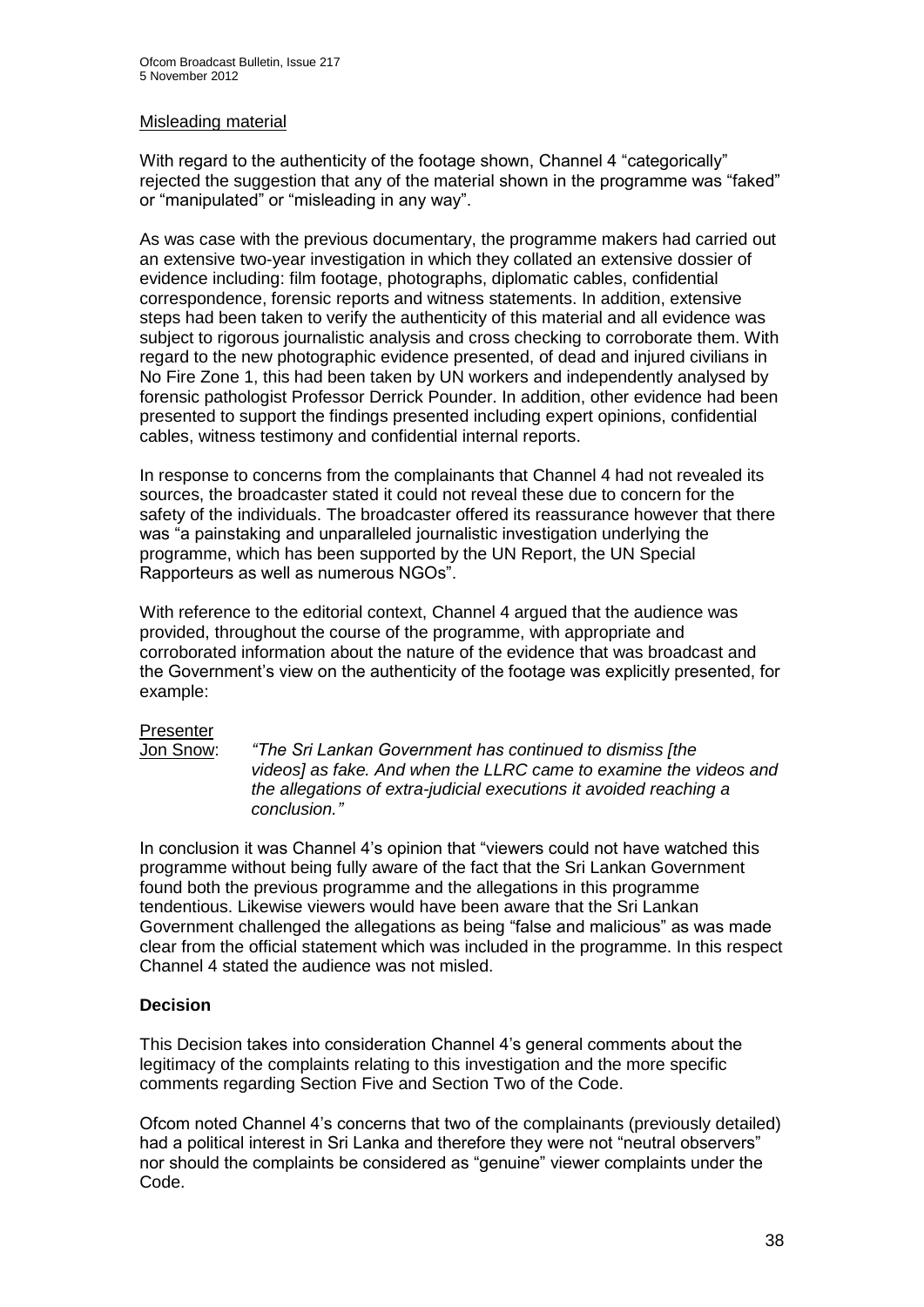However, in considering whether a complaint relating to Rules Two and Five of the Code requires investigation, Ofcom must follow its Procedures for investigating breaches of content standards for television and radio.<sup>4</sup> These make it clear that it is the *issues* raised by the complaint and the programme, rather than the identity of the complainant, which are looked at when Ofcom considers whether a complaint warrants further investigation:

"Ofcom will first consider whether, on its face, a complaint(s) raises potentially substantive issues under the Broadcasting Code (or other Code to which these Procedures apply) which warrant investigation by Ofcom. It will do so by reference to the gravity and/or extent of the matter complained of, including, for example, whether it involves ongoing harm, harm to minors and/or financial harm." (Paragraph 1.18)

In this case Ofcom considered that the significance of the potential issues raised in relation to the programme, and the apparently conflicting and detailed nature of the evidence presented to Ofcom concerning those potential issues, warranted an investigation by Ofcom. In order for Ofcom to have the information to enable it to reach a fair and reasonable decision in this case, it was necessary to ask Channel 4 to comment in an appropriate way on the potential issues raised and the related evidence.

Ofcom appreciated that two of the complainants, Complainants A and B, raised especially detailed and lengthy concerns in their complaints. It is not Ofcom's intention to place a disproportionate burden on broadcasters by asking them to comment in unnecessary detail on very lengthy complaints, especially when there is a risk that by doing so the broadcaster might be discouraged from producing controversial programmes. It is essential that broadcasters have the editorial freedom to make challenging programmes without undue interference with their, and the audience's, right to freedom of expression. Equally however Ofcom is under a statutory duty to ensure that due impartiality is preserved within television and national radio services on matters of political or industrial controversy and matters relating to current public policy. Ofcom also has a duty to ensure generally accepted standards are applied to the content of television services which provide adequate protection for members of the public from harmful and/or offensive material. Where Ofcom considers that a complainant raises an issue which warrants further investigation with respect to these duties, it should investigate the matter further.

We do not consider that a disproportionate burden was placed on Channel 4 in responding to Ofcom's queries about this case. As well as providing copies of the complaints, Ofcom provided a summary of the main issues raised. We did not ask Channel 4 to comment on potential issues raised by complainants in relation to Channel 4's overall portrayal of alleged war crimes by Sri Lankan military forces – as we considered that these were issues which had already been determined by Ofcom and on which Ofcom's decisions had been published already in Broadcast Bulletin 192<sup>5</sup>. Ofcom narrowed the focus of this investigation only to that part of the complaints which related to due impartiality and the new evidence presented in the programme, specifically in relation to the four case studies alleging war crimes.

In this case, the content of the Channel 4 documentary was disputed. In this case, it is not Ofcom's role to establish whether or not the material was faked or manipulated.

1

<sup>&</sup>lt;sup>4</sup> <http://stakeholders.ofcom.org.uk/broadcasting/guidance/complaints-sanctions/standards/>

<sup>5</sup> <http://stakeholders.ofcom.org.uk/enforcement/broadcast-bulletins/obb192/>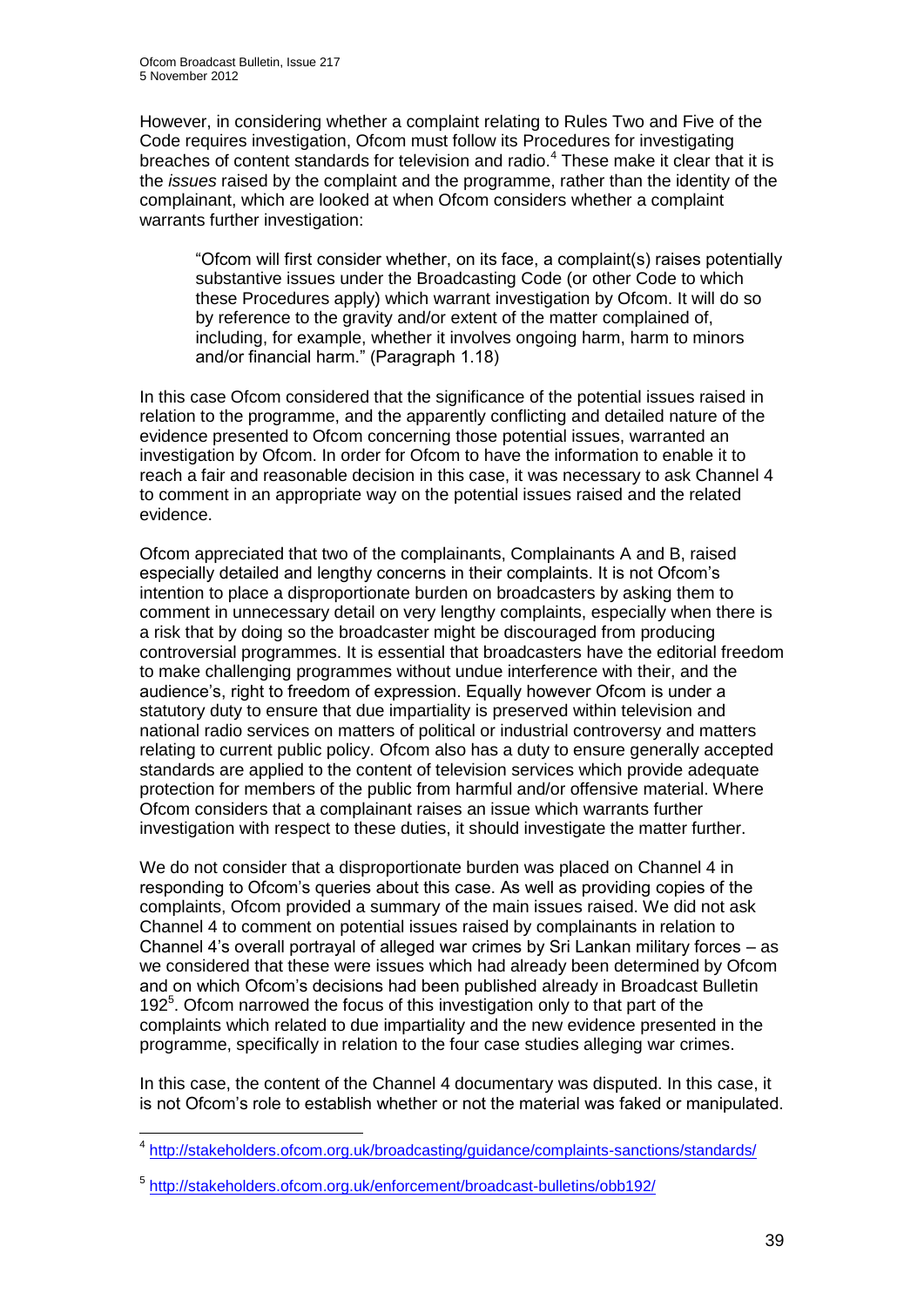Rather, Ofcom's role is to determine whether or not the programme was compliant with the Code. Ofcom therefore needed to have sufficient knowledge and submissions on the material facts in order to decide in this case whether or not Channel 4 took reasonable care to ensure that it properly considered the material facts and presented the programme in a manner which was consistent with the requirements of the Code, including the requirements to preserve due impartiality and to ensure the audience was not materially misled.

#### Due impartiality

As noted above, under the special impartiality requirements of the Communications Act 2003, Ofcom has a duty to ensure that due impartiality is preserved within television and national radio services on matters of political or industrial controversy and matters relating to current public policy. Under the Act Ofcom also has a duty to ensure generally accepted standards are applied to provide adequate protection for members of the public from harmful and/or offensive material.

Rule 5.5 of the Code states: "Due impartiality on matters of political or industrial controversy and matter relating to current public policy must be preserved on the part of any person providing a service. This may be achieved within a programme or over a series of programmes taken as a whole".

When interpreting due impartiality, Ofcom must take into account the broadcaster's and audience's right to freedom of expression. This is set out in Article 10 of the European Convention on Human Rights. Article 10 provides for the right of freedom of expression, which encompasses the right to hold opinions and to receive and impart information and ideas without interference by public authority.

The broadcaster's right to freedom of expression is therefore not absolute. In carrying out its duties, Ofcom must balance the right to freedom of expression on one hand, with the requirement in the Code to preserve "due impartiality" on matters relating to political or industrial controversy or matters relating to current public policy. Ofcom recognises that this requirement acts to limit, to some extent, freedom of expression. This is because its application necessarily requires broadcasters to ensure that neither side of a debate relating to matters of political or industrial controversy and matters relating to current public policy is unduly favoured. Ofcom therefore applies the Code in a manner that fulfils its function of securing the necessary standards objectives in a manner that best guarantees an appropriate level of freedom of expression.

Ofcom first considered whether the requirements of Section Five of the Code should be applied: that is, whether the subject matter of the documentary concerned matters of political or industrial controversy or a matter relating to current public policy.

Ofcom noted Channel 4's two key arguments as to why Section Five did not apply in this case and that to apply it was an unnecessary infringement of freedom of expression:

- firstly, because the alleged evidence that the Sri Lankan Government committed war crimes was no longer a matter of political controversy; and
- secondly, because the issue of international community or UK Government intervention to hold the Government of Sri Lanka to account for these war crimes was not a matter of current public policy.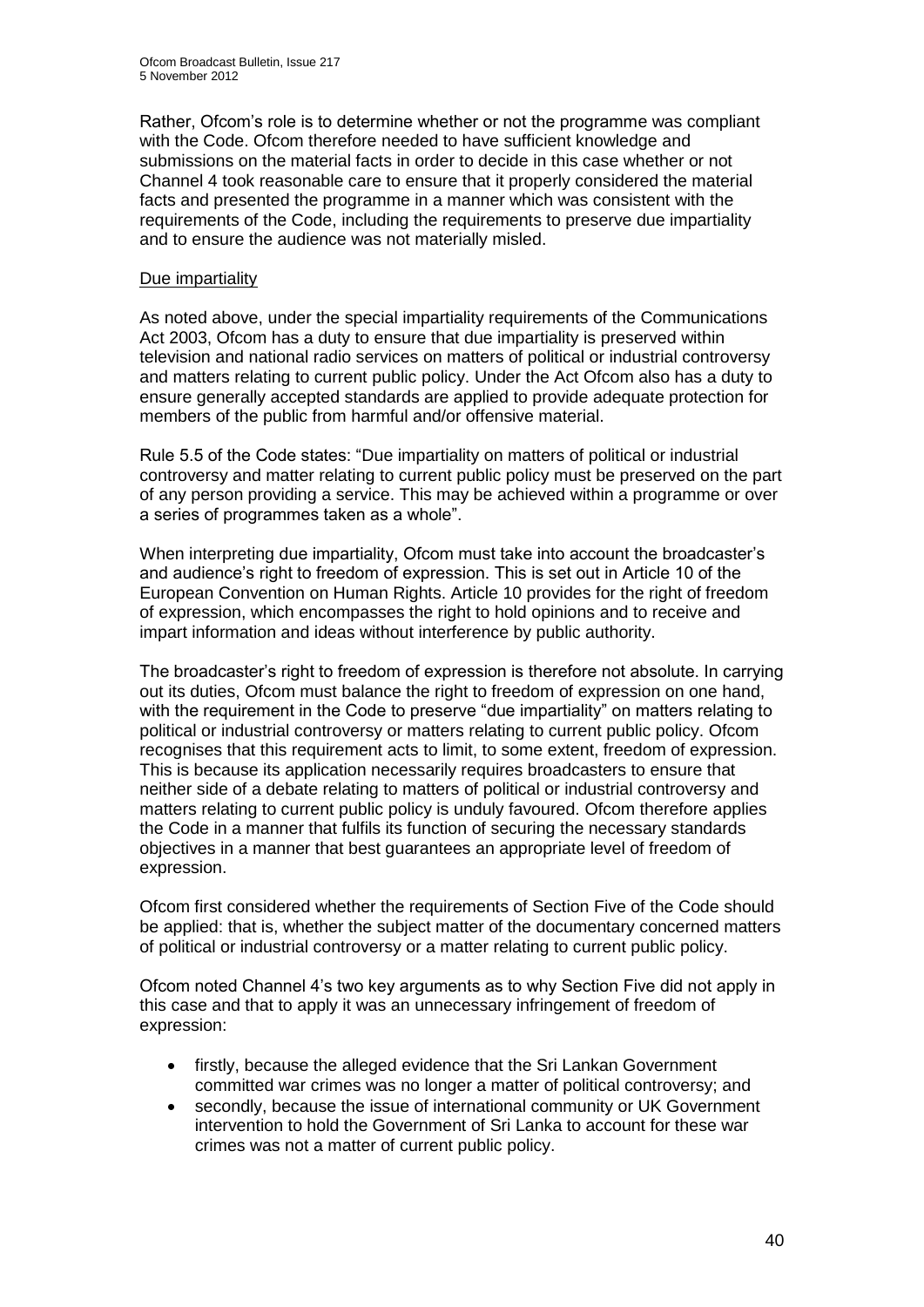1

Ofcom noted that in our decision of 24 October 2011 (on the programme broadcast by Channel 4 on 14 June 2011) we found that "the actions and policies of the Sri Lankan Government during its offensive against the LTTE and the appropriate response of the international community was, and still remained a matter of political controversy at the time of this broadcast. Further, given that the international community, including the UN, has publicly called on the Sri Lankan Government to investigate the atrocities committed this was also a matter relating to current public policy". Section Five of the Code therefore applied with respect to this programme, broadcast on 14 March 2012.

Ofcom noted that the subject matter of this second documentary - evidence that the Sri Lankan Government, during its offensive against the LTTE, had committed war crimes against the civilian population in the latter stages of the civil war as contained in the four case studies - has been continuously rejected by the Sri Lankan Government. Indeed, whilst the Sri Lankan Government's own inquiry findings, as reported in the LLRC report, set out some admissions regarding its actions during the civil war, it has not made any admission of responsibility for war crimes and has resolutely countered allegations made by Channel 4 regarding events in the latter stages of the civil war.

Therefore, Ofcom has concluded that the actions and policies of the Sri Lankan Government during its offensive against the LTTE and the appropriate response of the international community was, and still remained, a matter of political controversy at the time of this second broadcast.

Also the international community, including the UN, continues to call on the Sri Lankan Government to investigate the atrocities committed in Sri Lanka<sup>6</sup>. It appears to Ofcom that there is to a great extent a consensus among a number of governments that the Sri Lankan Government should investigate the alleged war crimes committed in Sri Lanka. The Sri Lankan Government has not yet however agreed to hold such an investigation. The fact that there may be a UK Government or international community consensus on this issue however (i.e. in this case that the Sri Lankan Government should investigate) does not prevent it being a matter of current public policy as to whether further action might be required or appropriate by the UK Government or international community to bring about such an investigation (i.e. "the issue of international community or UK Government intervention to hold Sri Lanka to account for these war crimes"). Ofcom therefore concluded that this programme also dealt with a matter relating to current public policy.

Due impartiality therefore needed to be maintained in accordance with Section Five of the Code.

For these reasons, Ofcom did not accept the argument advanced by Channel 4 that this documentary was not subject to Rule 5.5. Further, as previously set out in the Finding relating to the first documentary, "there is no requirement that there should be any political controversy in the UK's Parliament about an issue for its treatment in a broadcast to be subject to Section Five; nor necessarily in all cases that if the UK Parliament has a "settled policy" on the international community's role in relation to a particular matter that the matter is no longer a "matter of current public policy"". The meaning of "matters of political or industrial controversy and matters relating to

 $6$  The UN's human rights body, the Human Rights Council, called on the Government of Sri Lanka in March 2012 to take "credible" steps to ensure accountability for alleged serious violations committed during the final stages of the country's civil war. See: [http://www.un.org/apps/news/story.asp?NewsID=41608&Cr=sri+lanka&Cr1=.](http://www.un.org/apps/news/story.asp?NewsID=41608&Cr=sri+lanka&Cr1=)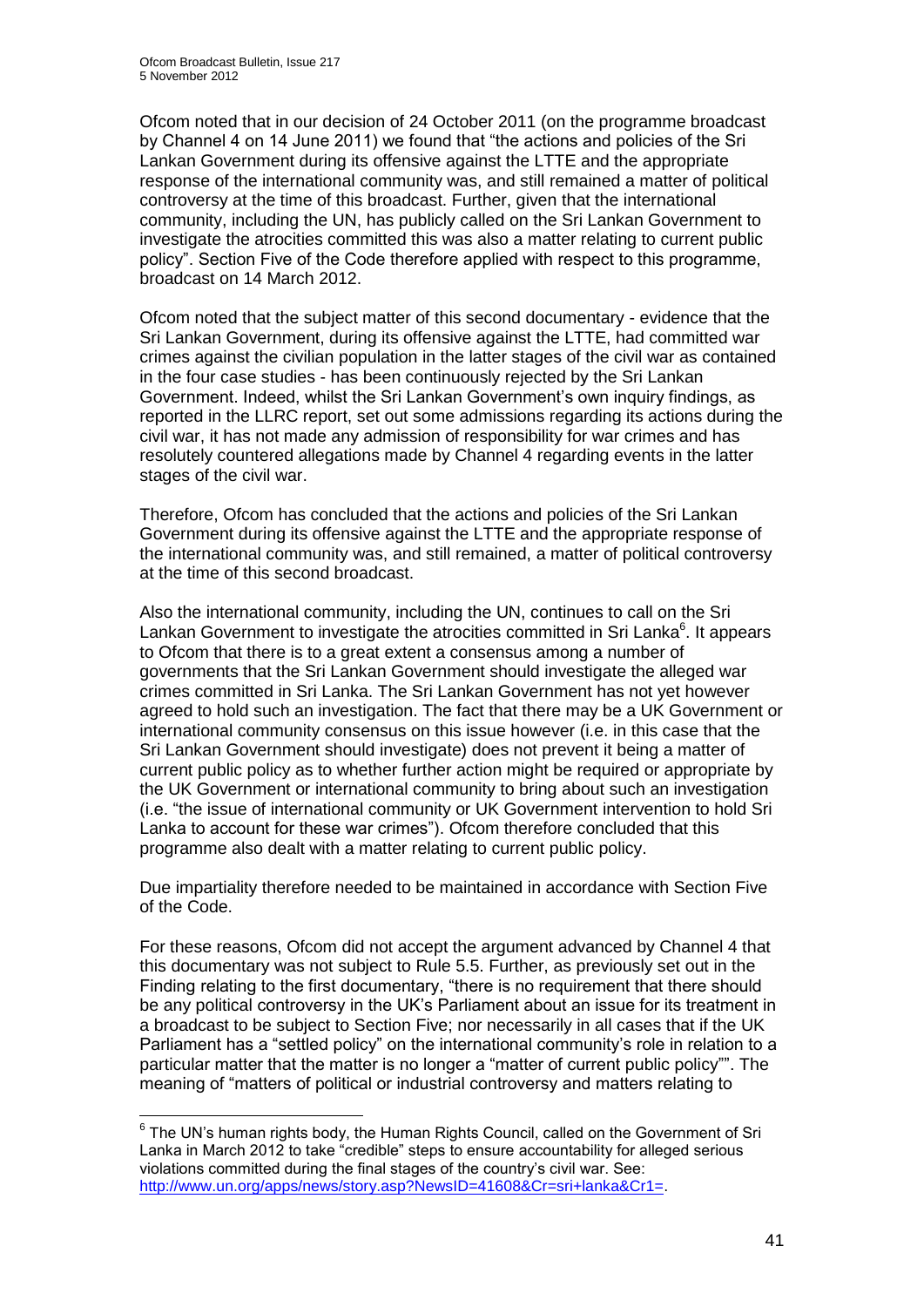current public policy" set out in the Code potentially is broad. In deciding whether Section Five applies in any case, Ofcom will reach its decision taking account of the individual circumstances.

Having established that Section Five of the Code applied, Ofcom then went on to consider in this case whether due impartiality had been preserved. Section Five of the Code distinguishes between news programmes and non-news programmes (such as this documentary). While all subjects in news programmes must be presented with due impartiality and reported with due accuracy, in other non-news programmes there is no requirement in the Code for issues to be treated with due  $\arccos \alpha$ <sup>7</sup>. However, depending on the subject matter, there may be a requirement for issues to be presented with due impartiality.

Therefore, in applying Section Five of the Code, Ofcom underlines that the broadcasting of highly critical comments concerning the policies and actions of any state or government (such as in this case regarding the Sri Lankan Government) is not in itself a breach of the Code. It is Ofcom's view that current affairs programmes must be able to explore and examine such issues and put forward highly critical views.

However, where the subject matter of the programme raises a matter of political controversy, it is the responsibility of the broadcaster to ensure that "due" impartiality is maintained. Under the Code the term "due" means adequate or appropriate to the subject matter. It does not mean that an equal division of time has to be given to every view nor that every argument or every facet of the argument must be presented. Due impartiality may be preserved in a number of ways and it is an editorial decision for the broadcaster as to how it ensures that due impartiality is maintained.

In this case, Ofcom noted that:

- when presenting the four case studies, Channel 4 did seek to include the viewpoints of the Sri Lankan Government and produced evidence in its response that it had put all of the significant allegations included in the programme to the Sri Lankan Government for comment in advance of the programme. Whilst the Sri Lankan Government chose not to respond in full to each of the individual allegations put to it, Channel 4 broadcast a near verbatim version of its limited statement;
- the programme included: official statements and views contemporaneously made by the Sri Lankan Government; statements from the official Government report (LLRC); and, a clip from the documentary (*Lies Agreed Upon*). More specifically, the Sri Lankan Government position was presented in: the narration, such as the reference to Brigadier Udaya Nanayakkara blaming the Tigers for having units adjacent to civilians; in Sri Lankan television news clips featuring Government officials such as General Silva and President Rajapaksa; and in other footage featuring for example the President's Media Advisor;
- the subject matter of this documentary was clearly presented as being about the final stages of the Sri Lankan civil war, and in particular, the war crimes

<sup>1</sup>  $7$  Although as set out in more detail below, Rule 2.2 of the Code states that: "Factual programmes or items or portrayals of factual matters must not materially mislead the audience."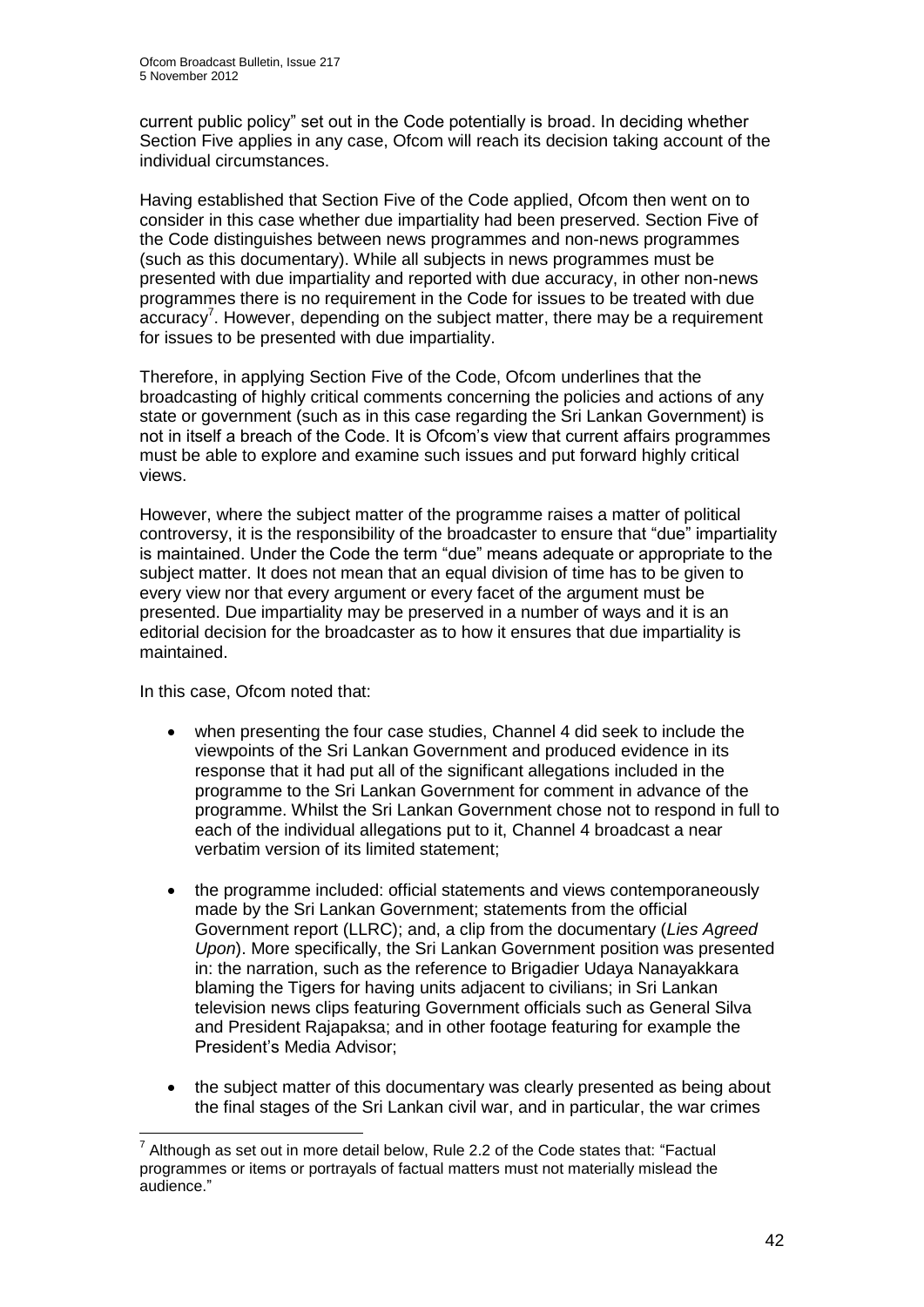allegedly perpetrated by the Sri Lankan Government against the civilian population in the LTTE-held areas of Sri Lanka. This was set out by presenter Jon Snow and the former Foreign Secretary, David Miliband, in the introduction. As this documentary was not intended to be an analysis of the entire conflict or the actions of both the LTTE and Sri Lankan Government during the duration of the civil war as a whole, the programme was only required to maintain due impartiality of the specific subject matter presented; and

 while the documentary did focus on evidence which predominantly covered the actions of the Sri Lankan Government in its offensive against the LTTE and the war crimes allegedly perpetrated by the Sri Lankan Government, the documentary did include explicit references to the LTTE activities at this time where this was relevant. For example: Jon Snow referred to the LTTE as "a brutal but effective army" fighting a war "which they were prepared to use conscription, child soldiers, and even...suicide bombers"; David Miliband highlighted that the LTTE were using civilians as "human shields...which is itself a war crime"; and, the quote from Brigadier Nanayakkara highlighted that the LTTE had units adjacent to the civilians which resulted in the Government shelling.

Ofcom therefore concluded that overall Channel 4 preserved due impartiality in its examination of the Sri Lankan Government's actions and policies during its offensive and there was no breach of Rule 5.5.

#### Misleading material

Rule 2.2 states that: "Factual programmes or items or portrayals of factual matters must not materially mislead the audience". Guidance to this rule underlines that it is "designed to deal with content that **materially misleads the audience so as to cause harm or offence** [emphasis in original]" and not "with issues of inaccuracy in non-news programmes". It is therefore designed to provide *adequate* protection to the public from harmful or offensive material. Whether a programme "materially" misleads an audience so as to cause harm or offence is a high test and depends on a number of factors such as the editorial context, the nature of the misleading material and, above all, either what the potential effect could be, or what actual harm or offence has occurred.

In this case, some of the evidence set out in the complaints received and in the programme (and in Channel 4's representations about the programme) were to some extent in conflict. In investigating this case it was not Ofcom's role to establish whether or not the material was faked or manipulated. Rather, Ofcom's role is to determine whether or not the programme was compliant with the Code, and to examine the steps taken by Channel 4 to ensure that it took reasonable care to properly consider the material facts and present them in a manner that ensured the audience was not materially misled. Ofcom assessed the measures taken by Channel 4 to ensure the audience was not materially misled in two ways: firstly with regard to the alleged faking or manipulation of video and photographic evidence; and, secondly with regard to the way in which facts were presented overall.

#### *Video and photographic Evidence (Case Study 4)*

In considering the new evidence presented in this documentary, Ofcom noted that the broadcaster took steps *before* broadcast to check whether the video material featuring the execution of the supreme leader of the LTTE and his 12-year old son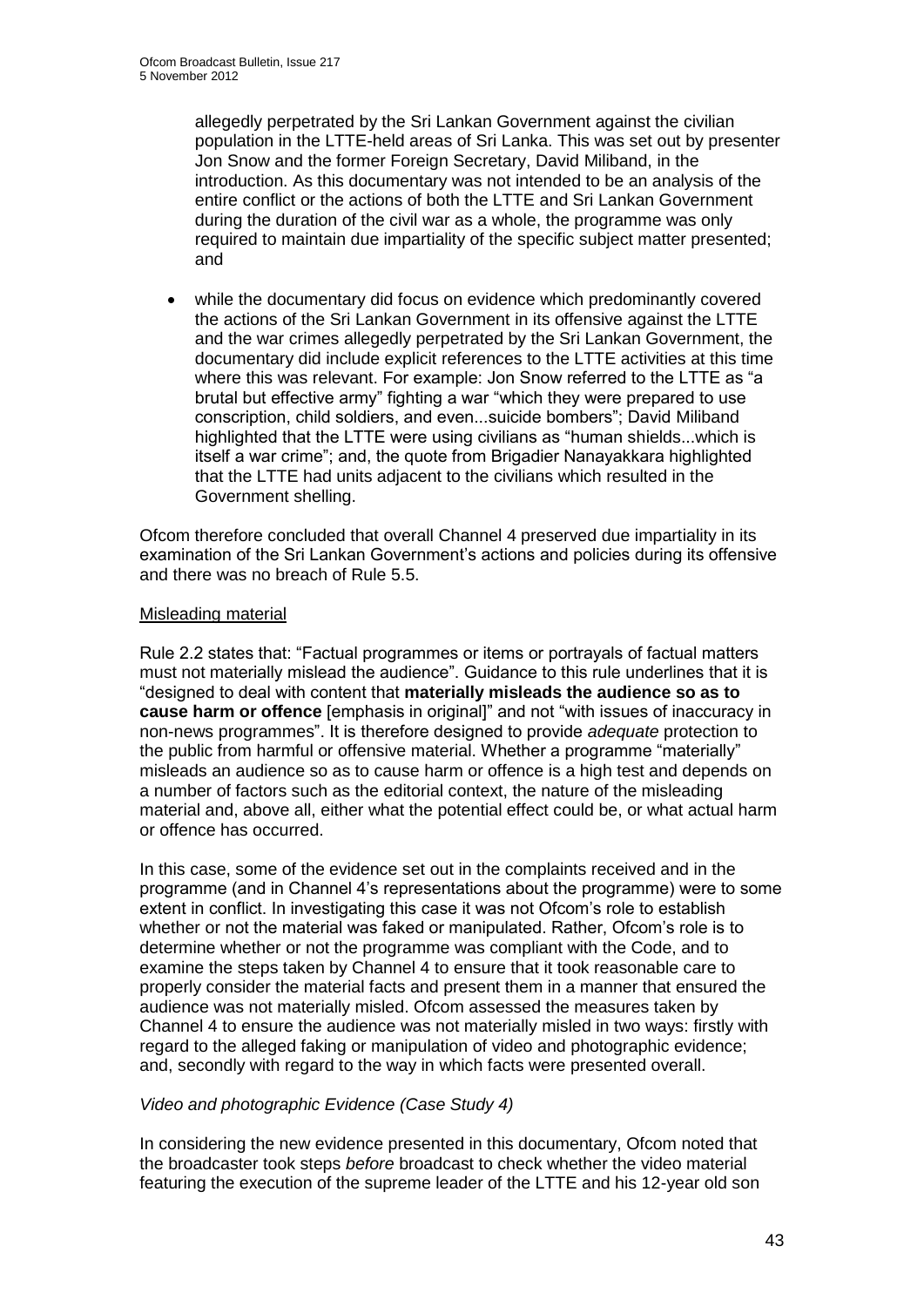had been faked or manipulated before it was broadcast. The narration stated that the footage had been "carefully examined for authenticity by leading independent experts" and the execution was corroborated by a "sworn affidavit from a senior Sri Lankan Officer".

We went on to consider the steps taken by Channel 4 *during* the broadcast to ensure the audience was not materially misled by material alleged to be faked or manipulated. The programme featured Professor Derrick Pounder, a forensic pathologist, reviewing the footage (and the high resolution photographic images taken from the video) of two dead bodies, said to be the boy and his father. He offered his professional opinion that the fatal injuries were sustained from close up gunshot wounds which would suggest a "targeted shot", torture and an execution rather than combat injuries. In addition, Professor Schabas offers his expert view that this evidence amounted to a war crime. This information provided viewers with expert opinion and editorial context relating to the nature of the video evidence and photographic images.

In addition, Ofcom noted that the broadcaster took steps during the programme to ensure that viewers were made aware of the view of the Sri Lankan Government with regard to the footage and photographs shown, which suggested the execution of captured and bound LTTE prisoners, by including several references to their position. For example, presenter Jon Snow commented at the start of the programme: "The Sri Lankan Government has continued to dismiss them [the videos] as fake".

Therefore Ofcom is of the view that taking these points into consideration the viewer would have been aware of the Sri Lankan Government's view of the material presented and the debate surrounding its authenticity. Therefore the broadcaster took reasonable care, both before and during the programme, to ensure the audience was not materially misled with regard to the video and photographic evidence in Case Study 4.

#### *Misleading editorial content (Case Studies 1, 2 and 3)*

As already pointed out, there is no obligation in the Code requiring broadcasters to present non-news factual programmes with due accuracy. With regard to the complainants' concerns that the programme misled the audience with regard to the way in which it presented the role of the Sri Lankan Government and underplayed the role of the LTTE, it is Ofcom's role, in applying Rule 2.2, to determine if the broadcaster included sufficient context to ensure viewers were not materially misled.

We noted that the programme (as set out above in relation to Ofcom's consideration of due impartiality) set out: the views of the Sri Lankan Government on a number of occasions; made reference to the actions of the LTTE; and included, a near verbatim onscreen presentation of the official statement from the Sri Lankan Government on the issues raised by Channel 4 in this programme (Channel 4 having offered the Sri Lankan Government the opportunity to be interviewed about the allegedly faked footage, which the Government declined). Taking all these factors into account, and the factors which lead us to consider that due impartiality was preserved, it is Ofcom's view that the audience would not have been materially misled in this case so as to cause harm or offence through the broadcast of allegedly faked or manipulated footage of war crimes or misleading material, or through the way in which the material was presented.

Therefore, it is Ofcom's view that there was no breach of Rule 2.2 in relation to the programme.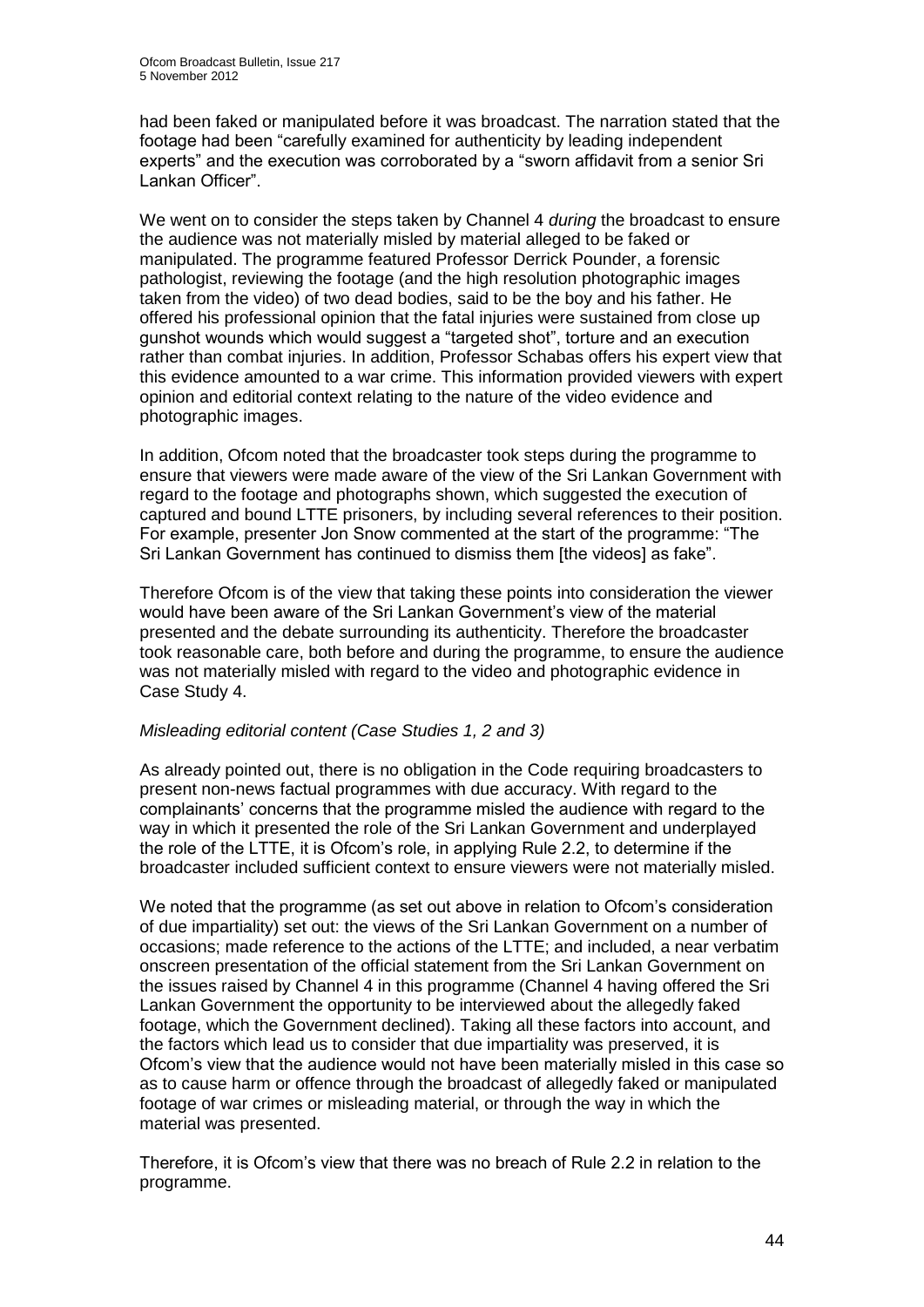#### **Conclusion**

Ofcom recognises that some viewers may have been offended or concerned by the tone and content of this current affairs programme. All broadcasters must however have the editorial freedom to investigate and report on controversial issues. In doing so they must also have the freedom to select and present the information and facts as they wish; and, in accordance with their right to freedom of expression, they have the right to broadcast this material provided they comply with the Code. After careful investigation, Ofcom was satisfied that Channel 4 in broadcasting this programme did comply with the Code.

#### **Not in Breach of Rules 2.2 and 5.5**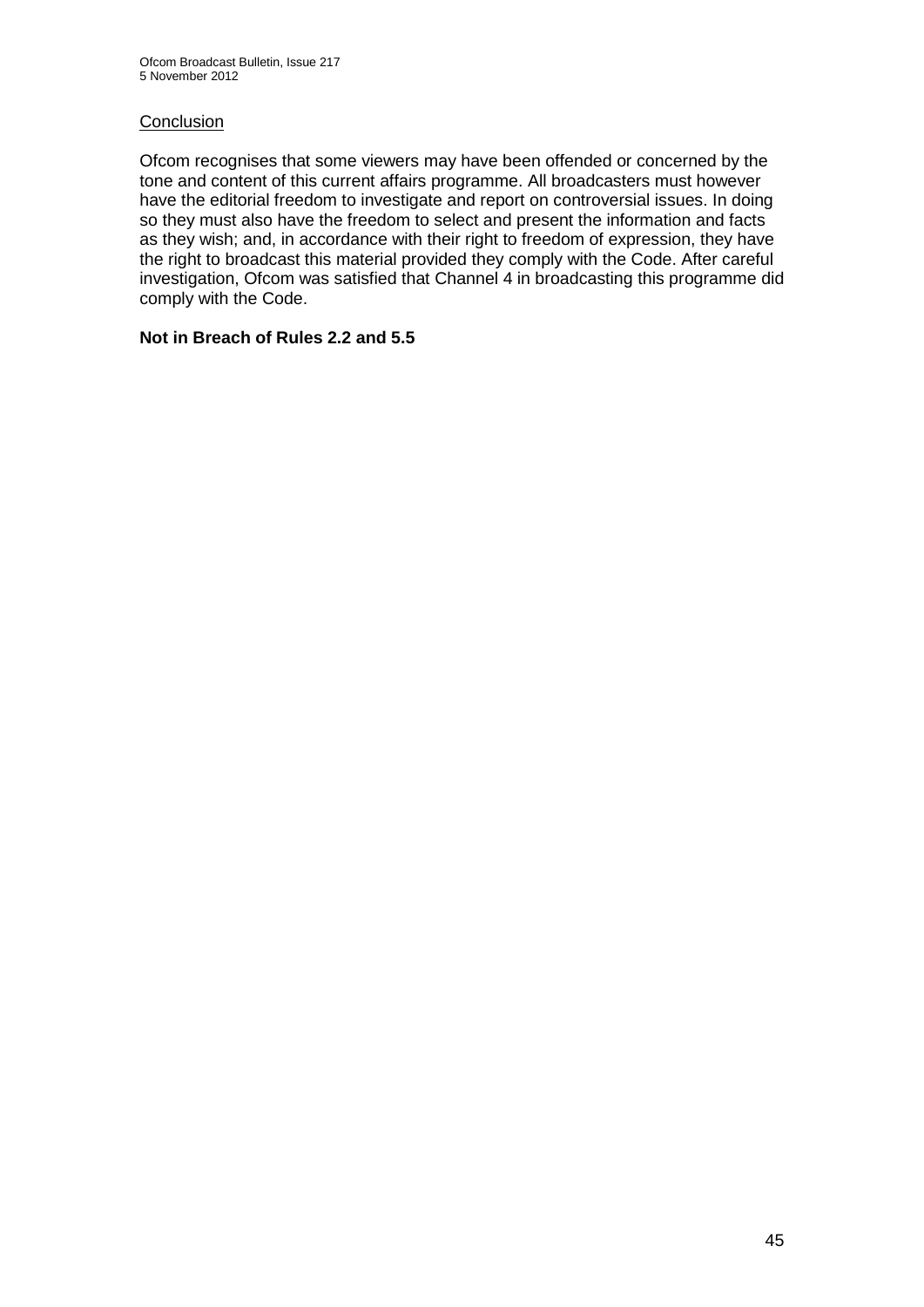# **Broadcast Licence Condition cases**

## **Broadcasting licensees' Relevant Turnover returns**

Ofcom is partly funded by the licence fees it charges television and radio licensees. In setting these fees, Ofcom is under a statutory obligation to ensure that the aggregate amount of fees that are required to be paid by licensees is sufficient to meet the cost of Ofcom's functions relating to the regulation of broadcasting. The principles which Ofcom applies when determining what fees should be paid by licensees are set out in the Statement of Charging Principles<sup>1</sup>. Chief among these principles is that for all television and for national and local analogue radio licensees, the fees they are required to pay are based on a percentage of their turnover from related activities. This is known as Relevant Turnover.

In order to enable Ofcom to charge licensees the appropriate fee, each licensee is required each year to submit to Ofcom a statement of its Relevant Turnover for the last but one calendar year. This provision of information is a licence requirement<sup>2</sup>. As well as enabling the charging of fees, this information is also used by Ofcom to fulfil its obligations regarding market reporting. It can therefore be seen that submission of Relevant Turnover is an extremely important requirement upon all relevant broadcasting licensees. Failure by a licensee to submit an annual Relevant Turnover return when required represents a serious and fundamental breach of a broadcast licence, as the absence of the information contained in the return means that Ofcom is unable properly to carry out its regulatory duties.

Ofcom recorded a breach against a number of licensees in Broadcast Bulletin 209<sup>3</sup> which had failed to submit their Relevant Turnover returns, despite repeated requests for this information. As a consequence of this serious and continuing licence breach, Ofcom put these licensees on notice that their present contravention of their licences was being considered for the imposition of a statutory sanction, including licence revocation.

#### **Revoked**

The following licensees failed to submit their Relevant Turnover return in accordance with the original deadline. Ofcom wrote to these licensees, stating that it was minded to revoke the licence if the outstanding breach was not resolved. Further notice of revocation was issued, and the following licensees have been revoked with effect from 13 September 2012 as the Relevant Turnover information remained outstanding.

| Licensee                            | <b>Service Name</b>  |
|-------------------------------------|----------------------|
| Daystar Television Network Limited  | Daystar              |
| Electra Entertainment Limited       | Channel Zero         |
| Dhammakaya International Society of | Dhamma Media Channel |

1 <sup>1</sup>[http://stakeholders.ofcom.org.uk/binaries/consultations/socp/statement/charging\\_principles.p](http://stakeholders.ofcom.org.uk/binaries/consultations/socp/statement/charging_principles.pdf) [df](http://stakeholders.ofcom.org.uk/binaries/consultations/socp/statement/charging_principles.pdf)

<sup>2</sup> Contained in Licence Condition 12 for television licensees, and Licence Condition 9 for radio licensees.

<sup>3</sup> <http://stakeholders.ofcom.org.uk/enforcement/broadcast-bulletins/obb209/>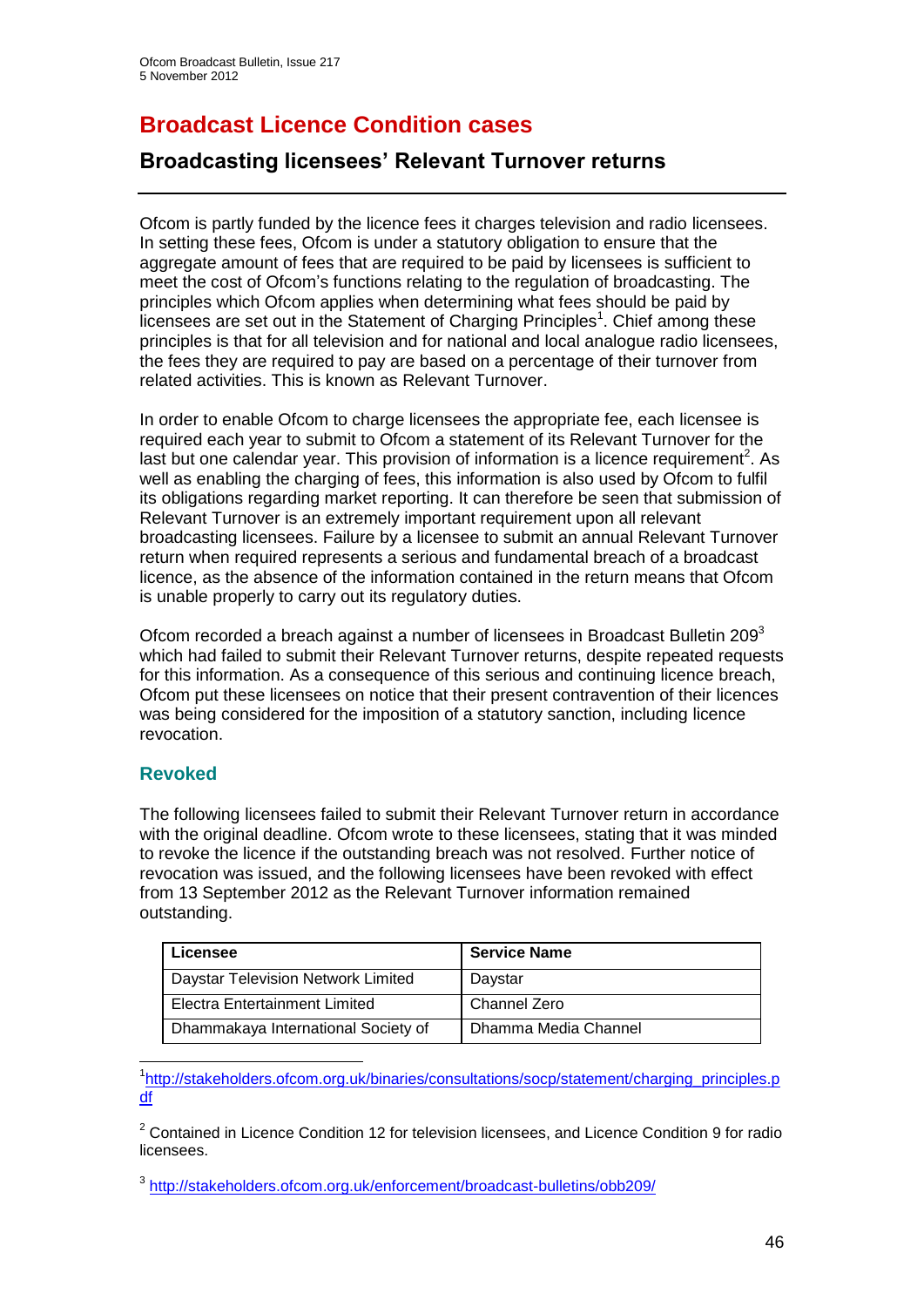| the UK                      |     |
|-----------------------------|-----|
| <b>INX Media UK Limited</b> | 9XM |

#### **Resolved**

The following licensees failed to submit their Relevant Turnover return in accordance with the original deadline, but have subsequently submitted a late return. For these licensees, we therefore consider the matter **resolved and therefore no longer in breach.**

| Licensee                                     | Service name                   |
|----------------------------------------------|--------------------------------|
| Pakistan Television Corporation Limited      | PTV-Global                     |
| DM Digital TV Limited                        | <b>DM Digital</b>              |
| Miniweb Technologies Limited                 | <b>TV Keys</b>                 |
| <b>Celestial Television Networks Limited</b> | <b>Celestial Action Movies</b> |
| <b>Greener Technology Limited</b>            | <b>BENTV</b>                   |
| New OBE Channel Limited                      | <b>OBE</b>                     |
| Passion Broadcasting Television              | Passion TV                     |
| <b>Services Limited</b>                      |                                |
| <b>TV Enterprises Limited</b>                | <b>NTAI</b>                    |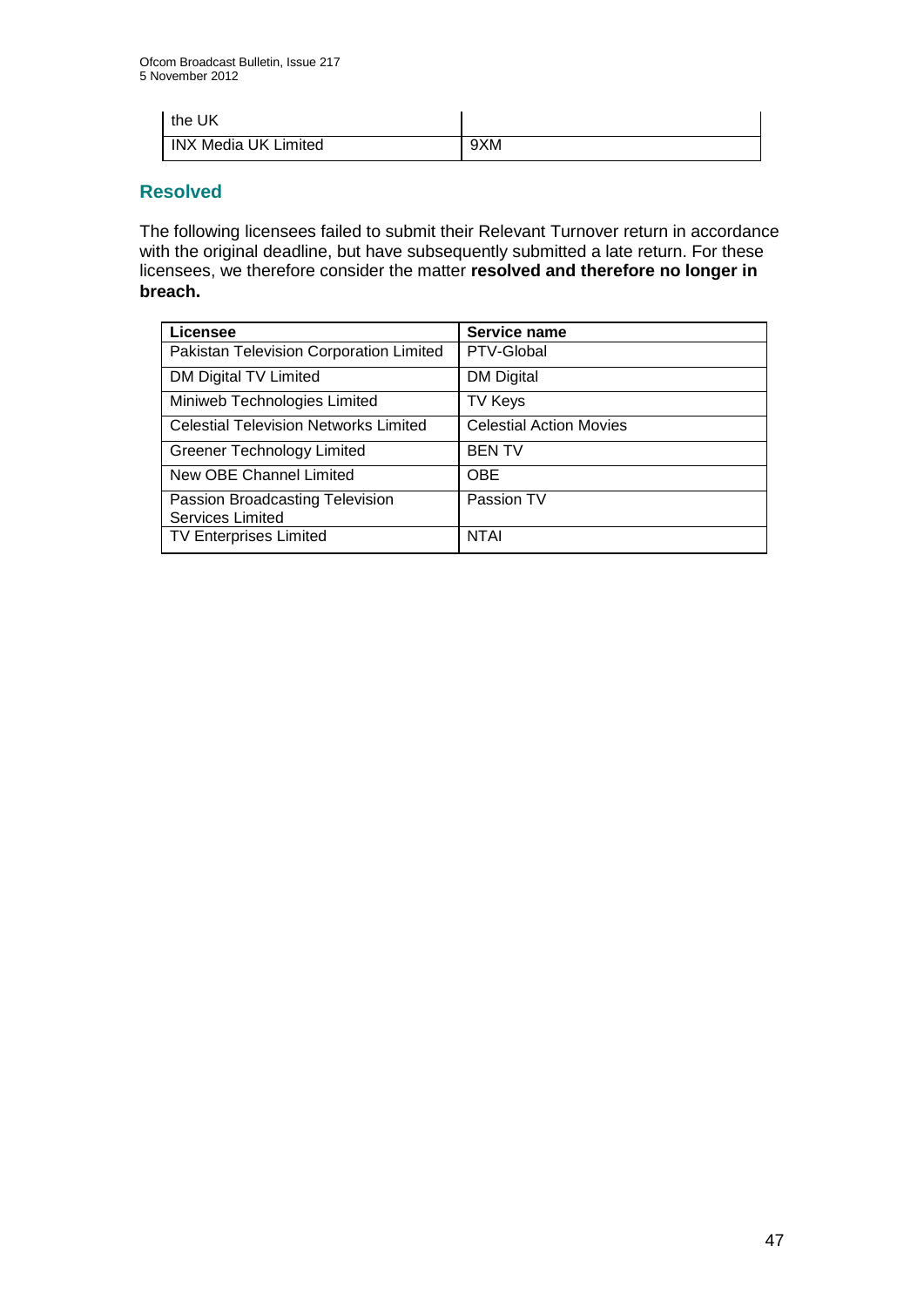# **Other Programmes Not in Breach**

## **Up to 15 October 2012**

| Programme                                | <b>Broadcaster</b> | <b>Transmission Date</b> | <b>Categories</b>                    |
|------------------------------------------|--------------------|--------------------------|--------------------------------------|
| Advertisements                           | E!                 | 22/07/2012               | Advertising scheduling               |
| <b>Cornwall with Caroline</b><br>Quentin | ITV <sub>1</sub>   | 02/01/2012               | Advertising/editorial<br>distinction |
| Hollyoaks                                | Channel 4          | 31/07/2012               | Harm                                 |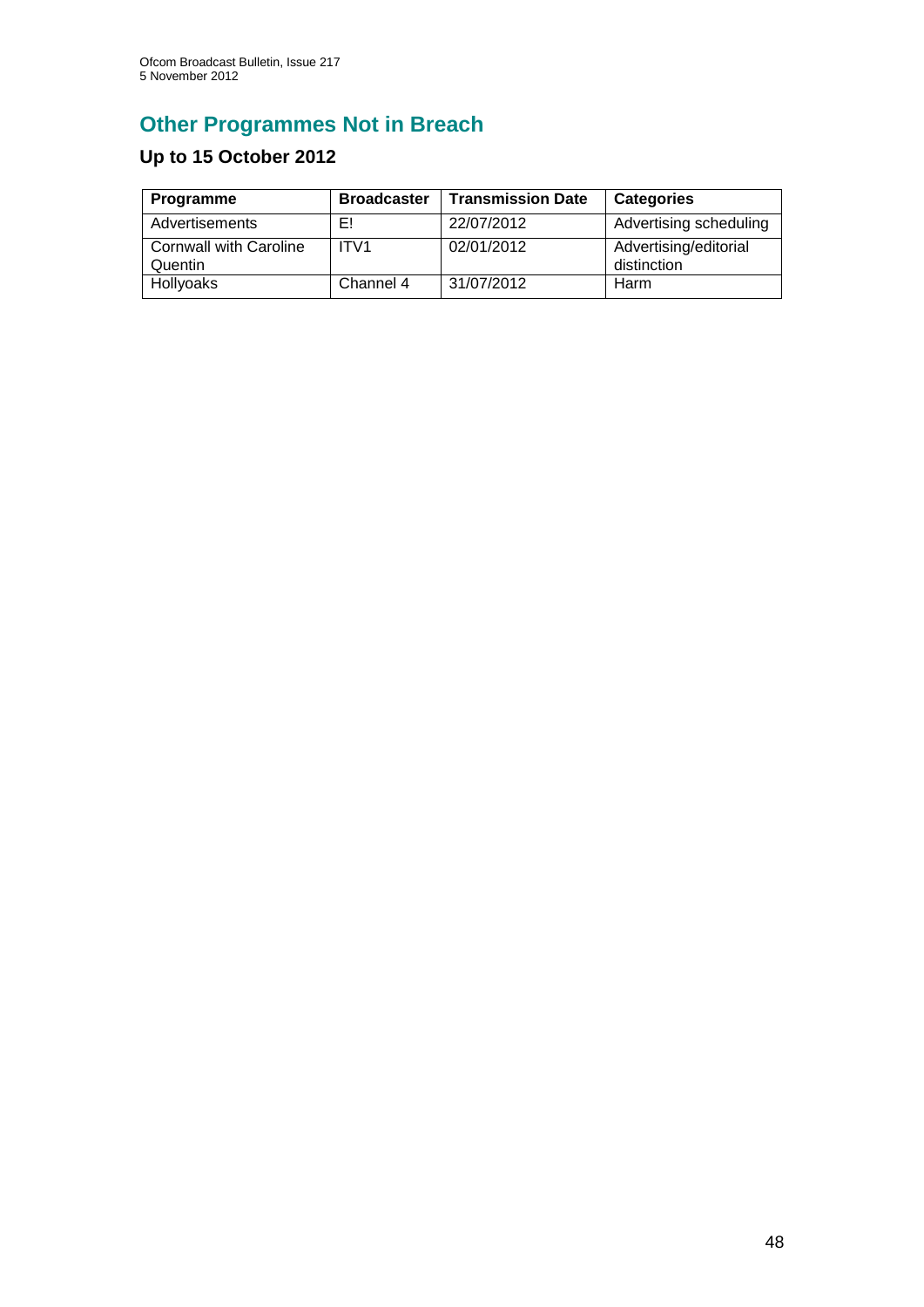## **Complaints Assessed, Not Investigated**

## **Between 2 and 15 October 2012**

This is a list of complaints that, after careful assessment, Ofcom has decided not to pursue because they did not raise issues warranting investigation.

| Programme                                          | <b>Broadcaster</b>          | <b>Transmission</b><br>Date | <b>Categories</b>                           | Number of<br>complaints |
|----------------------------------------------------|-----------------------------|-----------------------------|---------------------------------------------|-------------------------|
| 5 News                                             | Channel 5                   | 05/10/2012                  | Generally accepted<br>standards             |                         |
| 60 Second News                                     | BBC <sub>3</sub>            | 08/10/2012                  | Outside of remit / other                    | 1                       |
| Advertisements                                     | <b>Sky Sports</b>           | n/a                         | Advertising scheduling                      | 1                       |
| Ageeda-e-Khatm-e-<br>Nabuwat                       | <b>Takbeer TV</b>           | 11/08/2012                  | Religious/Beliefs<br>discrimination/offence | 1                       |
| All Creatures Great and<br>Small                   | Yesterday                   | 02/10/2012                  | <b>Television Access</b><br>Services        | 1                       |
| All Star Mr and Mrs                                | ITV1                        | 03/10/2012                  | Scheduling                                  | 1                       |
| An Officer and a<br>Gentleman                      | Film4                       | 17/09/2012                  | Offensive language                          | 1                       |
| Antiques Road Trip                                 | BBC <sub>2</sub>            | 05/10/2012                  | Generally accepted<br>standards             | 1                       |
| Arrow (trailer)                                    | Sky One                     | 03/10/2012                  | Scheduling                                  | $\mathbf{1}$            |
| Babe: Pig in the City                              | <b>CITV</b>                 | 28/09/2012                  | Scheduling                                  | 1                       |
| <b>BAMMA 10: Live Mixed</b><br><b>Martial Arts</b> | $5*$                        | 15/09/2012                  | Violence and dangerous<br>behaviour         | 1                       |
| <b>BBC News at Ten</b>                             | BBC <sub>1</sub>            | 27/09/2012                  | Race<br>discrimination/offence              | 1                       |
| Be Your Own Boss                                   | BBC <sub>3</sub>            | 03/10/2012                  | Generally accepted<br>standards             | 1                       |
| <b>Big Brother</b>                                 | Channel 5                   | 15/07/2012                  | Generally accepted<br>standards             | 1                       |
| Big Fat Quiz of the 00s                            | Channel 4                   | 30/09/2012                  | Race<br>discrimination/offence              | 1                       |
| <b>Brainiac: Science Abuse</b>                     | Challenge                   | 03/10/2012                  | Scheduling                                  | 1                       |
| <b>Brainiac: Science Abuse</b>                     | Challenge                   | 08/10/2012                  | Scheduling                                  | 1                       |
| Brainiac: Science Abuse                            | Challenge                   | 09/10/2012                  | Gender<br>discrimination/offence            | 1                       |
| Bury FM (Ramadan)                                  | <b>Bury FM</b><br>(Ramadan) | 11/08/2012                  | Commercial<br>communications on radio       | $\mathbf{1}$            |
| Captivity                                          | <b>STV</b>                  | 21/09/2012                  | Generally accepted<br>standards             | 1                       |
| Cat House                                          | Pick TV                     | 07/10/2012                  | Gender<br>discrimination/offence            | 1                       |
| Celebrity Juice                                    | ITV <sub>2</sub>            | 13/09/2012                  | Generally accepted<br>standards             | 1                       |
| <b>Celebrity Juice</b>                             | ITV <sub>2</sub>            | 11/10/2012                  | Transgender<br>discrimination/offence       | $\overline{5}$          |
| Celebrity Juice (trailer)                          | ITV2                        | 04/10/2012                  | Scheduling                                  | 1                       |
| Channel 4 News                                     | Channel 4                   | 04/10/2012                  | Generally accepted<br>standards             | 1                       |
| Channel 4 News                                     | Channel 4                   | 06/10/2012                  | Materially misleading                       | 1                       |
| <b>Classic Car Rescue</b>                          | Channel 5                   | 08/10/2012                  | Materially misleading                       | 1                       |
| <b>Classic Car Rescue</b>                          | Channel 5                   | 08/10/2012                  | Materially misleading                       | $\mathbf{1}$            |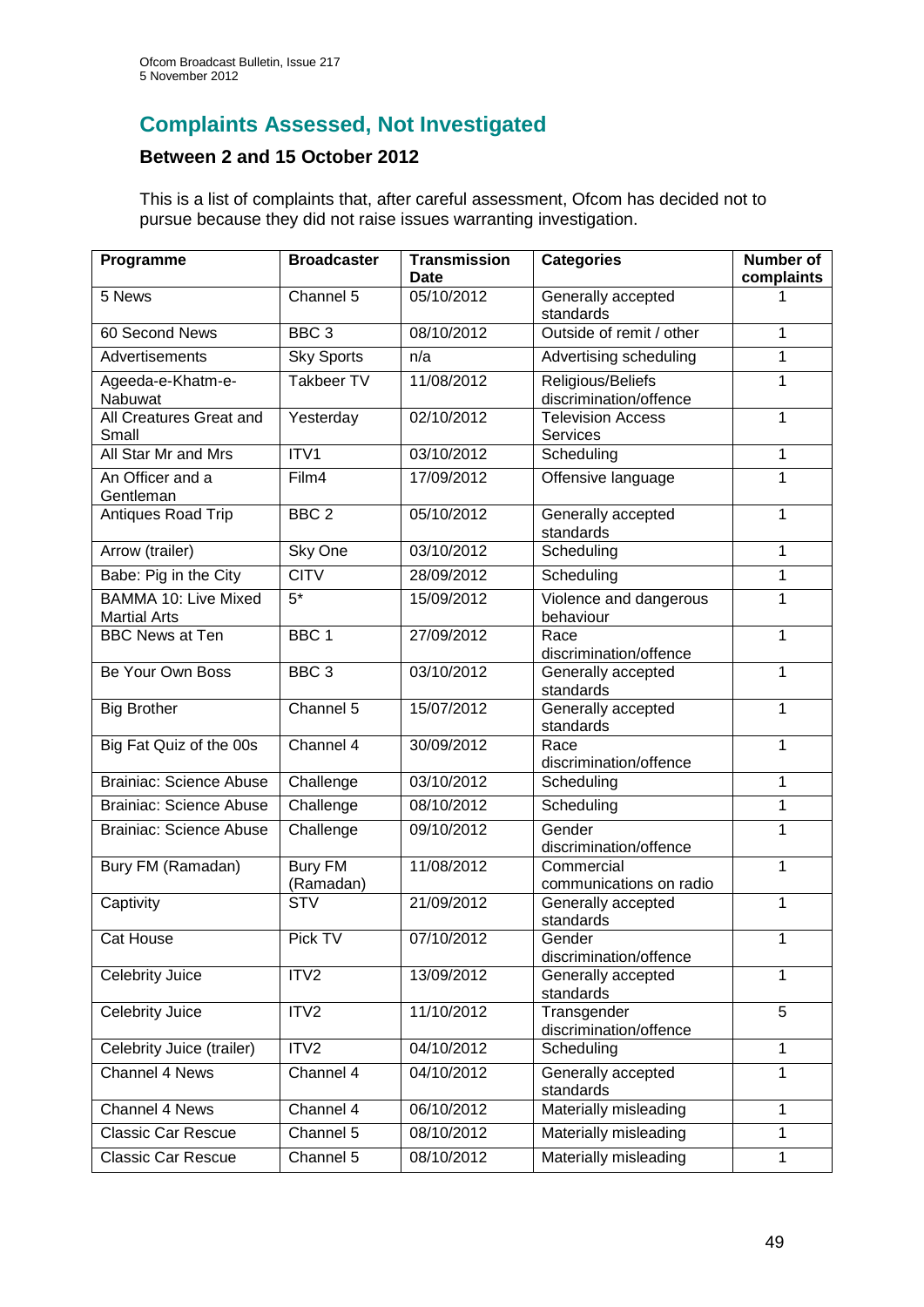| Come Dine with Me                                | Channel 4                    | 08/10/2012 | Sexual orientation<br>1<br>discrimination/offence |                |  |
|--------------------------------------------------|------------------------------|------------|---------------------------------------------------|----------------|--|
| Come Dine with Me                                | Channel 4                    | 10/10/2012 | Generally accepted<br>standards                   | 1              |  |
| <b>Coronation Street</b>                         | ITV1                         | 28/09/2012 | Outside of remit / other                          |                |  |
| <b>Coronation Street</b>                         | ITV1                         | 01/10/2012 | Gender<br>discrimination/offence                  | 1              |  |
| <b>Coronation Street</b>                         | ITV1                         | 01/10/2012 | Product placement                                 | 1              |  |
| <b>Coronation Street</b>                         | ITV1                         | 03/10/2012 | Harm                                              | 1              |  |
| <b>Coronation Street</b>                         | ITV1                         | 05/10/2012 | Product placement                                 | 1              |  |
| <b>Coronation Street</b>                         | ITV1                         | 10/10/2012 | Materially misleading                             | 1              |  |
| Countryfile                                      | BBC <sub>1</sub>             | 07/10/2012 | Outside of remit / other                          | 1              |  |
| Daybreak                                         | ITV1                         | 02/10/2012 | Outside of remit / other                          | 1              |  |
| Deal or No Deal                                  | Channel 4                    | 07/10/2012 | Scheduling                                        | 1              |  |
| Deal or No Deal                                  | Channel 4                    | 08/10/2012 | Generally accepted<br>standards                   | 1              |  |
| Derren Brown                                     | Channel 4                    | 18/09/2012 | Religious/Beliefs<br>discrimination/offence       | 1              |  |
| Dickinson's Real Deal                            | ITV1                         | 04/10/2012 | Outside of remit / other                          | 1              |  |
| <b>Dispatches</b>                                | Channel 4                    | 08/10/2012 | Offensive language                                | 1              |  |
| Doctor Who                                       | BBC <sub>1</sub>             | 29/09/2012 | Suicide and self harm                             | $\overline{2}$ |  |
| Doctors                                          | BBC <sub>1</sub>             | 08/10/2012 | Scheduling                                        |                |  |
| Downton Abbey                                    | ITV1                         | 30/09/2012 | $\mathbf{1}$<br>Advertising minutage              |                |  |
| Downton Abbey                                    | ITV1                         | 07/10/2012 | Religious/Beliefs<br>1<br>discrimination/offence  |                |  |
| Downton Abbey<br>(promotions)                    | ITV1                         | 23/09/2012 | Surreptitious advertising                         | $\mathbf{1}$   |  |
| EastEnders                                       | BBC <sub>1</sub>             | 05/10/2012 | Materially misleading                             | 41             |  |
| EastEnders                                       | BBC <sub>1</sub>             | 05/10/2012 | Violence and dangerous<br>9<br>behaviour          |                |  |
| EastEnders                                       | BBC <sub>1</sub><br>Scotland | 04/10/2012 | 1<br>Scheduling                                   |                |  |
| Eastenders / Coronation<br>Street                | BBC 1 / ITV1                 | 08/10/2012 | Generally accepted<br>standards                   | 1              |  |
| <b>EastEnders Omnibus</b>                        | BBC <sub>1</sub>             | 06/10/2012 | Materially misleading                             | 1              |  |
| EastEnders Omnibus                               | BBC <sub>1</sub>             | 13/10/2012 | $\mathbf{1}$<br>Generally accepted<br>standards   |                |  |
| EastEnders Omnibus                               | BBC <sub>1</sub>             | 13/10/2012 | Generally accepted<br>$\mathbf{1}$<br>standards   |                |  |
| Emmerdale                                        | ITV1                         | 20/09/2012 | Generally accepted<br>1<br>standards              |                |  |
| Emmerdale                                        | ITV1                         | 20/09/2012 | Generally accepted<br>$\mathbf{1}$<br>standards   |                |  |
| Emmerdale                                        | ITV1                         | 20/09/2012 | Generally accepted<br>standards                   | $\mathbf{1}$   |  |
| Everybody Loves<br>Raymond / According to<br>Jim | Channel 4                    | n/a        | Outside of remit / other                          | 1              |  |
| Exposure                                         | ITV1                         | 26/09/2012 | 1<br>Generally accepted<br>standards              |                |  |
| Exposure                                         | ITV1                         | 03/10/2012 | Fairness                                          | 1              |  |
| <b>Family Guy</b>                                | BBC <sub>3</sub>             | 30/09/2012 | Generally accepted<br>standards                   | 1              |  |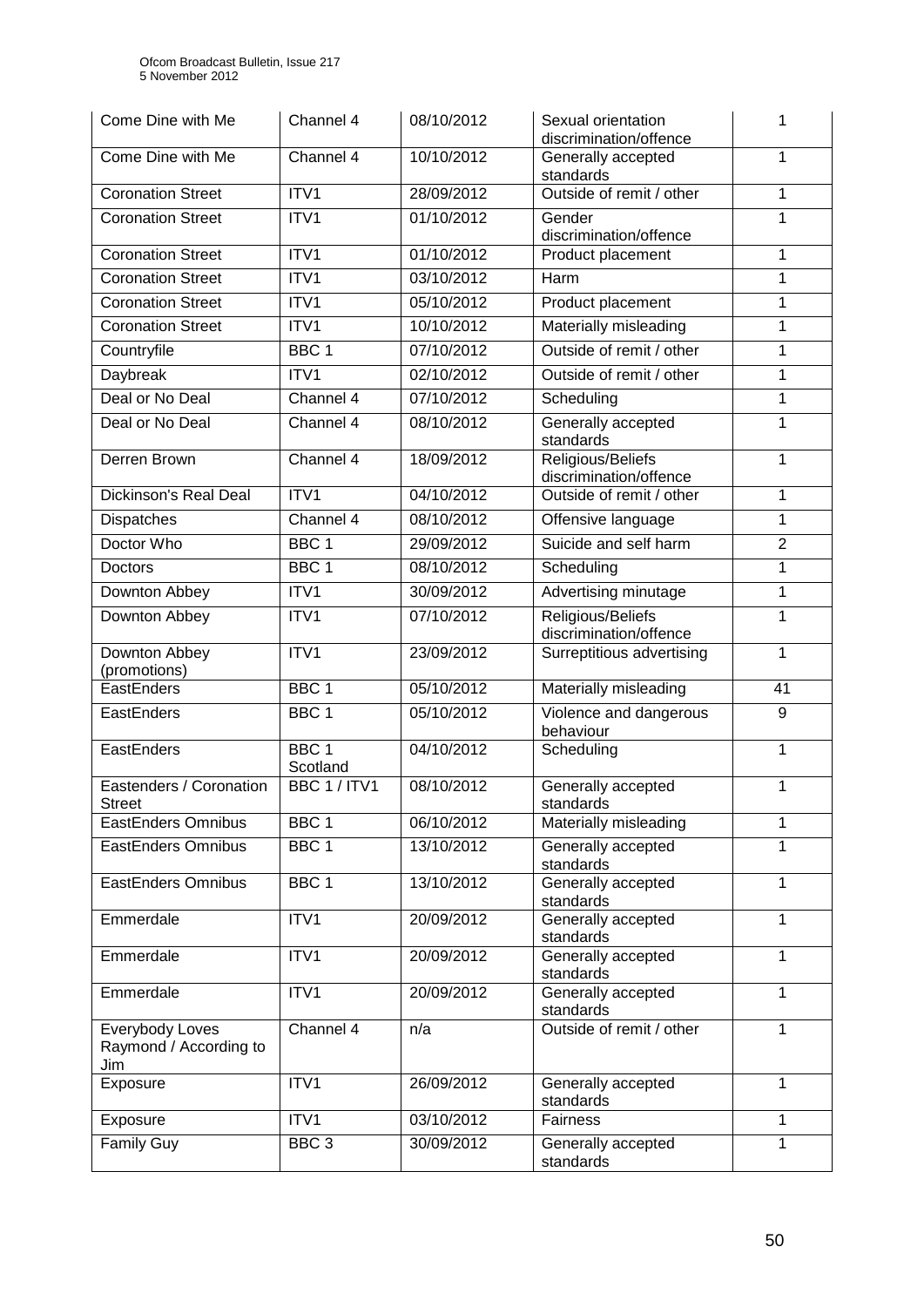| FIFA World Cup<br>Qualifier                         | ITV <sub>1</sub>            | 12/10/2012 | Race<br>discrimination/offence                                | 1              |  |
|-----------------------------------------------------|-----------------------------|------------|---------------------------------------------------------------|----------------|--|
| <b>Fifth Gear</b>                                   | <b>Discovery</b><br>Channel | 05/10/2012 | Religious/Beliefs<br>discrimination/offence                   | 1              |  |
| <b>Finding Financial</b><br>Freedom                 | <b>KICC TV</b>              | 02/10/2012 | Outside of remit / other                                      | 1              |  |
| Fleabag Monkeyface                                  | <b>CITV</b>                 | n/a        | Scheduling                                                    | 1              |  |
| Format                                              | Nation 80s                  | n/a        | Format                                                        | 1              |  |
| Four Weddings                                       | <b>Sky Livingit</b>         | 03/09/2012 | Scheduling                                                    | 1              |  |
| Fred Dinenage: Murder<br>Casebook (trailer)         | <b>Sky News</b>             | 03/10/2012 | Outside of remit / other                                      | 1              |  |
| Fresh Meat (trailer)                                | Channel 4                   | 14/10/2012 | Scheduling                                                    | 1              |  |
| Friends                                             | Comedy<br>Central           | 14/10/2012 | Offensive language                                            | 1              |  |
| <b>Get Well Soon</b>                                | <b>CBeebies</b>             | 04/10/2012 | Offensive language                                            | 1              |  |
| Global Khatm-e-<br>Nabuwat Movement                 | <b>Takbeer TV</b>           | 09/06/2012 | Religious/Beliefs<br>discrimination/offence                   | 1              |  |
| Harveys' sponsorship of<br><b>Coronation Street</b> | ITV1                        | 08/10/2012 | Materially misleading                                         | 1              |  |
| Have I Got News for<br>You                          | BBC <sub>1</sub>            | 12/10/2012 | Generally accepted<br>standards                               | 16             |  |
| Have I Got News for<br>You                          | Dave                        | 03/10/2012 | Offensive language                                            | 1              |  |
| Hollyoaks                                           | E <sub>4</sub>              | 01/10/2012 | Violence and dangerous<br>1<br>behaviour                      |                |  |
| Homefront                                           | ITV1                        | 27/09/2012 | Generally accepted<br>standards                               | $\overline{3}$ |  |
| <b>Hotel GB</b>                                     | Channel 4                   | 01/10/2012 | Generally accepted<br>standards                               | $\overline{2}$ |  |
| <b>Hotel GB</b>                                     | Channel 4                   | 01/10/2012 | Religious/Beliefs<br>discrimination/offence                   | 1              |  |
| <b>Hotel GB</b>                                     | Channel 4                   | 01/10/2012 | 1<br>Sexual orientation<br>discrimination/offence             |                |  |
| <b>Hotel GB</b>                                     | Channel 4                   | 04/10/2012 | Privacy                                                       | 1              |  |
| <b>Hotel GB</b>                                     | Channel 4                   | 05/10/2012 | <b>Disability</b><br>discrimination/offence                   | 1              |  |
| <b>Hotel GB</b>                                     | Channel 4                   | 05/10/2012 | Generally accepted<br>standards                               | 1              |  |
| Hunted                                              | BBC <sub>1</sub>            | 04/10/2012 | Generally accepted<br>standards                               | 1              |  |
| <b>ITV News and Weather</b>                         | ITV1                        | 30/09/2012 | Generally accepted<br>standards                               | 1              |  |
| <b>ITV News and Weather</b>                         | ITV1                        | 30/09/2012 | Outside of remit / other                                      | 1              |  |
| <b>ITV News and Weather</b>                         | ITV1                        | 30/09/2012 | Surreptitious advertising                                     | 1              |  |
| Jeff Randall Live                                   | <b>Sky News</b>             | 03/10/2012 | Outside of remit / other                                      | 1              |  |
| Jeremy Vine                                         | <b>BBC Radio 2</b>          | 02/10/2012 | Outside of remit / other                                      | 1              |  |
| Jewish Mum of the Year                              | Channel 4                   | 09/10/2012 | Outside of remit / other                                      | $\overline{2}$ |  |
| Jewish Mum of the Year                              | Channel 4                   | 09/10/2012 | Religious/Beliefs<br>$\overline{4}$<br>discrimination/offence |                |  |
| Jonathon Ross Show                                  | ITV1                        | 04/10/2012 | Animal welfare                                                | 1              |  |
| Julia Hartley-Brewer                                | <b>LBC 97.3FM</b>           | 06/09/2012 | Violence and dangerous<br>behaviour                           | 1              |  |
| Jurassic Park                                       | ITV1                        | 06/10/2012 | Offensive language                                            | 2              |  |
| Kenny Everett - Top of<br>the Pops: 1973            | BBC <sub>4</sub>            | 03/10/2012 | Race<br>discrimination/offence                                | 1              |  |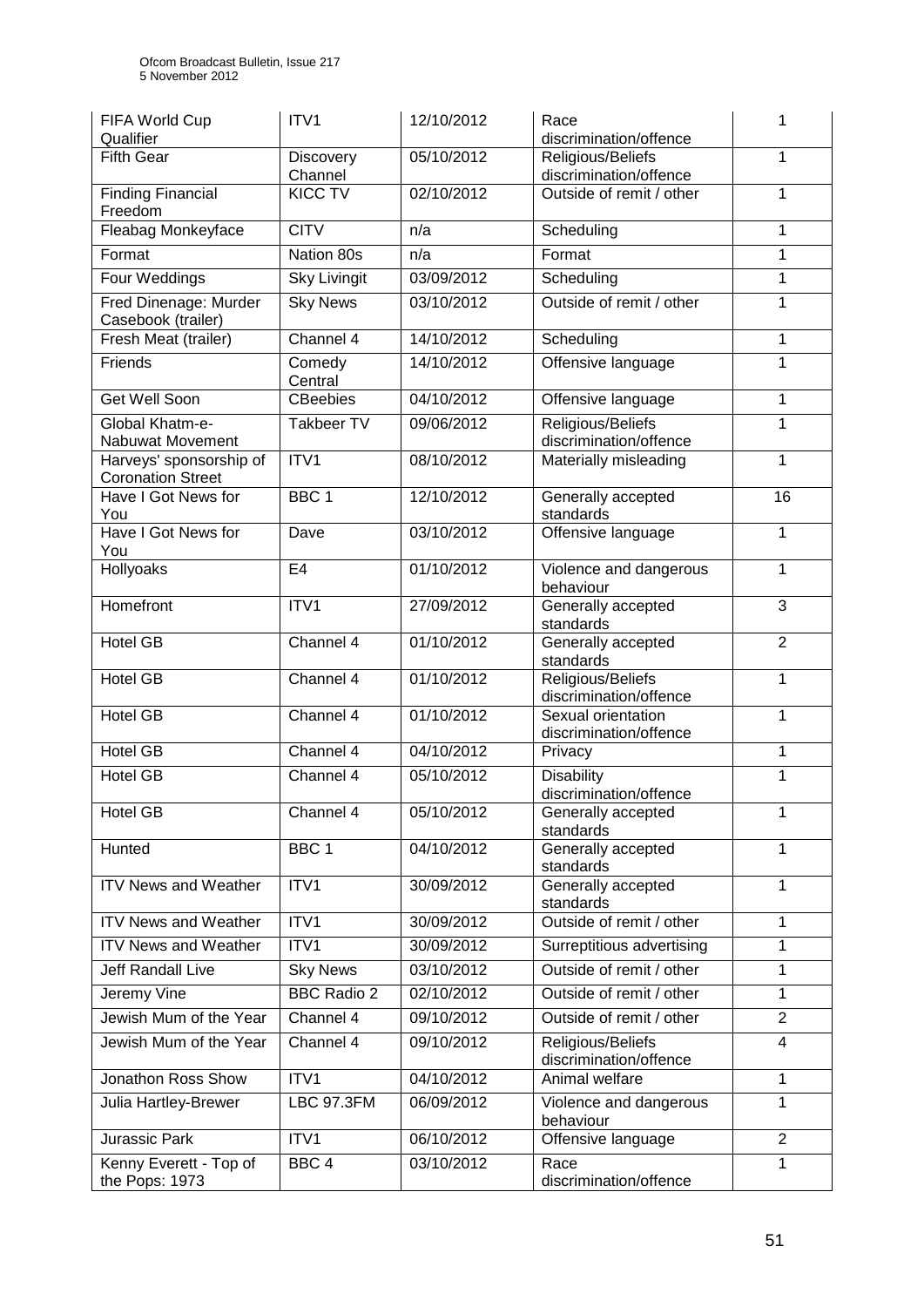| Kevin Mccloud's Man<br>Made Home                                         | Channel 4                  | 07/10/2012 | Animal welfare                                   | 1           |
|--------------------------------------------------------------------------|----------------------------|------------|--------------------------------------------------|-------------|
| Kevin Mccloud's Man<br>Made Home                                         | Channel 4                  | 07/10/2012 | Animal welfare                                   | 1           |
| Khatm-e-Nabuwat                                                          | <b>Takbeer TV</b>          | 03/07/2012 | Religious/Beliefs<br>discrimination/offence      | 1           |
| Kuami Masle                                                              | Sangat TV                  | 29/07/2012 | Generally accepted<br>standards                  |             |
| Live International Boxing                                                | Channel 5                  | 13/10/2012 | Generally accepted<br>standards                  | 1           |
| Look East                                                                | BBC 1 (East)               | 09/10/2012 | Due impartiality/bias                            | 1           |
| Loose Women                                                              | ITV1                       | 27/09/2012 | Race<br>discrimination/offence                   | 1           |
| Loose Women                                                              | ITV1                       | 01/10/2012 | 1<br><b>Nudity</b>                               |             |
| Loose Women                                                              | ITV1                       | 03/10/2012 | Generally accepted<br>standards                  | 1           |
| Lorraine                                                                 | ITV1                       | 11/10/2012 | Generally accepted<br>standards                  | 1           |
| Meal or No Meal<br>competition                                           | Lincs FM<br>102.2          | n/a        | Outside of remit / other                         | 1           |
| Michael McIntyre's<br>Comedy Roadshow                                    | BBC <sub>1</sub>           | 28/09/2012 | Race<br>discrimination/offence                   | 1           |
| Million Pound Drop                                                       | Channel 4                  | 04/10/2012 | $\mathbf 1$<br>Generally accepted<br>standards   |             |
| Miranda                                                                  | BBC <sub>1</sub>           | 05/10/2012 | $\overline{2}$<br>Offensive language             |             |
| <b>Mirpuri Show</b>                                                      | <b>Cresent Radio</b>       | 19/09/2012 | Generally accepted<br>standards                  |             |
| <b>Mistakes Girls Make</b><br><b>New York Competition</b><br>(promotion) | <b>Sky News</b>            | 07/10/2012 | Religious/Beliefs<br>1<br>discrimination/offence |             |
| Mock the Week                                                            | BBC <sub>2</sub>           | 11/10/2012 | Disability<br>discrimination/offence             | 1           |
| Monroe                                                                   | ITV1                       | 01/10/2012 | Materially misleading<br>1                       |             |
| <b>Most Haunted</b>                                                      | Living TV                  | n/a        | Materially misleading                            | 1           |
| Mount Pleasant                                                           | <b>Sky Living</b>          | 26/09/2012 | Crime                                            | 1           |
| Mrs Biggs                                                                | ITV1                       | 03/10/2012 | Advertising scheduling                           | 1           |
| <b>NCIS</b>                                                              | Channel 5                  | n/a        | Advertising scheduling                           | 1           |
| Never Mind the<br><b>Buzzcocks</b>                                       | BBC <sub>2</sub>           | 30/09/2012 | Race<br>discrimination/offence                   | 1           |
| Never Mind the<br><b>Buzzcocks</b>                                       | BBC <sub>2</sub>           | 01/10/2012 | Generally accepted<br>standards                  | $\mathbf 1$ |
| Never Mind the<br><b>Buzzcocks</b>                                       | BBC <sub>2</sub>           | 08/10/2012 | Generally accepted<br>standards                  | 1           |
| News on the Hour                                                         | <b>Sky News</b>            | 29/09/2012 | 1<br>Generally accepted<br>standards             |             |
| Newsnight                                                                | BBC <sub>2</sub>           | 30/08/2012 | Due accuracy                                     | 1           |
| Newsnight                                                                | BBC <sub>2</sub>           | 27/09/2012 | Race<br>discrimination/offence                   | 1           |
| Newsnight                                                                | BBC <sub>2</sub>           | 08/10/2012 | Due accuracy                                     | 1           |
| <b>Nick Wallis</b>                                                       | <b>BBC Radio</b><br>Surrey | 25/09/2012 | Generally accepted<br>standards                  | 1           |
| No Repeat Guarantee<br>with Nick                                         | Absolute<br>Radio          | 08/10/2012 | Competitions                                     | 1           |
| Nothing to Declare                                                       | Pick TV                    | 07/10/2012 | Offensive language                               | 1           |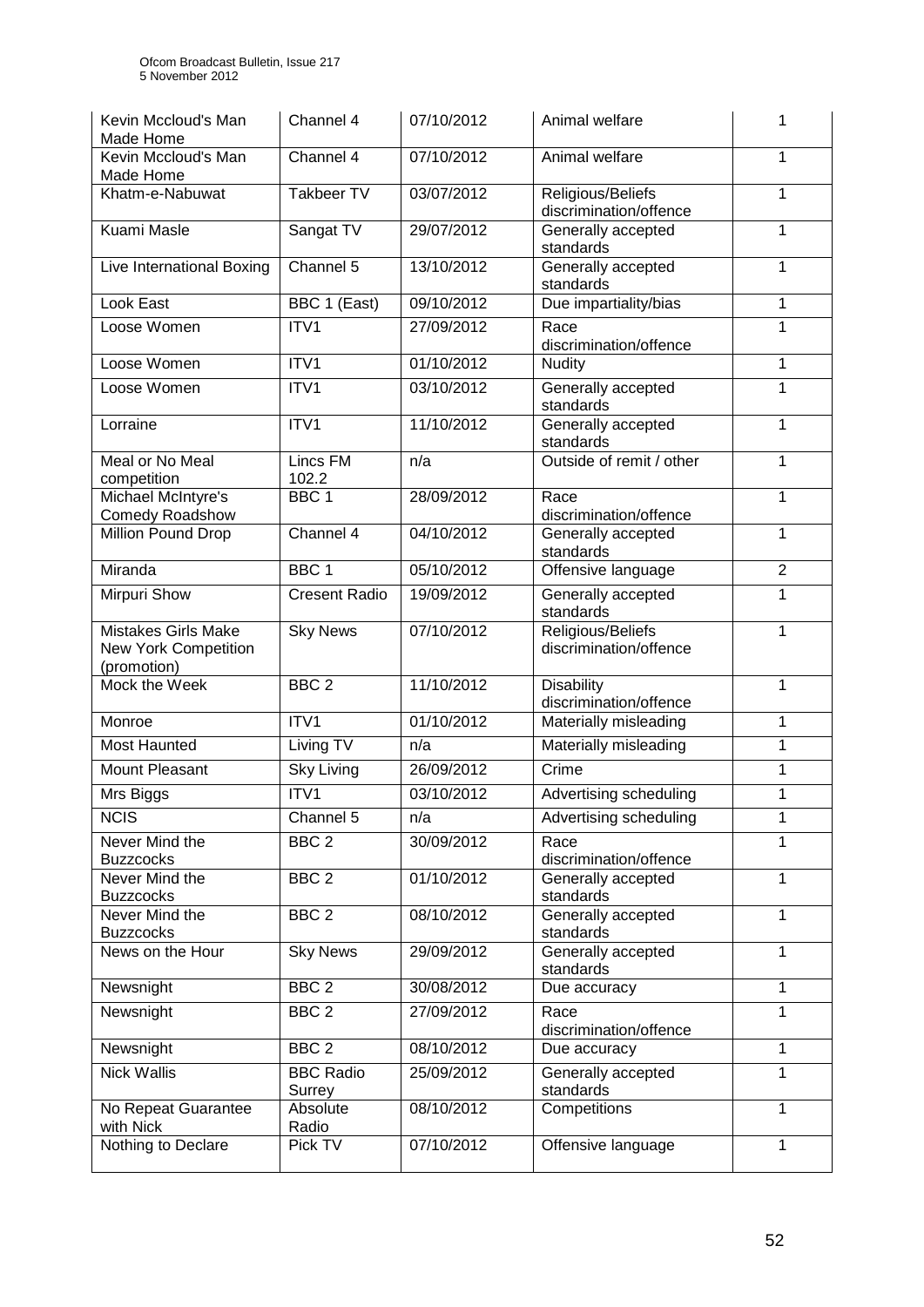| Olympics 2012                                   | BBC <sub>1</sub>                 | 09/08/2012 | Race<br>1<br>discrimination/offence              |                |
|-------------------------------------------------|----------------------------------|------------|--------------------------------------------------|----------------|
| Panorama: Euro 2012:<br><b>Stadiums of Hate</b> | BBC <sub>1</sub>                 | 28/05/2012 | Outside of remit / other                         | 1              |
| Pay Day competition                             | Radio Clyde                      | n/a        | Competitions                                     | $\overline{2}$ |
| Peter Lee Show                                  | <b>TMCR 95.3FM</b>               | 13/09/2012 | Crime                                            | 1              |
| Phones 4U's<br>sponsorship of Films on<br>4     | Channel 4                        | 07/10/2012 | Generally accepted<br>standards                  | 1              |
| Price v Harrison Fight                          | <b>Box Nation</b>                | 13/10/2012 | Outside of remit / other                         | 1              |
| Programming                                     | Dave                             | n/a        | Outside of remit / other                         | 1              |
| Programming                                     | Various                          | n/a        | Outside of remit / other                         | 1              |
| Programming                                     | Various radio<br>stations        | n/a        | Scheduling                                       | 1              |
| Radio 1D                                        | <b>BBC Radio 1</b>               | 06/10/2012 | Outside of remit / other                         | 1              |
| Real Life Stories (trailer)                     | BBC <sub>1</sub>                 | 08/10/2012 | Generally accepted<br>standards                  | 1              |
| Real Life Stories (trailer)                     | BBC <sub>2</sub>                 | 07/10/2012 | Generally accepted<br>standards                  | 1              |
| <b>Real Radio Breakfast</b>                     | <b>Real Radio</b><br>Scotland    | 26/09/2012 | Religious/Beliefs<br>discrimination/offence      | $\mathbf{1}$   |
| Regional News and<br>Weather                    | BBC <sub>1</sub>                 | 01/10/2012 | $\mathbf{1}$<br>Due accuracy                     |                |
| Robin Galloway                                  | Radio Clyde 1                    | 27/09/2012 | Transgender<br>1<br>discrimination/offence       |                |
| Room at the Top                                 | BBC <sub>4</sub>                 | 27/09/2012 | $\mathbf{1}$<br>Offensive language               |                |
| Safari                                          | BBC <sub>2</sub>                 | 07/10/2012 | Generally accepted<br>1<br>standards             |                |
| <b>Scott Mills</b>                              | <b>BBC Radio 1</b>               | 24/09/2012 | Generally accepted<br>$\mathbf{1}$<br>standards  |                |
| <b>Shooting Stars</b>                           | Dave                             | 25/09/2012 | Offensive language<br>$\mathbf{1}$               |                |
| Signing                                         | <b>BBC</b>                       | n/a        | <b>Television Access</b><br>1<br><b>Services</b> |                |
| <b>Sky News</b>                                 | <b>Sky News</b>                  | 25/09/2012 | Generally accepted<br>1<br>standards             |                |
| <b>Sky News</b>                                 | <b>Sky News</b>                  | 02/10/2012 | Generally accepted<br>$\mathbf{1}$<br>standards  |                |
| <b>Sky News</b>                                 | <b>Sky News</b>                  | 03/10/2012 | 15<br>Generally accepted<br>standards            |                |
| <b>Sky News</b>                                 | <b>Sky News</b>                  | 04/10/2012 | Outside of remit / other                         | $\mathbf{1}$   |
| <b>Sky News</b>                                 | <b>Sky News</b>                  | 08/10/2012 | $\mathbf{1}$<br>Outside of remit / other         |                |
| Sky News at Seven with<br><b>Steve Dixon</b>    | <b>Sky News</b>                  | 02/10/2012 | Generally accepted<br>1<br>standards             |                |
| Sky News at Ten                                 | <b>Sky News</b>                  | 01/10/2012 | 1<br>Generally accepted<br>standards             |                |
| Sky News with Colin<br><b>Brazier</b>           | <b>Sky News</b>                  | 13/10/2012 | 1<br>Generally accepted<br>standards             |                |
| Sky News with Kay<br><b>Burley</b>              | <b>Sky News</b>                  | 03/10/2012 | Outside of remit / other<br>1                    |                |
| Sky News with Kay<br><b>Burley</b>              | <b>Sky News</b>                  | 04/10/2012 | Outside of remit / other                         | $\mathbf{1}$   |
| Soccer Saturday                                 | <b>Sky Sports</b><br><b>News</b> | 29/09/2012 | Due impartiality/bias                            | $\mathbf{1}$   |
| Sportscene                                      | BBC <sub>1</sub><br>Scotland     | 26/09/2012 | Generally accepted<br>standards                  | 56             |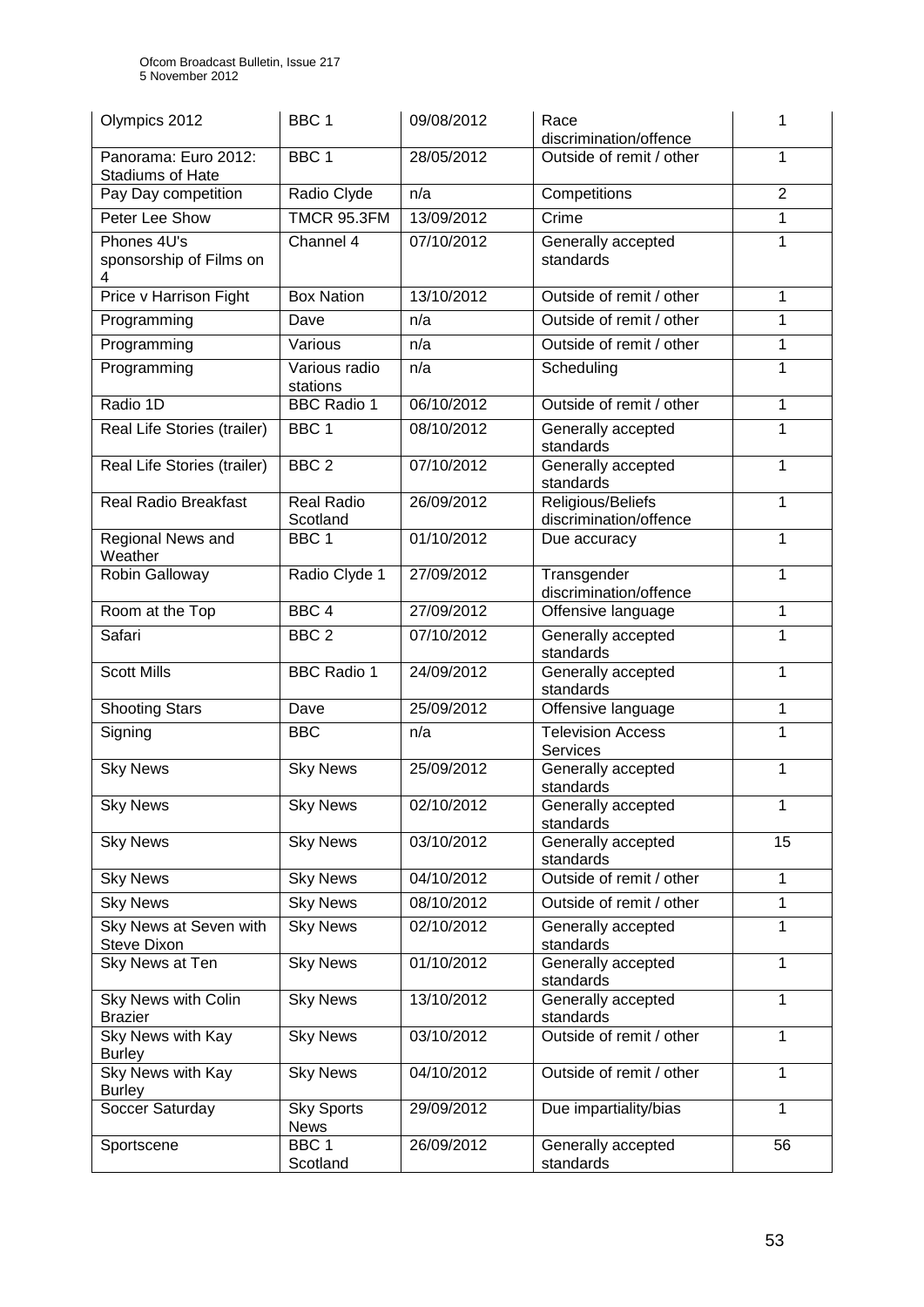| <b>Strictly Come Dancing</b>   | BBC <sub>1</sub>     | 06/10/2012 | Generally accepted<br>standards                   | 1 |
|--------------------------------|----------------------|------------|---------------------------------------------------|---|
| <b>Subtitles</b>               | Various              | n/a        | <b>Television Access</b><br><b>Services</b>       | 1 |
| <b>Sunday Morning Live</b>     | BBC <sub>1</sub>     | 30/09/2012 | Religious/Beliefs<br>discrimination/offence       | 1 |
| <b>Sunday Morning Live</b>     | BBC <sub>1</sub>     | 07/10/2012 | Generally accepted<br>standards                   | 1 |
| Switch (trailer)               | ITV1                 | 29/09/2012 | Scheduling                                        | 1 |
| <b>T20 Cricket</b>             | <b>ARY News</b>      | 20/09/2012 | Crime                                             | 1 |
| The Alan Titchmarsh<br>Show    | ITV1                 | 28/09/2012 | Animal welfare                                    | 1 |
| The Food Hospital              | Channel 4            | 10/10/2012 | Offensive language                                | 1 |
| The Inbetweeners               | E4                   | 30/09/2012 | Generally accepted<br>standards                   | 1 |
| The Jeremy Kyle Show           | ITV1                 | 03/10/2012 | Generally accepted<br>standards                   | 1 |
| The Jeremy Kyle Show           | ITV <sub>1</sub>     | 11/10/2012 | Outside of remit / other                          | 1 |
| The Jonathan Ross<br>Show      | ITV1                 | 08/09/2012 | Animal welfare                                    | 1 |
| The Jonathan Ross<br>Show      | ITV1                 | 13/10/2012 | Generally accepted<br>standards                   | 1 |
| The Million Pound Drop<br>Live | Channel 4            | 12/10/2012 | Generally accepted<br>1<br>standards              |   |
| The Morning Line               | Channel 4            | 15/09/2012 | Materially misleading                             | 9 |
| The One Show                   | BBC <sub>1</sub>     | 16/07/2012 | Due impartiality/bias                             | 1 |
| The One Show                   | BBC <sub>1</sub>     | 02/10/2012 | Due accuracy                                      | 1 |
| The Thick of It                | BBC <sub>2</sub>     | 13/10/2012 | Offensive language                                | 1 |
| The Valleys                    | <b>MTV</b>           | 25/09/2012 | 11<br>Race<br>discrimination/offence              |   |
| The Valleys                    | <b>MTV</b>           | 25/09/2012 | Sexual orientation<br>1<br>discrimination/offence |   |
| The Valleys                    | <b>MTV</b>           | 28/09/2012 | 1<br>Generally accepted<br>standards              |   |
| The Wright Stuff               | Channel 5            | 21/09/2012 | Age discrimination/offence                        | 1 |
| The Wright Stuff               | Channel 5            | 26/09/2012 | Violence and dangerous<br>1<br>behaviour          |   |
| The Wright Stuff               | Channel 5            | 27/09/2012 | $\overline{2}$<br>Generally accepted<br>standards |   |
| The Wright Stuff               | Channel 5            | 01/10/2012 | Crime<br>1                                        |   |
| The Wright Stuff               | Channel <sub>5</sub> | 03/10/2012 | Race<br>1<br>discrimination/offence               |   |
| The Wright Stuff               | Channel 5            | 05/10/2012 | Gender<br>1<br>discrimination/offence             |   |
| The X Factor                   | ITV1                 | 18/08/2012 | $\overline{7}$<br>Materially misleading           |   |
| The X Factor                   | ITV1                 | 18/08/2012 | Offensive language<br>1                           |   |
| The X Factor                   | ITV1                 | 18/08/2012 | $\overline{2}$<br>Scheduling                      |   |
| The X Factor                   | ITV1                 | 08/09/2012 | 1<br>Race<br>discrimination/offence               |   |
| The X Factor                   | ITV1                 | 08/09/2012 | Race<br>1<br>discrimination/offence               |   |
| The X Factor                   | ITV1                 | 22/09/2012 | Crime                                             | 1 |
| The X Factor                   | ITV1                 | 23/09/2012 | Outside of remit / other                          | 1 |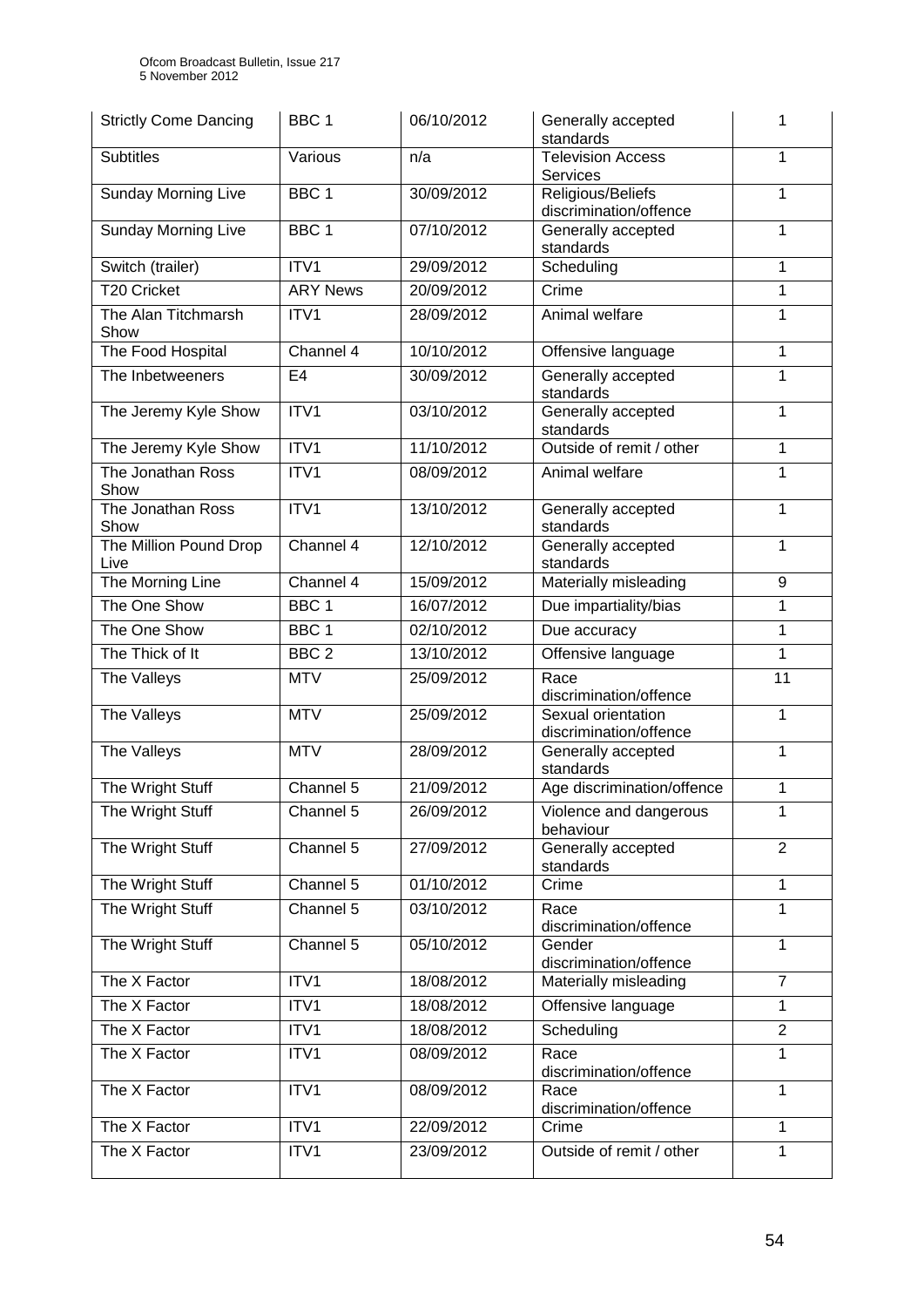| The X Factor                                                            | ITV1               | 30/09/2012 | Generally accepted<br>1<br>standards           |                 |
|-------------------------------------------------------------------------|--------------------|------------|------------------------------------------------|-----------------|
| The X Factor                                                            | ITV1               | 30/09/2012 | Offensive language                             | 3               |
| The X Factor                                                            | ITV1               | 30/09/2012 | Outside of remit / other                       | $\overline{2}$  |
| The X Factor                                                            | ITV1               | 06/10/2012 | Generally accepted<br>standards                | $\overline{5}$  |
| The X Factor                                                            | ITV1               | 06/10/2012 | Product placement                              | 1               |
| The X Factor                                                            | ITV1               | 06/10/2012 | Promotion of<br>1<br>products/services         |                 |
| The X Factor                                                            | ITV1               | 06/10/2012 | 1<br>Violence and dangerous<br>behaviour       |                 |
| The X Factor                                                            | ITV1               | 06/10/2012 | Voting                                         | 1               |
| The X Factor Results<br>Show                                            | ITV1               | 07/10/2012 | Offensive language                             | $\overline{12}$ |
| The X Factor Results<br>Show                                            | ITV1               | 14/10/2012 | Generally accepted<br>standards                | $\mathbf{1}$    |
| The Xtra Factor                                                         | ITV2               | 29/09/2012 | Scheduling                                     | $\mathbf{1}$    |
| This Morning                                                            | ITV1               | 26/09/2012 | Race<br>discrimination/offence                 | 1               |
| This Morning                                                            | ITV1               | 03/10/2012 | Fairness                                       | $\mathbf{1}$    |
| This Morning                                                            | ITV1               | 08/10/2012 | Generally accepted<br>standards                | 1               |
| This Morning                                                            | ITV1               | 08/10/2012 | 1<br>Harm                                      |                 |
| <b>Top Gear</b>                                                         | BBC <sub>2</sub>   | 30/09/2012 | Scheduling<br>1                                |                 |
| <b>Top Gear</b>                                                         | Dave               | 06/10/2012 | Offensive language                             | 1               |
| <b>Total Wipeout</b>                                                    | BBC <sub>1</sub>   | 29/09/2012 | $\mathbf{1}$<br><b>Nudity</b>                  |                 |
| Trollied                                                                | Sky1               | 21/09/2012 | Generally accepted<br>1<br>standards           |                 |
| True Stories: Gypsy<br>Blood / Blg Fat Gypsy<br>Wedding                 | Channel 4          | n/a        | $\mathbf{1}$<br>Race<br>discrimination/offence |                 |
| Unzipped (Trailer)                                                      | BBC <sub>1</sub>   | 06/10/2012 | Generally accepted<br>1<br>standards           |                 |
| Vera                                                                    | ITV3               | 06/10/2012 | Generally accepted<br>1<br>standards           |                 |
| Victoria Derbyshire                                                     | <b>BBC Radio 5</b> | 03/10/2012 | Outside of remit / other<br>1                  |                 |
| Walk on the Wild Side                                                   | BBC <sub>1</sub>   | 13/10/2012 | Generally accepted<br>1<br>standards           |                 |
| Watchdog                                                                | BBC <sub>1</sub>   | 10/10/2012 | Generally accepted<br>1<br>standards           |                 |
| Watchdog                                                                | BBC <sub>1</sub>   | 10/10/2012 | $\overline{2}$<br>Materially misleading        |                 |
| Welcome to India                                                        | BBC <sub>2</sub>   | 03/10/2012 | Generally accepted<br>8<br>standards           |                 |
| Welcome to India                                                        | BBC <sub>2</sub>   | 03/10/2012 | Materially misleading<br>1                     |                 |
| World of Bollywood                                                      | Prime TV           | 03/09/2012 | Undue prominence                               | 1               |
| <b>World's Greatest Body</b><br><b>Shockers</b>                         | E <sub>4</sub>     | 01/10/2012 | Gender<br>1<br>discrimination/offence          |                 |
| Yorkie's sponsorship of<br><b>Eddie Stobart, Trucks</b><br>and Trailers | Channel 5          | 05/10/2012 | Gender<br>1<br>discrimination/offence          |                 |
| You've Been Framed!                                                     | ITV1               | 13/10/2012 | Animal welfare                                 | 1               |
| Zeebox's sponsorship of<br>The Simpsons                                 | Sky1               | 04/10/2012 | Generally accepted<br>standards                | 1               |